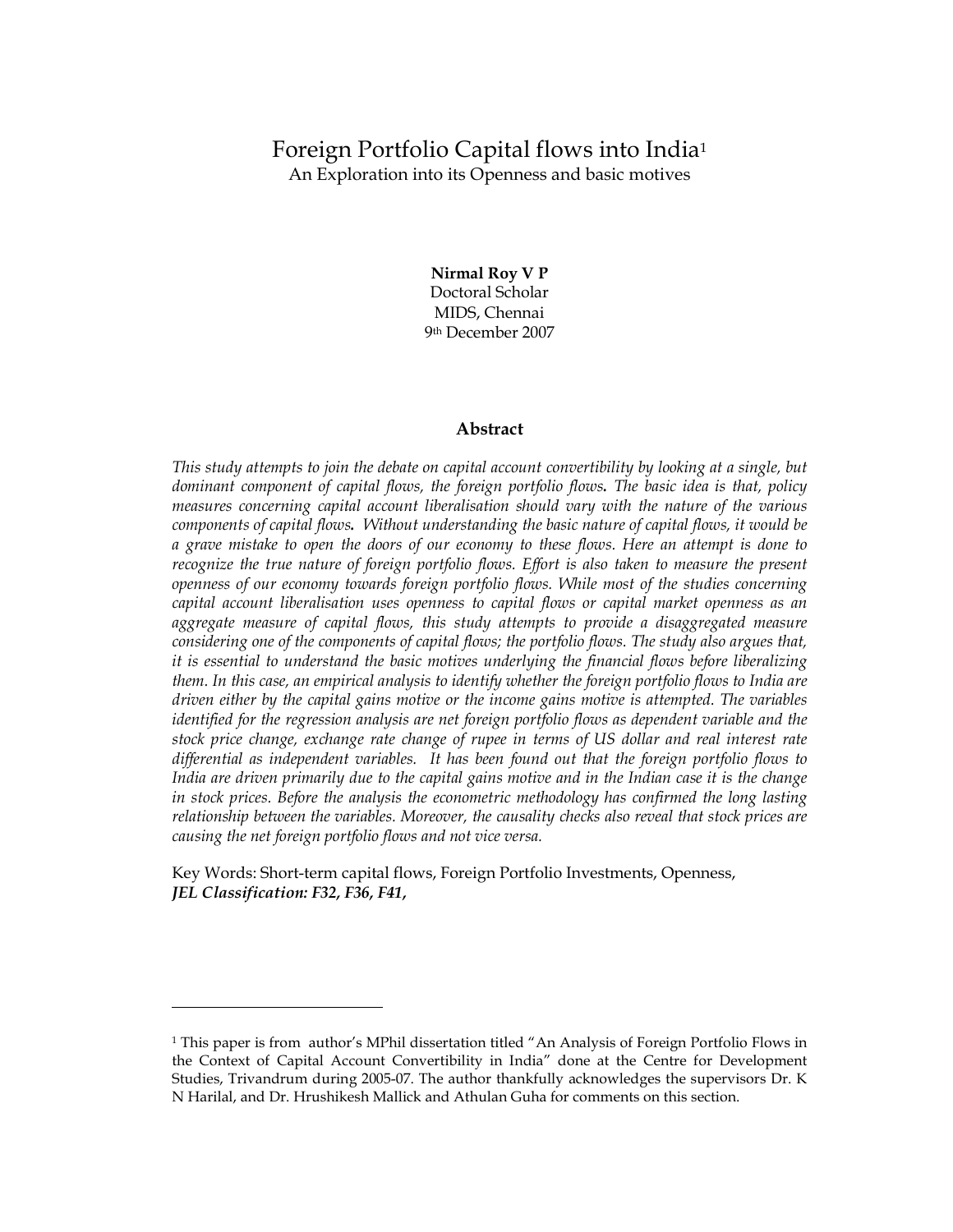### INTRODUCTION

The link between financial developments and economic growth is well established. Financial development can be best considered as a facilitator of economic growth, but a feedback relationship can exist between these two2. The financial sector of most of the under-developed and developing economies were characterised by policies dubbed as financial repression until the seventies; i.e. they were often characterised by ceilings imposed upon interest rates, high reserve requirements on commercial banks and the presence of directed or preferential credit policies and by inflation taxes. It was McKinnon (1973) and Shaw (1973) who advocated the need for liberalizing the financial sector for augmenting growth<sup>3</sup>. The McKinnon-Shaw thesis was further extended by Cho (1986), who argued that financial liberalization may remain incomplete without an efficient market for equity capital4. As a result developing countries began to enact reforms in their financial sector especially in the capital market during the 1980s and 1990s. This has been in conformity with the theoretical rationale of allocative efficiency, which draws heavily on the predictions of the neoclassical model for capital account liberalization. This is based primarily on the argument that free capital mobility promotes an efficient global allocation of savings and a better diversification of risk, hence greater economic growth and welfare. This for a time became the watchword of IMF and World Bank who advocated capital market liberalisation to developing countries (Henry, 2006).

Developments like the breaking down of Breton Woods system, introduction of floating exchange system, world debt crisis of the eighties, decline in the official development assistance and increase in the private capital flows, aging in the major developed countries, institutionalization of the savings and recent developments in the information and communication technology all have influenced the international financial sector. The liberalization of capital account also gained momentum in the last decade, which in turn aided financial integration to a significant level. Over the past two decades, the volume and composition of international capital flows have changed altogether. While the official capital5 flowing to the developing countries has dwindled, the share of private capital flows has increased manifold. The net private capital flows reached an all time high of \$358 billion in 2005 (IMF). Within the capital flows, the quantum of short-term capital flows<sup>6</sup> has increasingly become important. But their sudden reversals have raised many doubts. However, the experience of East Asian and Latin American crisis has raised doubts regarding the viability of the capital market liberalization. The critics like

<sup>2</sup> Demetriades P and S. Andrianova (2003) present a selected review of the empirical literature on the relationship between financial development and economic growth.

<sup>3</sup> McKinnon and Shaw argued that interest rate ceiling, high reserve ratio and directed credit programmes are the source of financial repression which necessarily results in low savings, credit rationing, low investment and over all low growth. Removing interest rate ceilings, reducing reserve requirements and abolishing priority lending and freeing the domestic financial system was seen as critical in delivering financial development and, consequently more growth.

<sup>4</sup> Cho (1986) argued that that to achieve efficient resource allocation, credit markets need to be supplemented by a well functioning equity market. This is because, unlike bank borrowings, equity finance is not subject to adverse selection and moral hazard effects under the conditions assumed. Cho, therefore, concluded that substantial development of equity markets is essential for successful financial liberalisation.

<sup>5</sup> Official development assistances to developing countries.

<sup>6</sup> Short-term capital flows includes portfolio flows, short-term international loans, commercial borrowings, NRI deposits etc.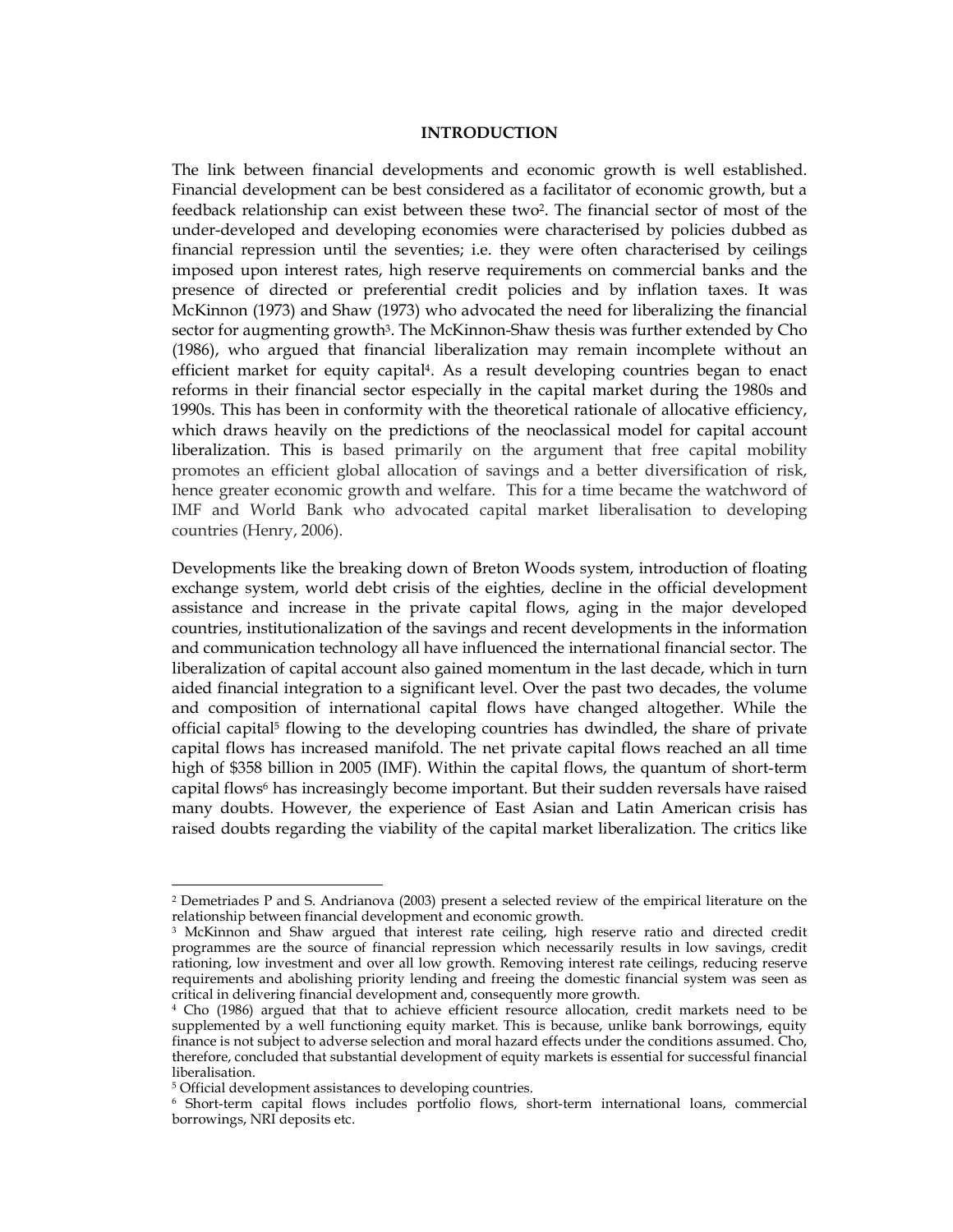Stiglitz<sup>7</sup> are of the opinion that capital market liberalization produces instability and not growth and hence argued for intervening in short-term capital flows.

Of late, the institutionalization of savings by institutional investors<sup>8</sup> in majority of developed countries acted as source for the short-term portfolio flows. Coupled with this, the low rates of returns also resulted in the export of financial savings from these developed nations. As the assets of institutional investors expanded, their diversification strategies increasingly resulted in an expansion of cross-border investments, especially to emerging markets<sup>9</sup>, which had high rates of return and was mainly in the form of equity finance. These portfolio investments have always been subject to controversies in terms of their motives, desirability, their impact on the domestic economy and stock market and their influence on domestic policy making. Presently the world's portfolio flows' stands at about US \$ 60 billion<sup>10</sup>. Today India is a major recipient of world portfolio flows (Patnaik, 2005).

The increased relevance for the speculative capital flows arises firstly from the ongoing financial market liberalization in most of the developing countries. The dismantling of capital controls in many of the developing countries made it possible for the institutional investors from developed countries to invest in these emerging markets where previously they were restricted to invest. Currently, investors in major developed countries invest less than one percent of their assets in emerging markets. A one percent increase in this allocation corresponds to net capital flows of more than \$120 billion<sup>11</sup>. Together with this, the 1990s saw an explosion in the global derivatives market. Financial derivatives became an important factor in the growth of cross-border capital flows, including emerging markets.

However, the portfolio capital is often characterised by several asymmetries like spread of information12, volatility, aiming for short-term profits and investment strategies often depending upon the rating agencies. Owing to these asymmetries, boom-bust cycles<sup>13</sup> of capital flows have been particularly damaging for developing countries, where they both directly increase macroeconomic instability and reduce the room for maneuvers to adopt counter-cyclical macroeconomic policies, and generate strong biases towards adopting pro-cyclical macroeconomic policies14. Furthermore, there is now overwhelming evidence that pro-cyclical financial markets and pro-cyclical macroeconomic policies have not encouraged growth and, on the contrary, have increased growth volatility in those developing countries that have integrated to a larger extent into international financial markets15.

<sup>-</sup><sup>7</sup>See Stiglitz (2000), where he identifies the empirical and theoretical weakness of capital market liberalisation. He strongly argues for intervention in short-term capital flows.

<sup>8</sup>Pooled funds held by pension funds, life insurance companies, mutual funds and investment trusts as repositories for the majority of savings.

<sup>&</sup>lt;sup>9</sup> The term emerging markets is commonly used to describe business and market activity in industrializing or emerging regions of the world. Originally brought into fashion in the 1980s by then World Bank economist Antoine van Agtmael.

<sup>10</sup> Report on Currency and Finance, RBI, 2005.

<sup>11</sup> See Rene M. Stulz (1999). At present this can be of a larger dimension depending upon the size and shape.

 $12$  Stiglitz, (2000) owing to the non-existence or the large asymmetries of information, financial agents rely to a large extent on the "information" provided by the actions of other market agents, leading to interdependence in their behavior, i.e., contagion and herding.

<sup>&</sup>lt;sup>13</sup> Refers to the movement of the economy through economic cycles due to changes in aggregate demand.

<sup>14</sup> Kaminsky et al, 2004; Stiglitz and others, 2005

<sup>15</sup> Prasad et al, 2003.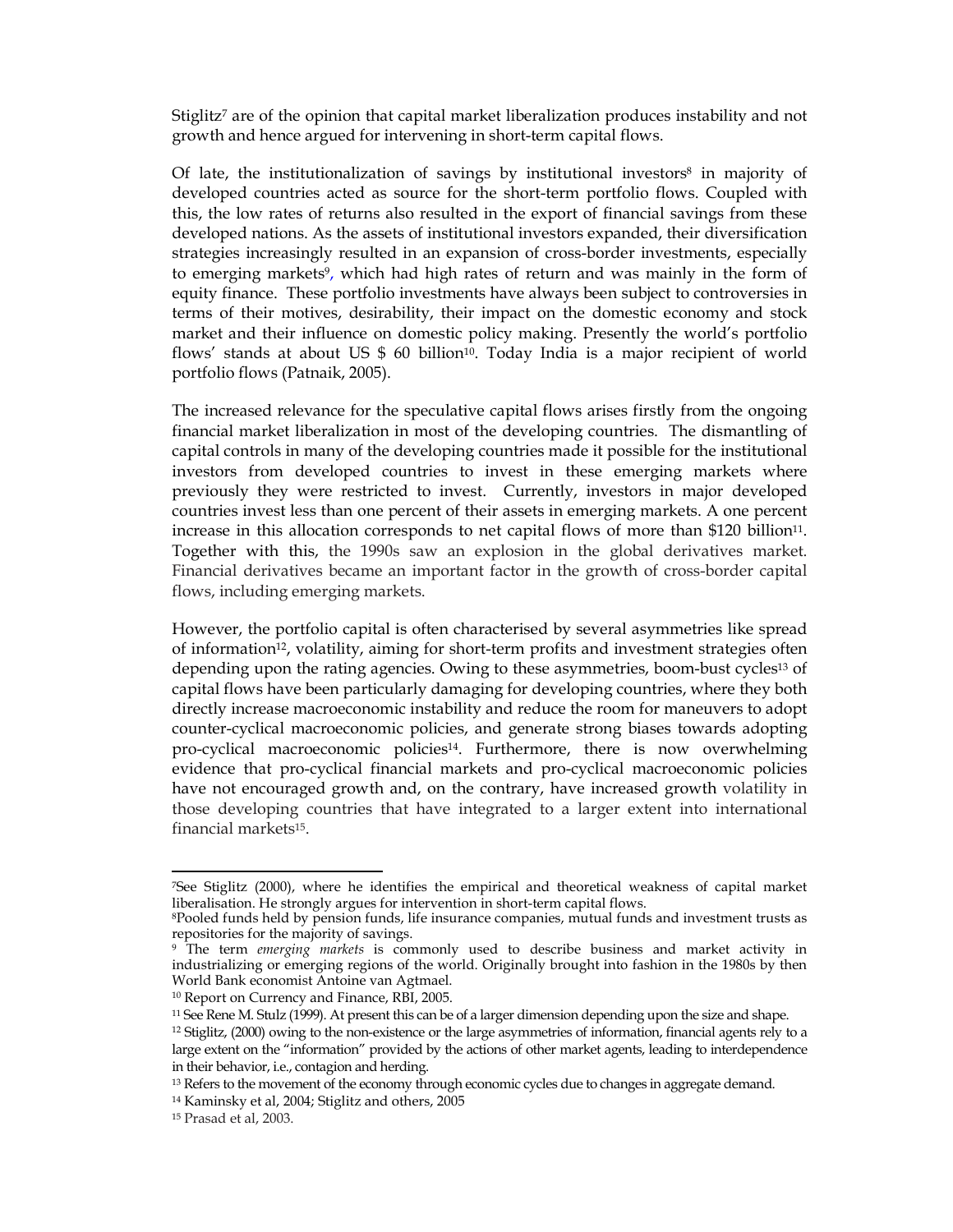The major reason attributed to the cross border investments of institutional finance other than the differentials in the rate of return, is the gains accruing from the inter-temporal trade of capital. Transactions involving time naturally pose opportunities of returns, from changes in exchange rates and asset prices<sup>16</sup>. Since the basic motive of these flows is profit, they are always susceptible to sudden withdrawals. This is why these flows are often referred to as butterfly capital or hot capital<sup>17</sup>. This raises doubts regarding the sustainability of these types of capital flows for emerging economies. Moreover the inherent features of the emerging markets like the depth, size and development of domestic financial and capital market, also adds to the problems of the capital importing developing countries.

This happens at a time when most of our capital controls are dismantled. Experiences have shown that, capital market liberalization is most often preceded by surges in capital flows and crisis. There is consensus regarding the role of short-term flows in precipitating financial crisis. At present, the share of short-term flows in India's capital account has risen tremendously, which itself has a greater macroeconomic implication. Now together with the debate of fuller capital account convertibility, the need for liberalizing portfolio flows has to be constructive. There are criticisms regarding the recommendations of the committee's on capital account convertibility regarding its empirical soundness and is often considered guided by policy makers preferences and judgments. A better empirical understanding regarding the motives behind these types of flows, especially foreign portfolio flows also is helpful in framing appropriate policies. Also there is a severe need to understand the present degree of openness towards portfolio flows; since this can be helpful in the debates of capital account convertibility. This study tries to address these issues in detail

## The Indian Experience

-

Indian equity markets joined the internationalization<sup>18</sup> of capital markets with the opening up of the country's securities market in 1992 to the direct participation of Foreign Institutional Investors. They were allowed to invest in all securities traded on primary and secondary markets, including the equity and other securities/ instruments of companies which were being listed /to be listed on the stock exchanges in India. In addition to this, Indian firms were allowed to raise funds from abroad by floating GDRs and ADRs. India has cautiously opened up its capital account since then and the state of capital controls in India today can be considered as the most liberalised it has ever been in its history since the late 1950s19.

The round of economic reforms in response to the balance of payments crisis in 1991 led to the publication of the Report of the Committee on Capital Account Convertibility in 1997. This report outlined the plan for achieving full capital account convertibility $20$  but

<sup>&</sup>lt;sup>16</sup> While the regime of floating exchange rate always bestows the opportunity of returns (price differential) from transactions involving foreign currency at different time points, the capital market provides scope of returns in the form asset price changes.

<sup>&</sup>lt;sup>17</sup> This are funds which flows into the country to take advantage of the favorable high returns in the domestic economy. These flows are volatile in nature since they are susceptible of moving avenues once the conditions reverse in the host country or even conditions becomes more favorable in another country.

<sup>&</sup>lt;sup>18</sup> Integrating the domestic capital markets with global capital markets.

<sup>19</sup>Report of the Committee on Fuller Capital Account Convertibility (FCAC), July 2006, RBI.

<sup>&</sup>lt;sup>20</sup> Capital Account Convertibility refers to the freedom to convert local financial assets into foreign financial assets and vice versa. It is associated with changes of ownership in foreign/domestic financial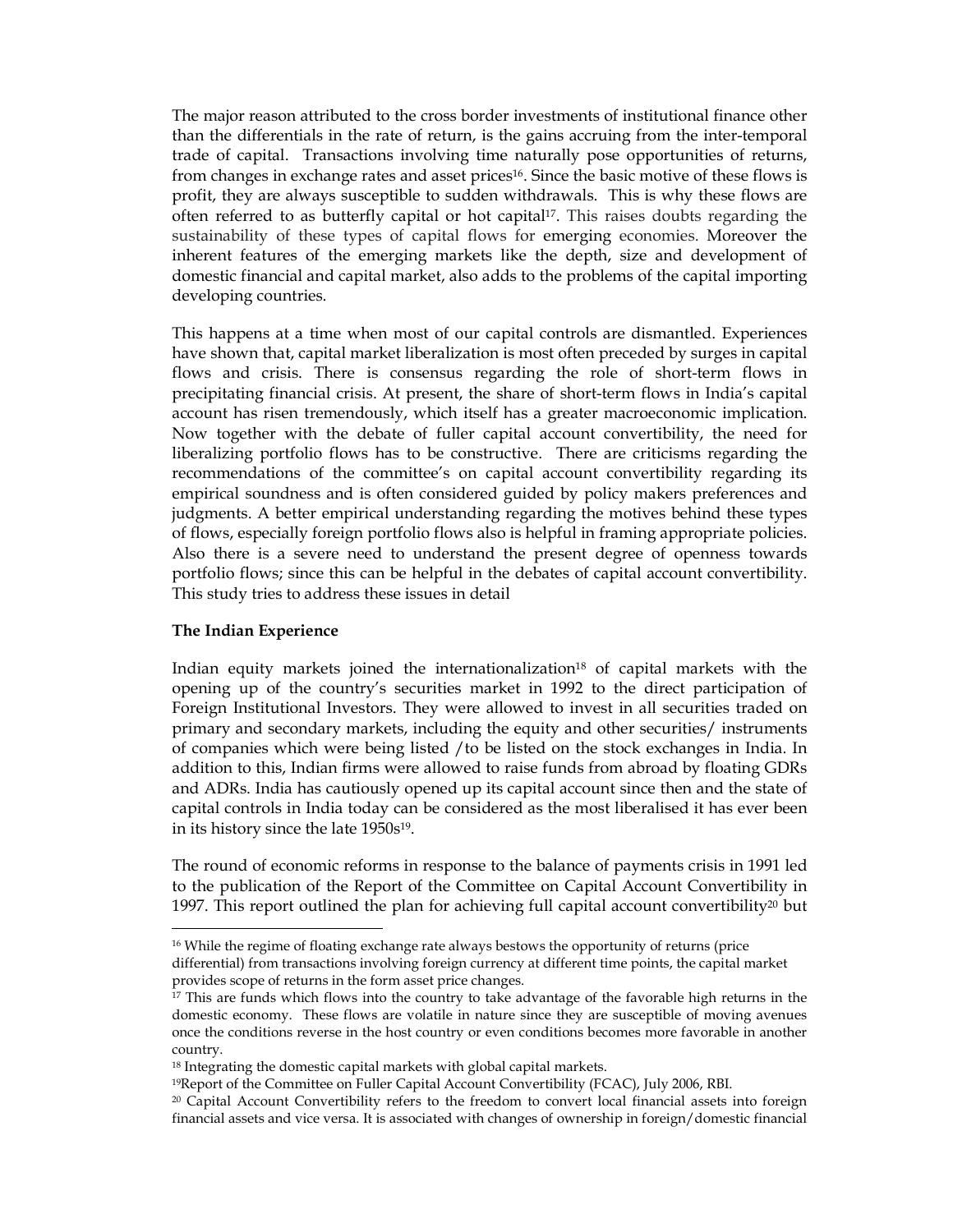had set several preconditions to be achieved in a span of three years<sup>21</sup>. Ironically, the report appeared on the eve of the East Asian financial crises. The issue of capital account convertibility in developing countries became more controversial in the wake of the Asian crises, and the absence of contagion effects on the Indian economy during these crises was taken as affirmation of the wisdom of India's controls on outward capital flows (Kletzer, 2004).

However the liberalization of inward capital flows to the Indian economy has continued in the last few years, and the prospects for further capital account liberalization appear to be improving again after observing that the economy has posted impressive gains in the external sector<sup>22</sup>. Lately, the need for fuller capital account convertibility has been voiced by the Prime Minister23. His request to revisit the subject and come up with a roadmap has thus resulted in the setting up of the committee under the chairmanship of S.S Tarapore24. The report of the committee was submitted on July, 2006. The report recommended a five year time period for successfully implementing the road map towards fuller capital account convertibility. However, there have been criticisms from within the committee regarding the empirical validity of the recommendations of the report.

This brings to prominence the need for understanding the underlying nature of each of the financial flows before effecting the removal of restrictions in the Indian scenario. This seems to be true in the case of foreign portfolio flows. In a situation of increased importance of foreign portfolio flows in the capital account, it is of grave importance to understand the basic motives inspiring the foreign portfolio flows to India25. This study is an attempt in that direction.

## Literature Review

-

As noted earlier, it was McKinnon (1973) and Shaw (1973) who firstly highlighted the need for liberalizing the financial sector against government interventions in the form of interest rate ceilings, high reserve requirements and directed credit programmes; for augmenting growth. Demetriades and Andrianova (2003) presents a reading of the McKinnon Shaw (M-S) hypothesis and this shows that M-S arguing for removing interest rate ceilings, reducing reserve requirements and abolishing priority lending– freeing the domestic financial system as critical in delivering financial development and, consequently more growth. In their seminal paper, Stiglitz and Weiss (198I) showed that under imperfect information, because of the 'adverse selection' and 'incentive' effects, credit-rationing may not just be due to financial repression but could also arise from the normal competitive operations of the credit markets. Accepting this criticism, M-S school therefore suggests that credit rationing reduces economic growth only if the 'financially

<sup>22</sup> This was with respect to the rise in the investment and foreign exchange reserves.

assets and liabilities and embodies the creation and liquidation of claims on, or by, the rest of the world. CAC can be, and is, coexistent with restrictions other than on external payments.

 $21$  This committee was chaired by Tarapore and was hence known as Tarapore Committee (1997). The Tarapore committee recommended several preconditions for embarking upon capital account liberalisation. The requirements pertained to reduction in the fiscal deficit, maintaining a moderate inflation and reduction in key monetary variables like cash reserve ratio and the non-performing assets.

<sup>23</sup> In a speech delivered at the Reserve Bank of India, Mumbai on March 18, 2006.

<sup>24</sup> Report of the Committee on Fuller Capital Account Convertibility (FCSC), July 2006, RBI.

<sup>&</sup>lt;sup>25</sup> Presently the foreign portfolio flows occupies a significant share in the nation's capital account and in the GDP (RBI).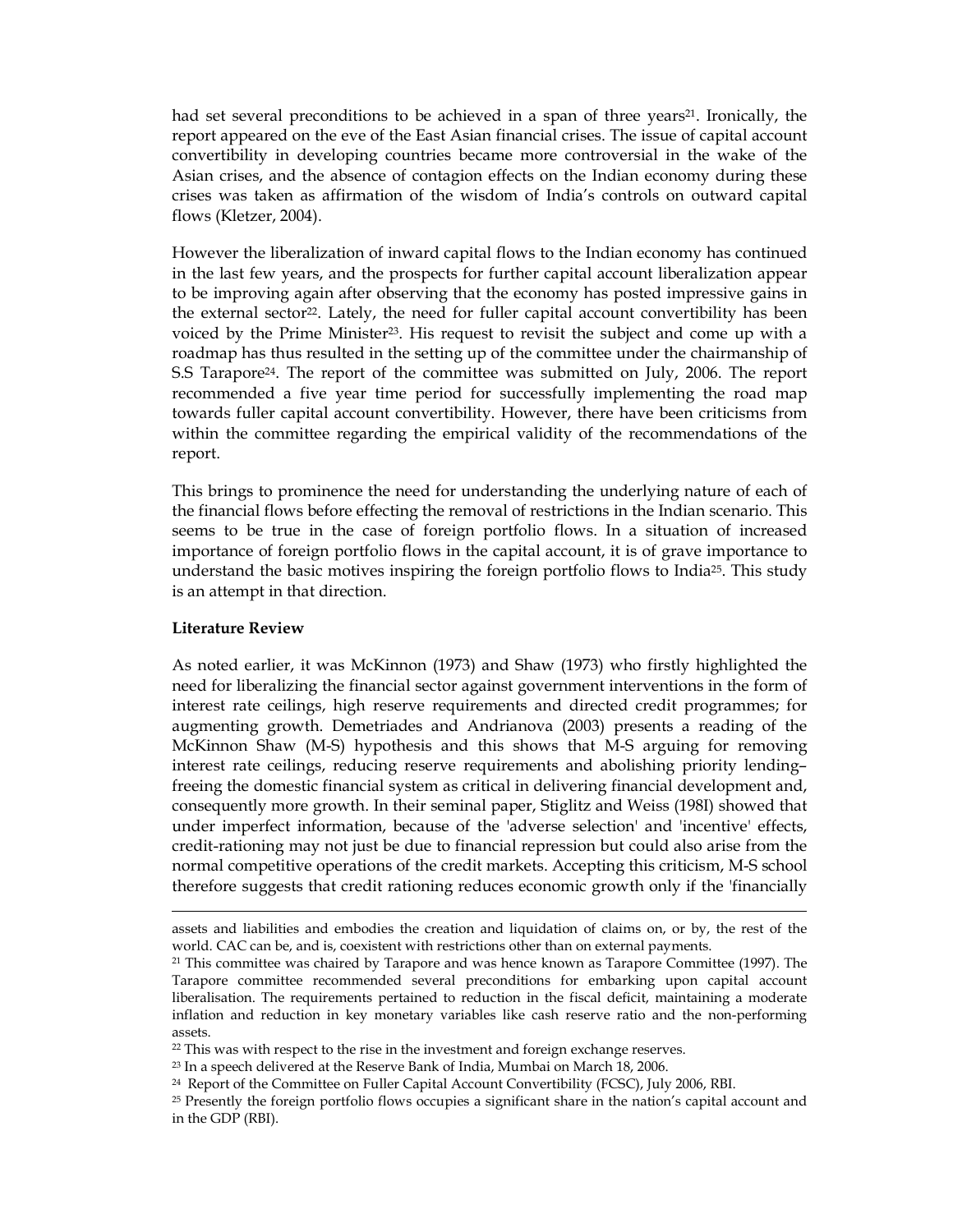repressed' interest rate is below the competitive equilibrium credit-rationing rate. Cho (1986) showed analytically that to achieve efficient resource allocation, credit markets need to be supplemented by a well functioning equity market. This is because, unlike bank borrowings, equity finance is not subject to adverse selection and moral hazard effects under the conditions assumed. Cho, therefore, concluded that substantial development of equity markets is essential for successful financial liberalisation.

However, the voluminous literature in this area has shown inconclusive evidence of financial liberalisation affecting growth and is always associated with crises in developing countries<sup>26</sup>. Even, McKinnon (1991) was in favour of the sequencing of the liberalisation measures. He was of the opinion that, incorrect sequencing was the root cause of the financial crisis, and argued that financial sector reforms should always precede real sector reforms. Sen (2004) also confirms to this view by saying that, the boom in finance related activities has most often failed to infuse expansions in the real share of economies.

The case for capital market liberalisation was put by Fisher. Fischer suggests that, at a theoretical level, capital account liberalisation would lead to global economic efficiency, allocation of world savings to those who are able to use them most productively, and would thereby increase social welfare. Citizens of countries with free capital movements would be able to diversify their portfolios and thereby increase their risk-adjusted rates of return. It would enable corporations in these countries to raise capital in international markets at a lower cost. It is suggested, moreover, that such liberalisation leads to further development of a country's financial system, which in turn is thought to enhance productivity in the real economy by facilitating transactions and by better allocation of resources27.

Singh (1997) concentrates on one of the short-term components of capital flows called foreign portfolio flows in the context of Latin American economies and presents the following argument. Although at a microeconomic level, the portfolio inflows helped generate the stock market boom, he quotes Rodrik (1994) and Krugman (1995) to point out these portfolio flows to Latin America were not responding to fundamentals but represented a misplaced euphoria and a 'herd' instinct. They agues that even though the macroeconomic fundamentals of these countries were week, flow continued till the crisis broke out, which in fact had a very destabilizing effect on the growth of the economy. He further argues that portfolio capital was recommended to developing countries for being less vulnerable to external interest rate shocks than debt. However, in practice these inflows can be destabilizing to the real economy if external financial liberalisation is carried out in 'dis-equilibrium' conditions in the economy. Since the structural characteristics of developing countries makes them subject to more external and internal shocks than advanced economies, many of these unfavorable outcomes are likely to prevail even under 'normal' conditions, and even if there were a correct 'sequencing' of financial reforms.

Stiglitz (2000) offers insights into the financial crisis of 90's as well as on other recent crises, including Russia and Latin America. He suggests that premature financial and capital market liberalisation was at the root of these crises. He also suggests that global economic arrangements are fundamentally weak. His analysis of why capital market

<sup>26</sup> Prasad et al (2003)

<sup>27</sup> As reviewed from Ajith Singh (2000)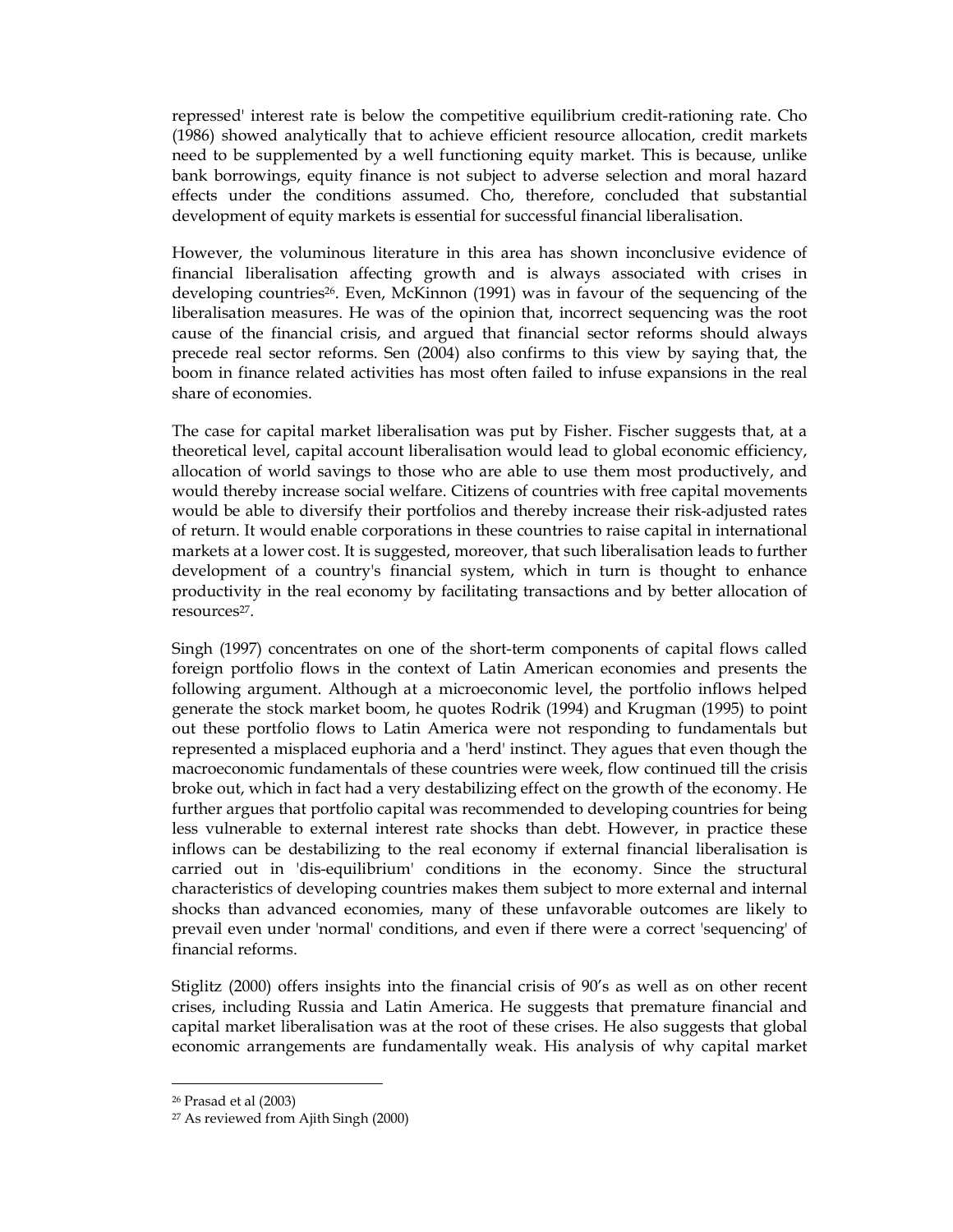liberalisation produces instability, not growth, identifies the following fallacy in the proliberalisation arguments, namely that 'financial and capital markets are essentially different from markets for ordinary good and services'28. He also argues that capital flows are pro-cyclical; therefore the argument that the opening of capital markets would allow diversification and enhance stability is deficient. Finally, he challenges the notion that any destabilizing effects emanating from capital account liberalisation are transitory, while the benefits are permanent, by alluding to a vast econometric literature, which suggests that shocks to output can be long-lasting. Stiglitz emphasizes the destabilizing influence of short-term capital flows in his analysis, arguing that there is a fairly compelling case against full liberalization and stresses for the effective designing of interventions against short-term capital flows.

Rangarajan (2000) addresses the question of preferability of some forms of capital flows to others, from the angle of volatility and capital formation. In the after math of the Asian crisis he has tried to look in to the extent and forms of controls to be exercised on capital flows. To him, the opening up of capital account need not preclude the imposition of moderate controls either price based or regulatory on capital flows. He argues for selective controls designed to achieve the specific objective of containing speculative flows and comments upon the fact that capital account liberalization should be done in stages.

The Indian literature of capital account liberalisation officially as mentioned earlier, started with the Report on the Committee on Capital Account Convertibility in 1997. This report outlined India's roadmap to achieve capital convertibility in a span of three years. But the recommendations of this report were criticized for its lack of good data base, sound empirical methodology and testing and analytics<sup>29</sup>. Vasudevan (2006) argues that the report was substantially implemented. Now, that a second committee is set up to revisit the theme and recommend the path towards fuller capital account convertibility it is necessary to understand the empirical validity of liberalisation carried out so far. Vasudevan further expects that the recommendations of this committee will be theoretically sound and the realism behind the road map will be empirically established. But the validity of the report has been questioned in the backdrop of the criticisms from within the committee. Members like A.V.Rajwade and S.S Bhalla have openly questioned the empirical substance of the report.

In this context, a study to empirically analyse the basic characteristics of the capital flows is necessitated. This work is an attempt in that direction and will be focusing only on the foreign portfolio flows.

## Objectives of the Study

The major aim of the study is to analyze the basic motives underlying one of the capital flows; i.e., the foreign portfolio flows to India, in the context of greater capital account convertibility. As it is essential to understand the present scenario of the capital account since the introduction of reforms, the first objective is

• To provide an overview regarding the trends in capital account and various related monetary and financial indicators since the reform period.

<sup>&</sup>lt;sup>28</sup> This view was also raised by the staunch supporter of free trade like, Bhagavati.

<sup>29</sup> Vasudevan, (2006).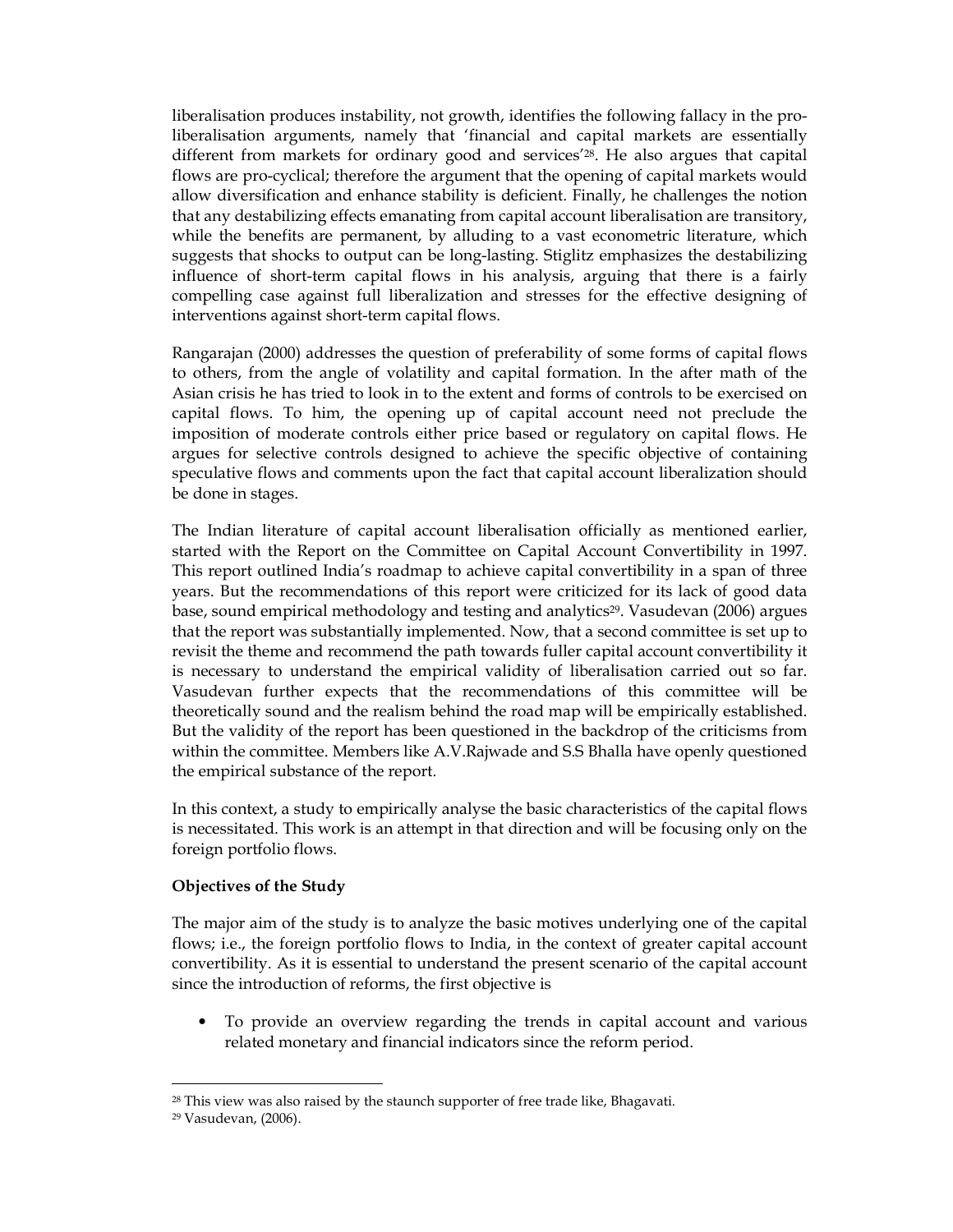Earlier studies have measured the financial openness as an aggregate of all financial flows. Attempts to separate out openness with regard to each of the financial flows are virtually rare. The study also wants to raise the question of the present nature of the openness of our economy with regard to portfolio flows. This is necessary since it provides a true picture of the nature of reforms and sequencing carried out with regard to these flows.

Therefore the second objective is to

• Measure the present openness towards foreign portfolio flows in the Indian context.

It is necessary to understand the basic motivation for the flow of foreign portfolio flows to India. Finally, the core objective is

• To identify the significant motive behind the flow of portfolio capital to India, i.e to examine whether foreign portfolio flows to India is led by income gain or capital gain motive.

## Data and Methodology

-

In order to focus more deeply into the issue of foreign portfolio flows into India, one has to understand the basic nuances underlying the capital account transactions in the balance of payments account of the country. So, before moving onto the methodology of analysing the basics that motivate the foreign portfolio flows into India and estimating the present status of openness towards these flows a broad outline regarding the capital accounts will be provided. Data are available in monthly, quarterly and annual basis from the Reserve Bank of India, India's central bank regarding all balance of payments transactions. Information regarding the capital account, the foreign portfolio flows, the various components of foreign portfolio flows, other monetary indicators which are essential for this study is available with the Reserve Bank of India website and its publications30. The data regarding the number of foreign institutional investors in the Indian security markets and the country wise origin is available with the Securities and Exchange Board of India (SEBI)31.

For examining the second objective of measuring the degree of openness of the portfolio flows, following Quinn a measure based on the official restrictions on portfolio flows is developed. This binary indicator will capture the degree of openness of controls or extend of liberalisation. For the calculation of the qualitative variable; i.e. the index of openness of portfolio flows the de-regulating measures is available in a chronological order with various issues of the Annual reports of the RBI32.

Finally the basic motives underlying the foreign portfolio flows are estimated. The idea is to understand which motive influences the foreign portfolio flows most significantly. Is it the income gains motive or is it the capital gains motive, in the Indian context? This

<sup>30</sup> Data is available for the RBI publications like Annual Reports, Handbook of Statistics on the Indian Economy and Report on Currency and Finance.

<sup>&</sup>lt;sup>31</sup> The information regarding the origin of FII's is in alphabetical order and shows the places where they have registered. It requires data mining to disaggregate into country wise composition of FII's.

<sup>32</sup> Kohli (2005) from the various Annual reports has also provided a chronological order of the liberalizing measures pertaining to the various forms of capital flows in the capital account till 2001.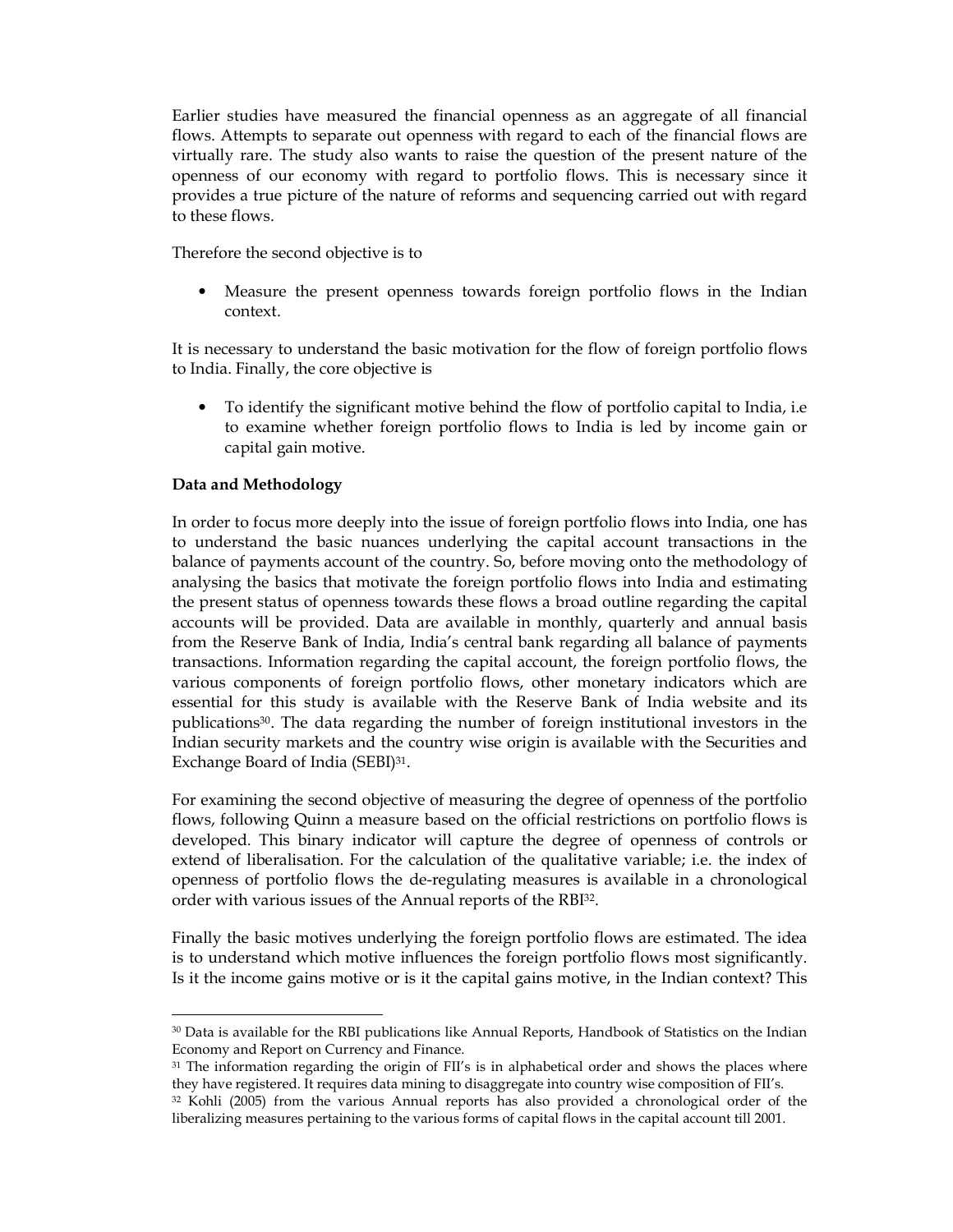can provide clues regarding the true nature of these flows. For example those flows that are primarily driven by income motive<sup>33</sup> is said to be stable and long-term in nature because they will be attracted by the differences in the rate of return. On the other hand, if these flows are driven by the capital gains motive<sup>34</sup>, then these flows will be short-term in nature. For understanding the motives, causality tests and regression analysis involving the foreign portfolio flows, stock prices, exchange rates and interest rate differential will be carried out. The proposed method is to analyse the determinants of foreign portfolio flows. While data regarding the foreign portfolio flows, exchange rates, interest rates and inflation is available from the various publications of the Reserve Bank of India, information regarding the stock prices<sup>35</sup> is available with the BSE. This information is also available online. The Reserve Bank of India provides most of the data including the Balance of Payment statistics in an annual, quarterly, monthly, fortnightly and weekly basis. However the non-availability of data on capital flows in less than quarterly frequency is a problem for data analysis.

## Organization of the work

The first and second objectives of the study are done in the next section. Before touching upon the actual openness to foreign portfolio flows from the data and subsequently measuring the openness from the measures, time will be devoted to represent the internationalization of finance followed by internationalization of the Indian capital markets. The issue for developing a suitable measurement of openness towards portfolio flows is dwelt in detail. This section measures the openness towards foreign portfolio flows and computes an index from the de-regulating measures following Quinn's methodology in the Indian context.

Analysing the third and the core objective is done in the last section. Before the econometric analysis, the theoretical underpinnings related to the capital mobility are discussed. The focus is to understand the basic motives underlying these flows. Econometric analysis is done to understand the true nature of portfolio flows into India.

## 2. Process of Internationalization of Indian Capital Market

The report of the High-level Committee on Balance of Payments (BOPC), 1993 marks the origins of capital account liberalization in India. This report reviewed the existing policies with respect to foreign investment, external aid and commercial borrowings, exchange rates, foreign exchange reserves, and the balance of payments in the light of the 1991 crisis. The central objectives of the policy according to the report were to prevent the occurrences of crisis in the future, bring foreign exchange via foreign investments rather that foreign debt and assistance and to reduce the emphasis on expensive sources of external financing like the NRI deposits. In fact, a major policy departure was the decision to phase out the favorable interest rate differentials and exchange risk guarantees. The key elements of the report of the High-level Committee on Balance of Payments can be summarized as follows; preference for foreign investments over foreign aid or debt, strict monitoring and reduction in both the borrowings for private commercial purposes and with respect to NRI deposits.

<sup>&</sup>lt;sup>33</sup> This is to be captured by the interest rate differential between India and the rest of the world.

<sup>&</sup>lt;sup>34</sup> Gains from the inter-temporal trade involving currency and assets.

<sup>&</sup>lt;sup>35</sup> The sensitivity index of the Bombay Stock Exchange (BSE).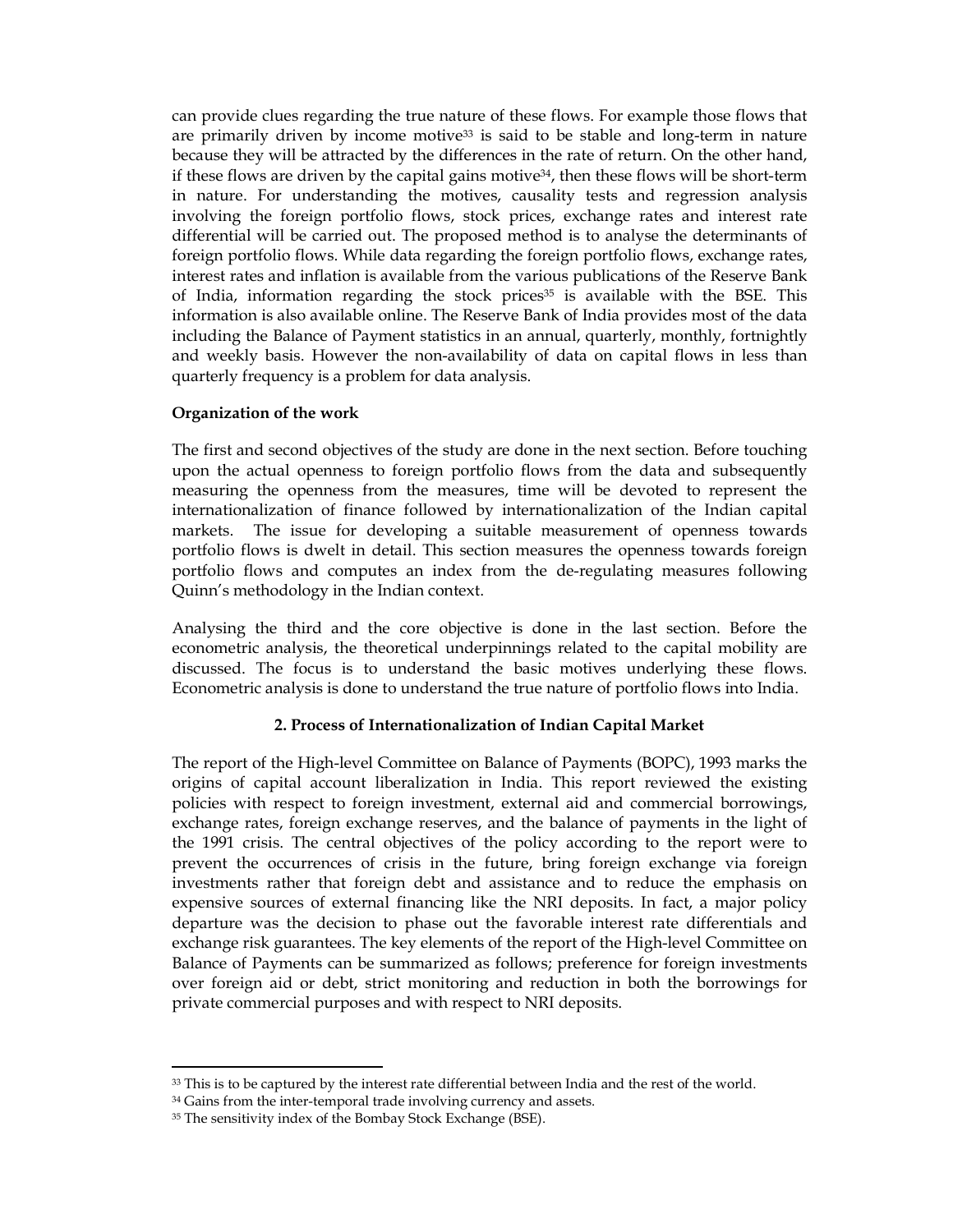All these measures can be considered as a conscious post crisis response to restructure the capital account rather than liberalizing the capital account as such<sup>36</sup>. Even though a complete strategy towards liberalizing capital account was considered absent, some deregulating measures like allowing foreign institutional investment into the Indian equity markets were taken. In the Indian case, portfolio flows were allowed within a year of liberalisation in the FDI. But reforms in the area of foreign portfolio flows can however be considered as a major departure from the commonly observed pattern, because reforms in portfolio investments usually takes place at a later stage, particularly after the domestic financial markets were developed. However, this was justified on the view that our capital markets were sufficiently developed than most of the developing countries. A comprehensive policy outlining the course of capital account convertibility was however brought into light by the committee appointed the RBI in 1997 under the chairmanship of S.S Tarapore.

## Capital Account Convertibility

The Tarapore Committee's Report 1997 details a planned roadmap towards Capital account convertibility. The Tarapore committee recommended several preconditions for embarking upon capital account liberalisation and set out a three year programme for meeting these essential preconditions. These requirements pertained to reduction in the fiscal deficit, maintaining the inflation at a moderate level (3 to 5 percent) and reduction in key monetary variables like cash reserve ratio and the non-performing assets. The committee taking cue from the various international financial crises also identified four attendant variables, the current account deficit, the Real Effective Exchange Rate (REER) monitoring brand, the foreign exchange reserves and the domestic financial system<sup>37</sup>. However the timing of the report in the wake of the Asian crisis delayed its implementation and has resulted in a more cautious approach towards capital account convertibility. The liberalisation of the capital account progressed in a gradualistic approach since then.

The pattern of reforms carried out in the capital account was summarized by Reddy (2000) as follows. He notes that capital account liberalisation in India followed a distinct and asymmetric pattern. It distinguished between inflows, outflows associated with inflows, and other outflows; these have been correspondingly less restricted, completely free and more restricted. Secondly, discriminatory treatment was accorded between residents and nonresidents, who have been respectively more and less restricted. Finally he notes the hierarchical approach towards individuals, corporates, and financial intermediaries such as institutional investors and banks. These have been correspondingly highly restrictive, restrictive, less restrictive and more restrictive. In general, the deregulation of every control has progressed from outright prohibition to an intermediate status (prior approval on individual case or automatic basis) to total freeing of the related transactions. Many transactions have also relied upon gradual increases in the size of the transaction or purpose activity or parties concerned. But comparatively the Indian experience with capital account liberalisation in a sense, that these gradual reforms were also cautious. What was liberalised was specified. Everything else remained restricted or prohibited<sup>38</sup>.

What have been presented constitutes only a broad outline on liberalisation carried out in the capital account. However given the focus of this study there is a need to provide a

<sup>36</sup> Kohli, (2005).

<sup>37</sup> Tarapore, S.S, (1998).

<sup>38</sup> Nayyar, (2003) notes that this was in fact the opposite of the more common approach to capital account liberalisation, elsewhere in which restricted or prohibited transactions were specified while everything else was liberalised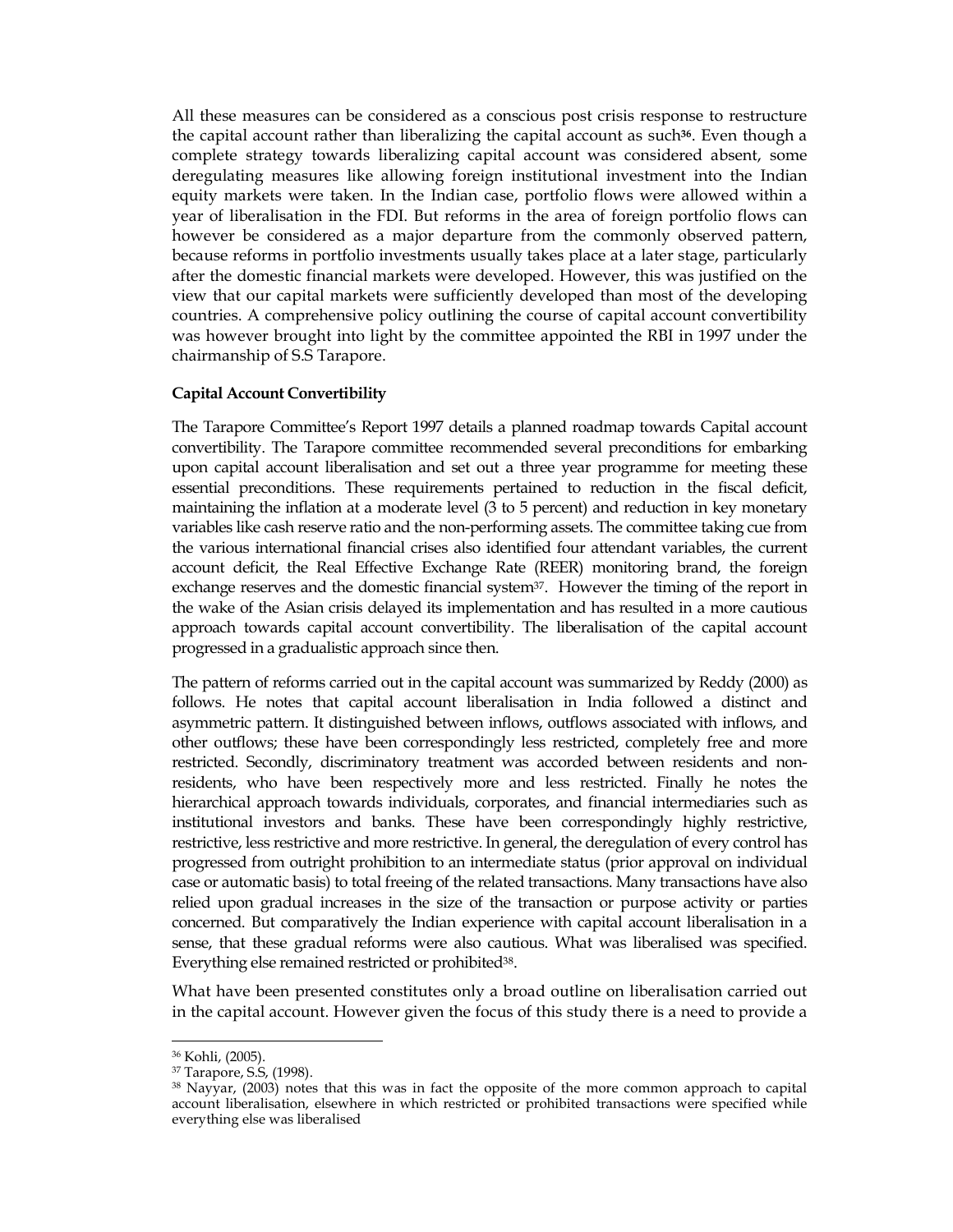clear cut picture regarding the portfolio component of the foreign investment flows. This is also important in the light of its dominant share in total capital flows into India.

## **Liberalizing Foreign Portfolio flows into India**

Even though there were concerns regarding the volatility of portfolio flows, this reality does not seem to have exercised any influence on the mix of capital account liberalisation and controls in India39. The liberalisation policy regime for portfolio flows begun in September 1992, with the opening up of domestic capital market to foreign institutional investors subject to registration with the SEBI40. Similar access was provided to foreign institutional investors in the secondary market for debt. Soon thereafter foreign institutional investors were also allowed investment or placement in the primary market, subject to approval from the reserve bank of India with a maximum limit of 15 percent of the new issue. Later foreign institutional investors were permitted to invest in government securities in the primary and secondary markets. This was done in 1996-97 and was treated as part of the overall limit on external commercial borrowing. Subsequently, in 1998-99, foreign institutional investors were also permitted to invest in treasury bills. The option of portfolio investment was also made available to domestic corporate entities from September 1992. Indian firms were allowed access to international capital markets through Global Depository Receipts or Euro convertible bonds which converted debt into equity after a stipulated period. However, the reforms in the portfolio flows also followed a distinct and asymmetric treatment as noted by Reddy<sup>41</sup>. Overall, it can be seen that most of the channels have been liberalised but restrictions in the form of quantitative controls is still persisting.

One and a half decade into reforms, it now becomes essential to understand the trajectory of capital market liberalisation carried out in India. It is also essential to understand whether the objectives for internationalization of the capital market, formalized as a response to the 1991 crisis have been achieved. For this, it is important to understand the composition and trends in India's capital account in the post reform scenario.

## Emphasis on Non-debt creating flows

As mentioned earlier, one of the aims of the capital account reforms was to shift the emphasis from debt creating flows to non-debt creating flows. This can be seen from the composition of capital flows shown in the Table 1. There has been a huge shift from the debt creating flows the share of which was as high as about 83 percent during the beginning of the nineties $42$ , to the more stable non debt-creating flows in the present scenario. The non-debt creating flows accounted for about 81 percent of the total flows in 2005-06. Another important feature is the growing share of Portfolio flows in the nondebt creating financial flows.

<sup>39</sup> Nayyar (2002) presents a detailed survey of capital account liberalisation in India.

<sup>40</sup> Securities and Exchange Board of India the statutory, regulatory agency was set up to function as the watch dog of Indian Stock market.

<sup>41</sup> This is explained in detail in the earlier section.

 $42$  This was in tune with the needs of the time and can be considered as a policy response against emphasizing on short-term capital flows such as NRI deposits and short term borrowings.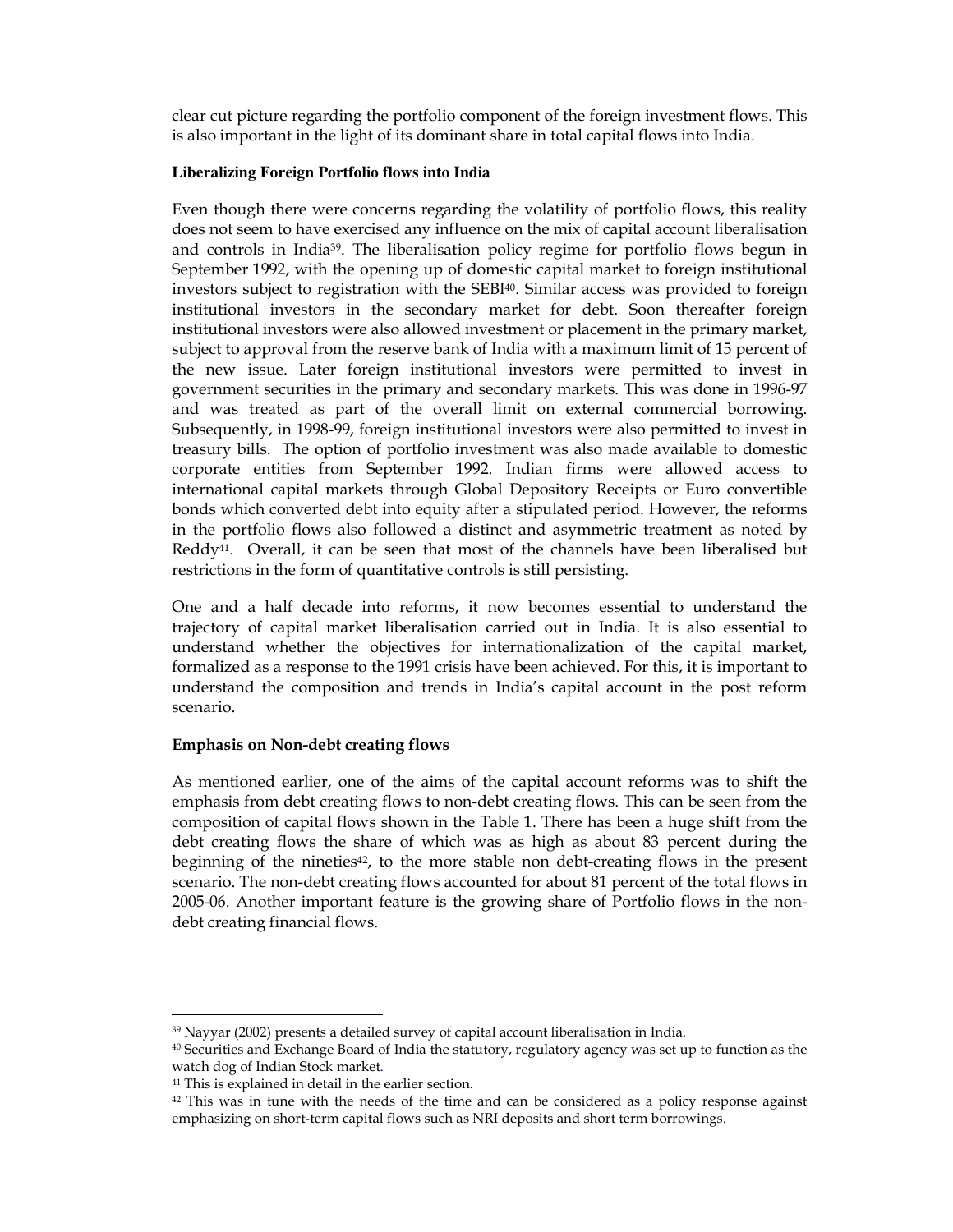|                                  |         |         |         |         | 2003-04 | 2004-05    | 2005-06 |
|----------------------------------|---------|---------|---------|---------|---------|------------|---------|
| Item                             | 1990-91 | 1995-96 | 2001-02 | 2002-03 | R       | <b>PR</b>  | P       |
| <b>Total Net Capital Flows</b>   |         |         |         |         |         |            |         |
| (in US \$ million)               | 7056    | 4089    | 8551    | 10840   | 16736   | 31027      | 24693   |
| of which:                        |         |         |         |         |         | in percent |         |
| 1. Non-Debt Creating Flows       | 1.5     | 117.5   | 96.2    | 55.5    | 93.7    | 46.7       | 81.7    |
| a) Foreign Direct Investments    | 1.4     | 52.4    | 71.6    | 46.5    | 25.8    | 18         | 31.1    |
| b) Foreign Portfolio Investments | 0.1     | 65.5    | 23.6    | 9       | 67.9    | 28.7       | 50.6    |
| 2. Debt Creating Flows           | 83.3    | 57.7    | 12.4    | $-12.3$ | -6      | 30.6       | 29.9    |
| a) External Assistance           | 31.3    | 21.6    | 14.1    | $-28.6$ | $-16.5$ | 6.5        | 6.2     |
| b)<br>External<br>Commercial     |         |         |         |         |         |            |         |
| Borrowings                       | 31.9    | 31.2    | $-18.6$ | $-15.7$ | $-17.5$ | 16.3       | 7.8     |
| c) Short term Credits            | 15.2    | 1.2     | $-9.3$  | 8.9     | 8.5     | 12.2       | 6.9     |
| d) NRI Deposits                  | 21.8    | 27      | 32.2    | 27.5    | 21.8    | $-3.1$     | 11.3    |
| e)Rupee Debt Service             | $-16.9$ | $-23.3$ | $-6.1$  | $-4.4$  | $-2.2$  | $-1.3$     | $-2.3$  |
| 3. Other Capital                 | 15.2    | $-75.2$ | $-7.6$  | 56.8    | 12.3    | 22.7       | $-11.6$ |
| 4. Total                         | 100     | 100     | 101     | 100     | 100     | 100        | 100     |

Table 1: Debt creating flows and non-debt creating flows.

Source: Computed from Reserve Bank of India, Annual Report 2005-06.

## Growing importance of Foreign Investment Flows

The growing share of Foreign Investment flows in the Capital account of India as presented in the Table 2 would justify the new interest and controversies regarding such transactions. In fact one the thrusts of economic reforms in the external sector were the gradual opening up of the economy to foreign investments. In Table 2 it can be sent that the net foreign investment flows which constituted only about 1.43 percent of the total capital flows at the beginning of the nineties now constitutes about 73.8 percent. At the same time it is remarkable to note that even within in the capital account the portfolio flows has emerged as a major contributor. Its share has increased from less than one percent in 1990-91 to 50.58 percent in 2005-06.

| Capital Account          | 1990-91  | 1995-96  | 2000-01  | 2003-04  | 2004-05R | 2005-06 P |
|--------------------------|----------|----------|----------|----------|----------|-----------|
| 1. Foreign Investment    |          |          |          |          |          |           |
| $(a+b)$                  | 1.43     | 112.86   | 66.31    | 82.12    | 39.15    | 73.79     |
| a) Direct                | 1.36     | 52.41    | 37.01    | 14.27    | 10.44    | 23.22     |
| b) Portfolio             | 0.07     | 65.05    | 29.30    | 67.85    | 28.71    | 50.58     |
| 2. Loans $(a+b+c)$       | 78.43    | 53.80    | 59.55    | $-26.08$ | 34.66    | 19.18     |
| a) External Assistance   | 31.25    | 21.23    | 4.64     | $-17.26$ | 6.20     | 5.82      |
| b)Commercial             |          |          |          |          |          |           |
| Borrowings (MT & LT)     | 31.96    | 31.40    | 48.68    | $-17.48$ | 16.24    | 6.44      |
| c)Short Term To India    | 15.23    | 1.17     | 6.23     | 8.48     | 12.22    | 6.92      |
| 3. Banking Capital (a+b) | 9.66     | 18.66    | $-22.18$ | 36.05    | 12.49    | 5.56      |
| a)Commercial Banks       | 12.77    | 22.94    | $-21.29$ | 38.84    | 12.82    | 1.79      |
| b)Others                 | $-3.12$  | $-4.28$  | $-0.89$  | $-2.80$  | $-0.34$  | 3.77      |
| 4. Rupee Debt Service    | $-16.90$ | $-23.28$ | $-6.98$  | $-2.25$  | $-1.34$  | $-2.32$   |
| 5. Other Capital         | 27.38    | $-62.04$ | 3.30     | 10.15    | 15.04    | 3.78      |

Table 2: Percent Share of Net Capital flows in Total Capital flow.

Source: Computed from the Handbook of Statistics on the Indian Economy, Reserve Bank of India 2005-06.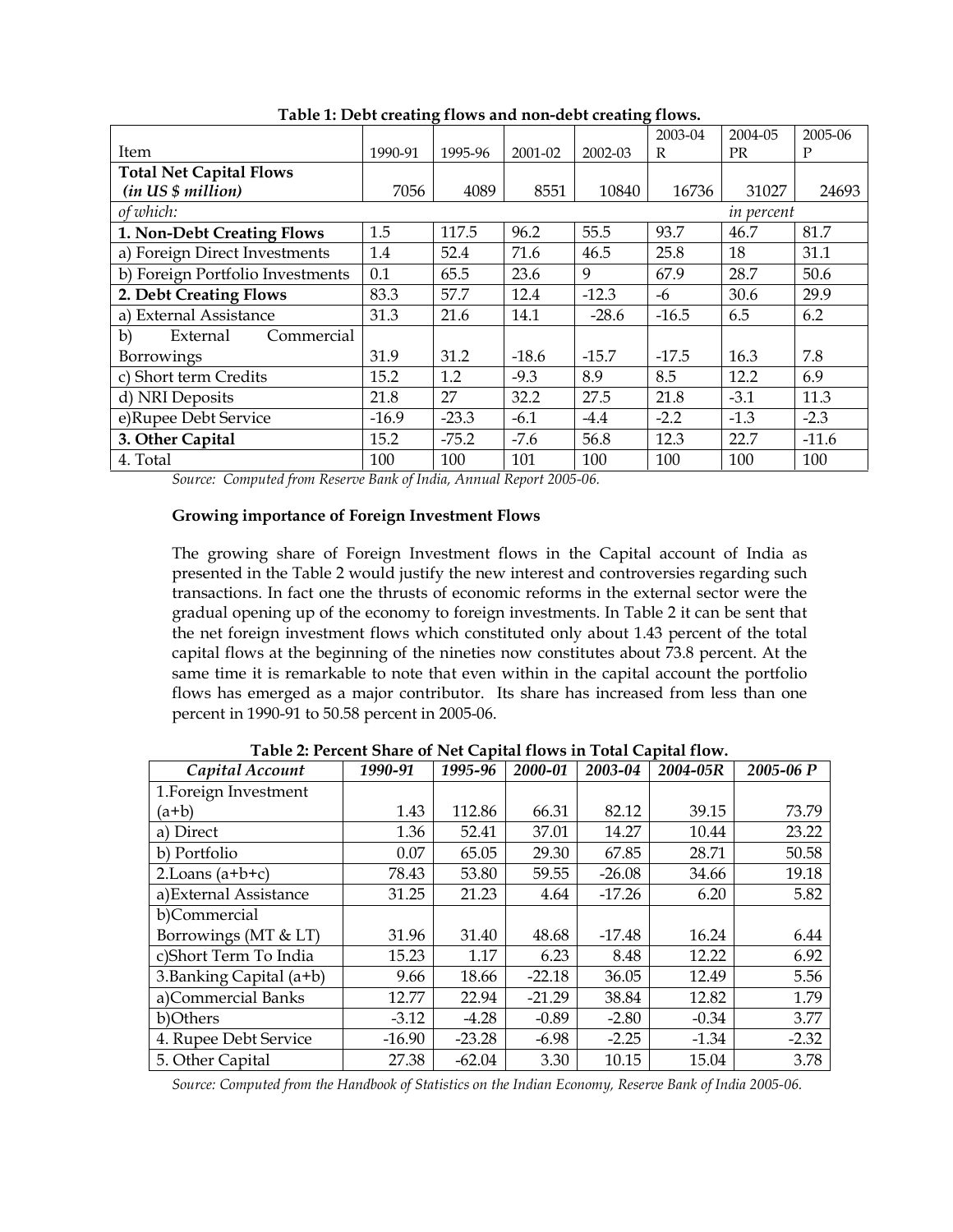But the share of foreign investment in the national income is comparatively low. This is shown in the graph 1. However during recent years there has been a marked improvement in this ratio. It touched an all time high of about 2.7 percent during 2003- 04, from a very low during the early years of reforms.



### Graph 1 Foreign Investment to GDP ratio

Source: Reserve Bank of India, Handbook of Statistics on the Indian Economy, 2005-06.

At this juncture, it is necessary to look at what exactly constitutes the Foreign Investments. Foreign Direct Investment along with Foreign Portfolio flow constitute the two major heads in the Foreign Investments, which is further divided into a number of subgroups. Direct investments through equity, reinvested earnings and other capital constitute direct foreign investments43. Within the equity capital route, the acquisition of shares of Indian companies by non-residents have been included as part of FDI since January 1996 under Section 6 of Foreign Exchange Management Act (FEMA), 1999. Portfolio flows is constituted by investments by Global Depository Receipts/American Depository Receipts, Foreign Institutional Investments and Offshore funds and others. A detailed outline regarding the composition of foreign Investment flows is provided in the Annexure II-B. The next section spells out the relative importance of Portfolio flows in the foreign investment flows as well as the total capital flows.

## Foreign Portfolio flows

-

It has been shown that, in the last one half decade the portfolio flows as a non-debt creating investment flow has increased its share in the total foreign investment flows and in the capital account as such. Graph 2 shows the share of portfolio flows in the capital account. During the year 2003-04 these flows' share in the capital flows touched an all time high of about 67.8 percent. The earlier notable contribution was during the year of 1995-96 when it touched about 65percent of the total net capital flows. The decline since 1995-96 can be attributed to the impact of the Asian crisis on the Portfolio flows. In fact the outflows were larger during this time, which is well depicted in Graph 2. This shows the increased relevance of Portfolio flows in the later stages of opening up of the capital

<sup>43</sup> FDI is constituted by investments through Government, RBI, NRI, acquisition of shares of Indian companies and equity capital of unincorporated bodies; route. Foreign direct investment to and by India up to 1999-2000 comprise mainly equity capital. In line with the international best practices, the coverage of FDI has been expanded since 2000-01 to include, besides equity capital, reinvested earnings (retained earnings of FDI companies) and 'other capital' (inter-corporate debt transactions between related entities). Data on equity capital include equity of unincorporated entities (mainly foreign bank branches in India and Indian bank branches operating abroad) besides equity of incorporated bodies.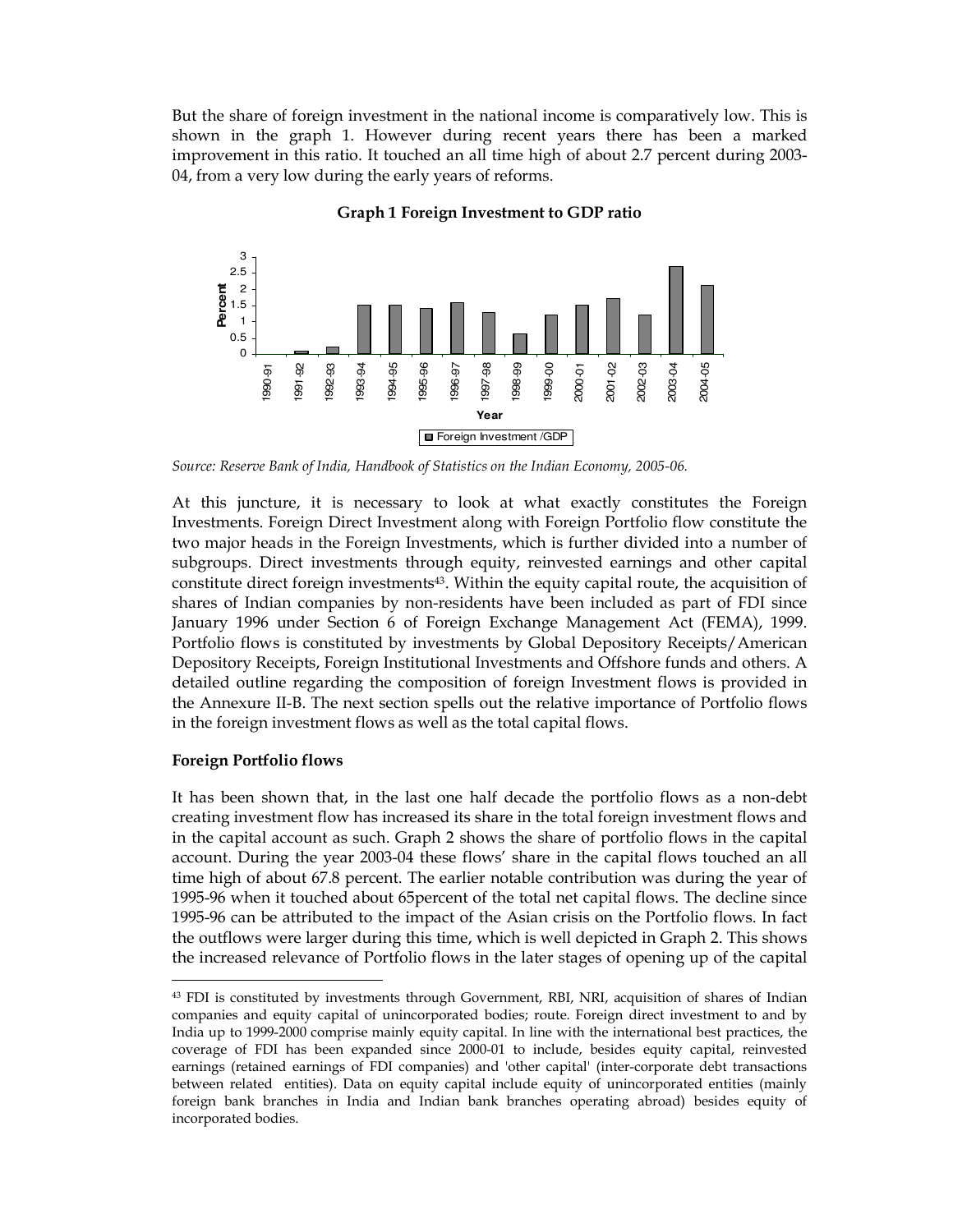account. This has got relevance in a developing country context since the so- called stable, growth oriented foreign investment, the FDI is lagging behind the speculative foreign investment, the FPI<sup>44</sup>.



Graph 2 Portfolio Flow as a percent of the Capital flows

#### Trends in Portfolio Flows

-

The portfolio flows begun in 1990-91 as a result of the opening up of the economy. In the first year the Portfolio flow recorded a modest figure of about 6 million US dollars via the offshore funds and the same trend continued in the next two year with investments of about 4 and 244 million US dollars respectively. Starting with 1993-94, the portfolio flows began to pick up. The trend continued for a while before the Asian financial crisis putting the breaks from 1996-97, and the portfolio flow even recording net outflows during 1998-99. After that, the foreign portfolio flow continued unabated, with the largest inflow recorded during 2003-04 and in the last year. However the quantum of outflows is also significant $45$ . The Graph 3 clearly depicts the trajectory of inflows, outflows and net inflows of Portfolio flows; in which shows an increase in the last decade46.

Source: Computed from the Handbook of Statistics on the Indian Economy, Reserve Bank of India 2005-06.

<sup>44</sup> See also Annexure II-C for a clear view regarding the major capital flows and its share in the total capital flows.

<sup>45</sup> A significant percent of Portfolio flow leaves the country each year as outflows. See also Appendix II-D for details. Interestingly the country has also seen Portfolio investment abroad in the years of 2001-02, 2002-03 and 2003-04 to the tune of 170, 69, and 35 US dollar million respectively (RBI-Handbook of Statistics on the Indian Economy, 2005-06).

<sup>46</sup> Annexure II-D provides a description about the trends in the foreign portfolio inflow, outflow and net flow.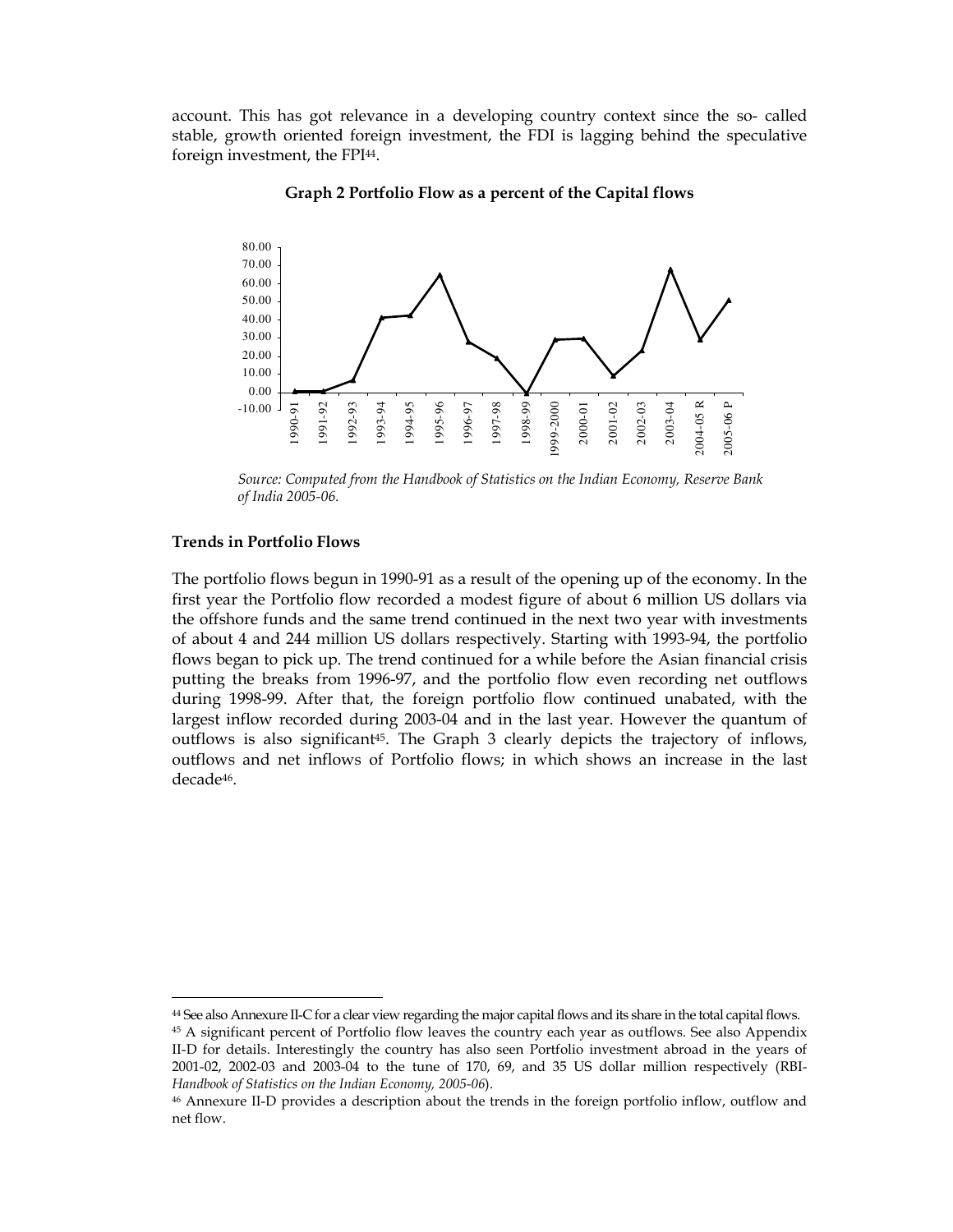#### **Graph 3 Trends in Portfolio flows**



Source: Reserve Bank of India, Handbook of Statistics on the Indian Economy, 2005-06.

However, the cumulative foreign investments through the portfolio route till now have been to the tune of about 57 billion US dollars.

## A Fluctuating Flow

One of the concerns associated with portfolio flows is that of the volatility associated with these flows. In the Indian context also the phenomenon of volatility persists. In Table .3, co-efficient of variation is used to explain the variability in the annual growth rates of portfolio flows. It can be seen that net portfolio flows into India exhibits high variation during the whole period. Further analysis by dividing the periods into three; i.e. 1990-91 to 1994-95, 1995-96 to 1999-2000 and 2000-01 to 20005-06, also confirms the changing nature of volatility associated with these flows.

| Period             | CV        |
|--------------------|-----------|
| 1991-92 to 2005-06 | 834.89    |
| 1990-91 to 1994-95 | 154.02    |
| 1995-96 to 1999-00 | $-214.75$ |
| 2000-01 to 2005-06 | 266.05    |

|  |  |  |  | Table 3 Volatility in Foreign Portfolio Flows |  |
|--|--|--|--|-----------------------------------------------|--|
|--|--|--|--|-----------------------------------------------|--|

Source: Computed by the author

## Composition of Portfolio Flows

The component wise analyse of Foreign Portfolio flow helps in understanding the nature of these flows. It is depicted in the Graph 4. As mentioned earlier, the foreign institutional investments into the Indian capital and money markets, the portfolio inflow through the issuance of Global depository receipts/American depository receipts by Indian firms and investments through the offshore funds constitute Foreign Portfolio flows.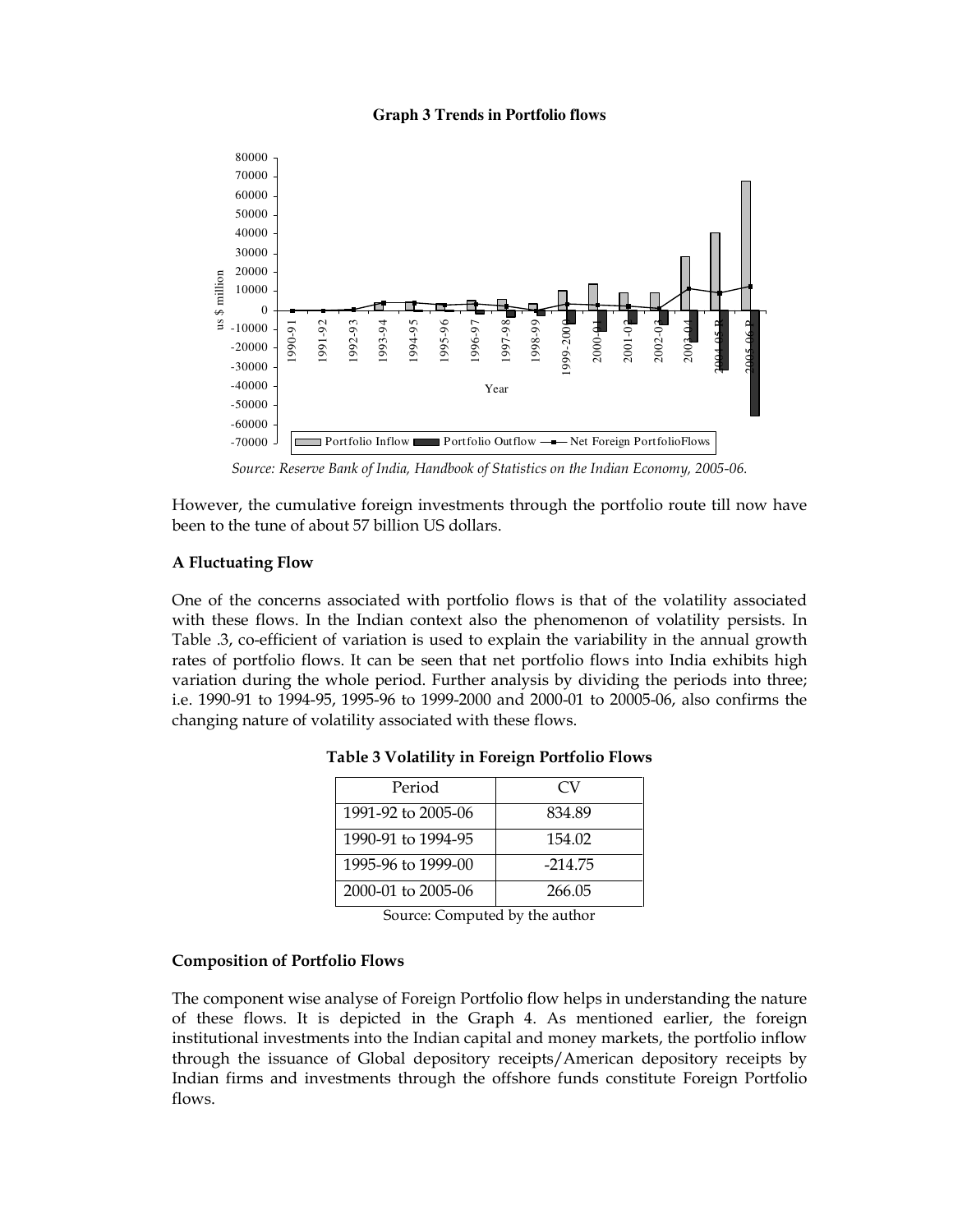Offshore funds were first to invest in Indian markets since the economy was opened to portfolio flows. They began with an investment of about 6 million US dollars in the very first year. Portfolio investments by institutional investors and through GDRs/ADRs have begun only in 1992-93, two years after the liberalisation of capital flows.



Graph 4: Composition of Foreign Portfolio flows

Source: Reserve Bank of India, Handbook of Statistics on the Indian Economy, 2005-06.

However the portfolio investment through the offshore funds route has been negligible comparing with the other two forms of foreign portfolio investments. The highest investment through this route was in 1993-94. But exactly a decade since that, the offshore funds investment touched nil. In the initial years, the investments by issuing GDRs/ADRs were comparatively significant, but got reduced thereafter, especially in comparison with the institutional investments into the Indian stock markets. The foreign institutional investors are now the largest and most leading mode of the foreign portfolio investment into India.

## Foreign Institutional Investments

The term foreign institutional investor is defined as an institution established or incorporated outside India for making investments in Indian equity and money markets. They have to register with SEBI for investment purposes. The foreign institutional investors can be of different types<sup>47</sup>. Foreign Institutional Investors can invest in two routes, the equity route and the debt route<sup>48</sup>. Graph 5 shows the trends in the foreign institutional investment into the Indian Equity markets.

Units of schemes floated by the domestic mutual funds.

 $47$  They are Pension Funds, Mutual Funds, Investment Trust, Insurance or reinsurance companies, Endowment Funds, University Funds, Foundations or Charitable Trusts or Charitable Societies who propose to invest on their own behalf, and Asset Management Companies, Nominee Companies, Institutional Portfolio Managers, Trustees, Power of Attorney Holders, Banks and Hedge Funds (earlier the permission granted was only to a few institutions, but this was extended following liberalisation measures).

<sup>48</sup> Under the equity route the FII is permitted to invest in the following instruments:

Securities in the primary and secondary market including shares that are listed or to be listed on a recognized stock exchange in India.

Warrants.

Under the debt route the RBI permits the FIIs to invest in the following instruments.

<sup>&</sup>gt; Debentures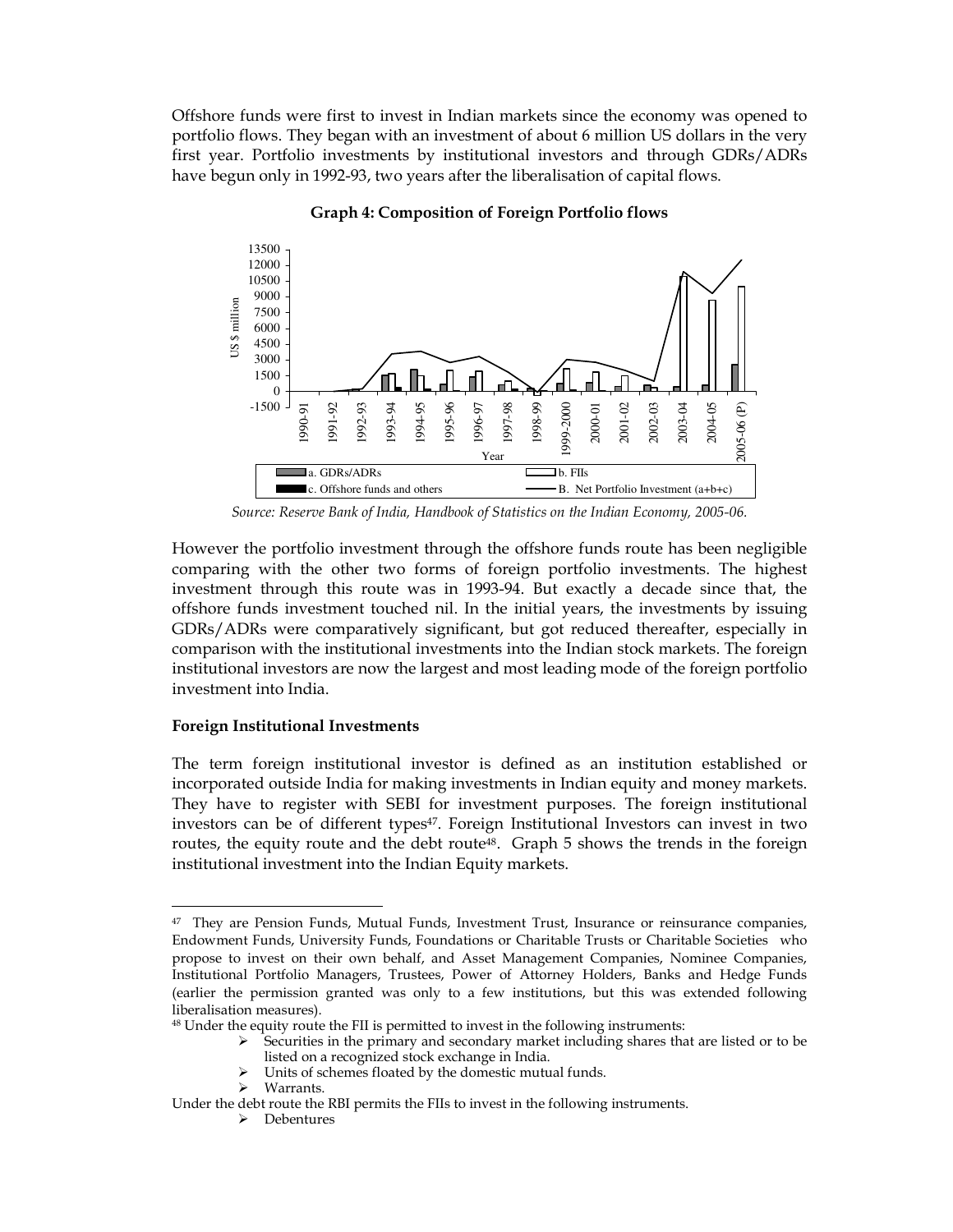#### Graph 5: Trends in Foreign Institutional Investments



Source: Reserve Bank of India, Handbook of Statistics on the Indian Economy, 2005-06.

It can be seen that the foreign institutional investment that began in 1992-93 with just one million US dollars, is now the major source of portfolio investment into India. In the aftermath of Asian crisis the foreign institutional investment however recorded net outflows, which was significantly large enough to offset the inflows from the other two components. In the last three years, this form of portfolio investment constituted about ninety percent of portfolio flows into our country. It is interesting to note that, during 1992-93 the number of foreign institutional investors registered with SEBI was only 3 and today the number stands at 103949. Another notable feature is about the nativity of these foreign institutional investors; or the countries from where foreign portfolio capital in the form of institutional investment comes to India. Table 4 gives the country wise origin of the foreign institutional investors, which shows the importance of US and UK as the prominent investors into the Indian markets.

| <b>Country Name</b> | No of<br>FII's | Percent in<br><b>Total</b> | Country Name                | No of<br>FII's | Percent in<br>Total |
|---------------------|----------------|----------------------------|-----------------------------|----------------|---------------------|
| <b>USA</b>          | 383            | 36.86                      | France                      | 20             | 1.92                |
| UK                  | 163            | 15.69                      | Denmark                     | 14             | 1.35                |
| Luxembourg          | 77             | 7.41                       | Japan                       | 11             | 1.06                |
| Singapore           | 50             | 4.81                       | South Korea                 | 11             | 1.06                |
| Canada              | 42             | 4.04                       | Malaysia                    | 10             | 0.96                |
| Australia           | 40             | 3.85                       | Germany                     | 9              | 0.87                |
| Ireland             | 37             | 3.56                       | <b>United Arab Emirates</b> | 8              | 0.77                |
| Hong Kong           | 32             | 3.08                       | Sweden                      | 8              | 0.77                |
| Netherlands         | 29             | 2.79                       | Taiwan                      | 7              | 0.67                |
| Mauritius           | 25             | 2.41                       | Italy                       | 7              | 0.67                |

Table 4 Country wise origin of Foreign Institutional capital

Source: Computed from the information available from Securities and Exchange Board of India website, June 22, 2007.

 $\triangleright$  Bonds<br> $\triangleright$  Dated

-

- Dated government securities.
- Treasury bills; and
- $\triangleright$  Other market instruments.

<sup>49</sup> Annual Report BSE 2004, SEBI website.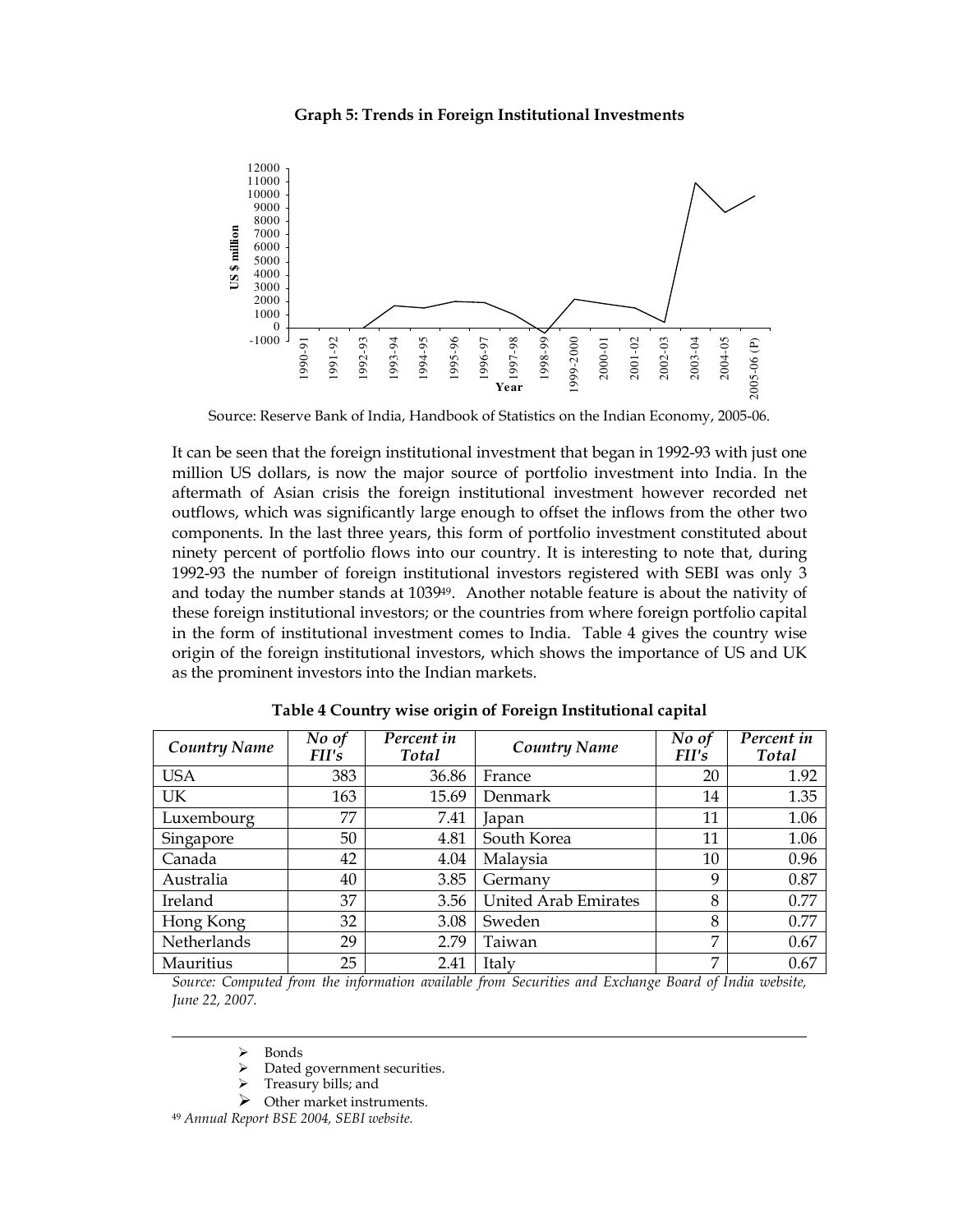## 3. MEASURING OPENNESS TO FOREIGN PORTFOLIO FLOWS

The above section highlighted the internationalization of India's Capital market with particular reference to Foreign Portfolio investments. This in a sense represented the actual openness of our economy to these flows since the economy was opened up. This actual openness towards foreign financial flows was facilitated by the relaxation of the vast array of controls and regulations governing the external account transactions. Economies are considered fully open financially, when there are no controls governing financial flows. So analysing how much controls have been dismantled will provide a view regarding the potential openness of our economy towards international capital transactions. In this section, an analysis is attempted to understand the present openness of our economy towards foreign portfolio flows.

## Need for disaggregating Openness of Foreign Portfolio Flows

It is important for developing economies looking forward to fully liberalizing their capital account to understand the openness in each of the components of capital account before attempting any further liberalisation measures. This becomes grave, when the capital flows are dominated by the short-term flows, against which there is a growing consensus for imposing controls. As shown earlier, the Indian capital account scenario is characterised by the dominance of foreign portfolio flows50. The debate of capital account convertibility assumes significance in this context. Full capital convertibility refers to fully liberalizing/opening the doors of the economy to all forms of capital flows, without leaving any hindrances<sup>51</sup>. So in order to know the financial or capital account openness one has to document and analyse policy measures with respect to the whole of these capital flows. The financial market openness refers to the openness vis-àvis all these different capital flows. Moreover, there are very few attempts to disaggregate the financial openness among its various components. Liberati (2006) has used the combination of foreign direct investment and portfolio investment as a measure for financial openness but, it is only a proxy for representing financial openness.

## Understanding Financial Openness

Before moving explicitly into the construction the openness index for portfolio flows, it is essential to understand the issue of financial openness. While financial openness refers to an aggregate concept of increasing global linkages through the cross border financial flows, capital account openness/capital market openness refers to an individual country's linkage with international capital markets/flows52.

Brune et.al (2001), presents a review of the measures of financial openness. Some of the widely used measure of openness estimates the importance of the variable in question

<sup>&</sup>lt;sup>50</sup> This throws up some interesting questions regarding the pace and sequence of reforms in the capital account. Either the reforms initiated is more favorable for the portfolio flows, or the macro-economic essentials that determines the capital flows are more encouraging for the portfolio flows than the other forms of financial flows.

<sup>&</sup>lt;sup>51</sup> This includes capital flows in the form of foreign direct investment, portfolio investment, loans, banking flows, external commercial borrowings, other capital etc.

<sup>52</sup> Prasad. et al, 2003.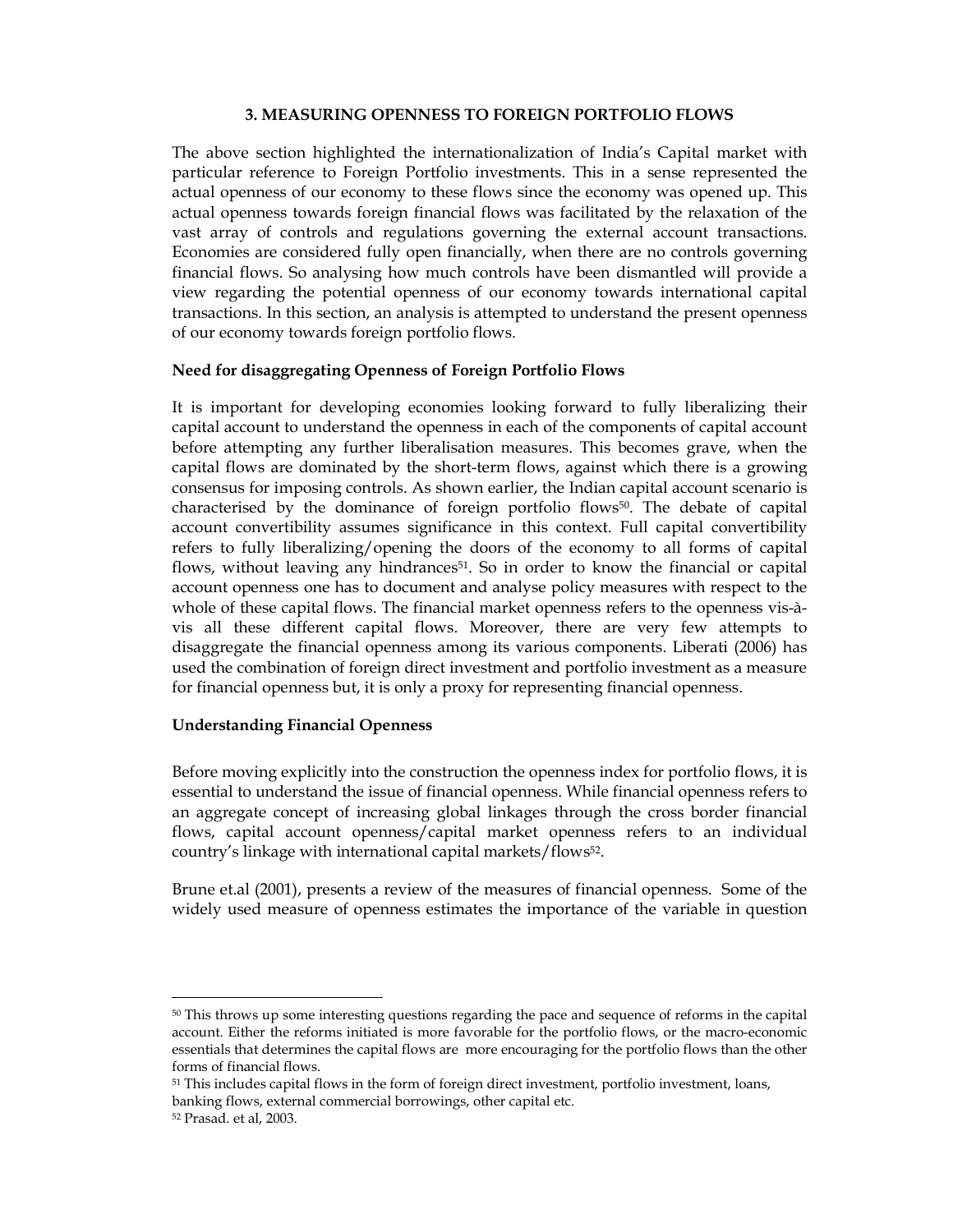relative to the size of the economy<sup>53</sup>. For measuring the capital mobility, the convergence between the rate of return across borders (Frankel, 1993) or to the extent to which domestic saving affect domestic investment (Feldstein and Horioka 1980) can also be taken. However, measurement of capital market openness has been usually fraught with difficulties54. Prasad et al (2003) provides a broad picture regarding the measures of financial openness. Measures of de jure<sup>55</sup> restrictions on capital flows and de facto<sup>56</sup> or actual capital flows across national borders are two indicators of the extent of a country's capital market openness with the global economy. Understanding the differences between them is important when evaluating the effects of capital market openness. Most formal empirical work analyzing the effects of capital account liberalization has used a measure based on the official restrictions on capital flows as reported to the IMF by national authorities. A more direct measure of capital market openness is based on the estimated gross stocks of foreign assets and liabilities as shares of GDP. Although these two measures of financial integration are related, they denote two distinct aspects. The capital account restrictions measure reflects the existence of 'de jure' restrictions on capital flows while the financial openness measure captures  $'de$  facto' financial integration in terms of realized capital flows<sup>57</sup>. A debated question is whether capital market openness should be measured as either actual or potential mobility. However since the basic idea underlying the analysis attempted here is to understand how much open is our economy to foreign portfolio flows or how much liberalised our economy is towards portfolio flows; the measure based on 'de jure' restrictions can be used.

#### Measuring Openness

-

The problems related to the measuring of degree of financial openness makes it a difficult research work<sup>58</sup>. The IMF's Annual Report on Exchange Arrangements and Exchange Restrictions (AREAER) addresses these problems, where the presence of capital controls is labeled<sup>59</sup>. This information serves as the basis for generating the indicator of capital market openness. Brune et al (2001), provides a brief description of the various studies on capital account liberalisation measures. They reports that these measures however

<sup>&</sup>lt;sup>53</sup> The financial openness is analogous to the trade measure in that it seeks to estimate the size (or importance) of external financial transactions (gross financial flows) relative to the size of the domestic economy (Gross domestic Product).

<sup>&</sup>lt;sup>54</sup> Liberati, (2006) after extensive survey says that most of the empirical literature has converged towards the idea that financial openness indicators should indicate either actual or potential capital mobility.

<sup>55</sup> Having a right or existence as sated by law.

<sup>56</sup> Existing in fact, although not necessarily legal or accepted in reality.

<sup>57</sup> The actual flow can occur even without capital market liberalisation. Prasad et al (2003), shows that episodes of capital flight from some Latin American countries in the 1970s and 1980s are examples of such involuntary de facto financial integration in economies that are de jure closed to financial flows (that is, where integration has occurred without capital account liberalization). On the other hand, some countries in Africa have few capital account restrictions but have experienced only minimal levels of capital flows (that is, where liberalization has occurred without integration).

<sup>58</sup> To Brune (2001), there are several problems. First, should foreign direct investments or portfolio investments be considered or both? Second, are inflows or outflows that best measure financial openness? Third, are financial flows a more reliable indicator of capital mobility than stocks? Fourth, should flows and stock be disregarded in favour of alternative indicators

<sup>59</sup> Jayadev, (2007) notes that most efforts to identify the presence of capital account restrictions have relied primarily on the annual publication of the IMF Exchange Arrangements and Exchange Restrictions which provides details on various regulations on capital account transactions across countries. To him, it has been the central source for various constructions of financial openness like Quinn, 1997; Rodrik, 1998; Kraay, 1998; Klein and Olivei, 1999; Edwards 2001; Chinn and Ito, 2003.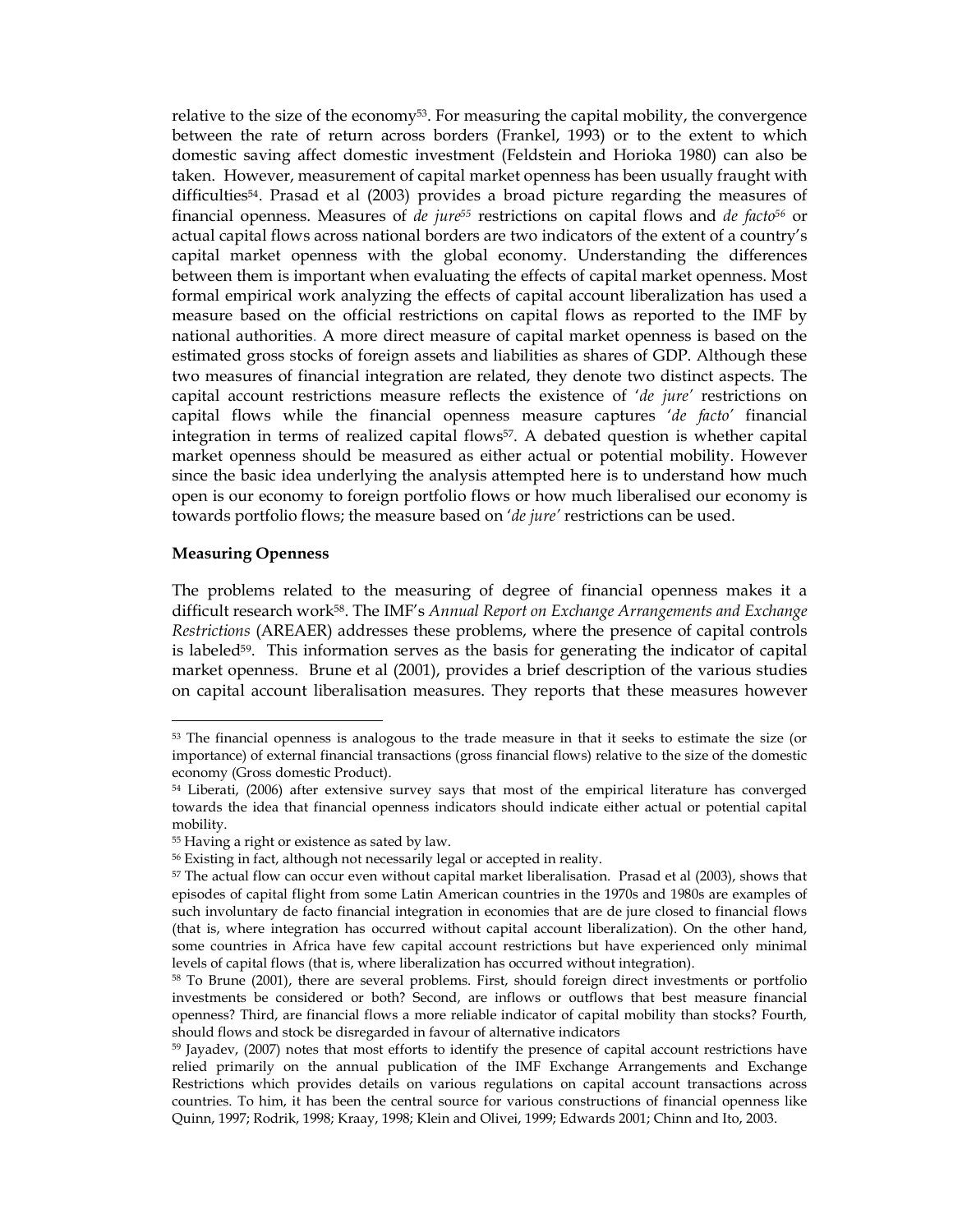were cross national in nature; and gives the openness for a number of countries that were liberalizing there capital account. They reviews that, the first systematic attempt to analyze capital account policy was undertaken by Alesina et al, (1994). Using data reported in the International Monetary Fund's AREAER, they coded policy among the OECD countries for the decade of the 1980s using a 0-1 dummy variable. Subsequent studies have used the same variable but extended the country and year coverage (Leblang 1997, Simmons and Elkins (2000)). Dennis Quinn (1997) and Quinn and Inclan (1997) then went beyond this dummy variable approach by creating a 0-4 scale for restrictions on the capital account during two time periods (the mid-1970s and the midto late-1980s) for a sample of developed and developing countries. Beginning in 1996, the AREAER began explicitly to note the degree of openness on different categories of capital controls. Johnston and Tamirisa (1998) used this data to code nine categories of capital controls for the single year of 1996. Among the studies using simplistic dummies such as the binary variable from the International Monetary Fund annual report on exchange restrictions, the index created by Quinn (1997) remains the first and most popular"60. Quinn's index makes careful use of the text of the IMF report to code an index with a value from 0 to 4 with a scale of 0.5.

## The Methodology

-

The analysis of measuring the openness towards portfolio flows in the Indian context can be attempted using the methodology of Quinn (1997). Quinn has used simplistic dummies in terms of binary variables in coding the capital controls. His coding for capital inflows and outflows is as follows.

If approval is rare and surrender of receipts is required, then  $X = 0$ .

If approval is required and sometimes granted, then  $X = 0.5$ .

If approval is required and frequently granted, then  $X = 1$ .

If approval is not required and receipts are heavily taxed, then  $X = 1.5$ .

If approval is not required and receipts are not taxed, then  $X = 2$ .

However, the Index of Openness of Portfolio flows (IOP) differ from that of Quinn in the index measure. First of all this study considers the case of foreign portfolio flows only. Secondly, while Quinn codes the liberalisation measures between 0 and 4, this study codes the measures between 0 and 1. The value of zero denotes fully closed and the value of one shows fully open towards portfolio flows. The liberalisation measures pertaining to the foreign portfolio flows have to be chronologically arranged for the coding purpose. Annexure II-E provides a detailed review of the opening up measures of the foreign portfolio flows in a chronological order.

For coding in this way, appropriate weights have to be assigned. A curious limitation of this method is that, it has provided only a crude form of the methodology developed by Quinn. Firstly all the items within the foreign portfolio flows were taken. These items can be broadly denoted in the form of share and debentures, bonds and debentures,

 $60$  Brune et al further extends this analysis both forward and backward in their Capital Account Openness Index (CAOI).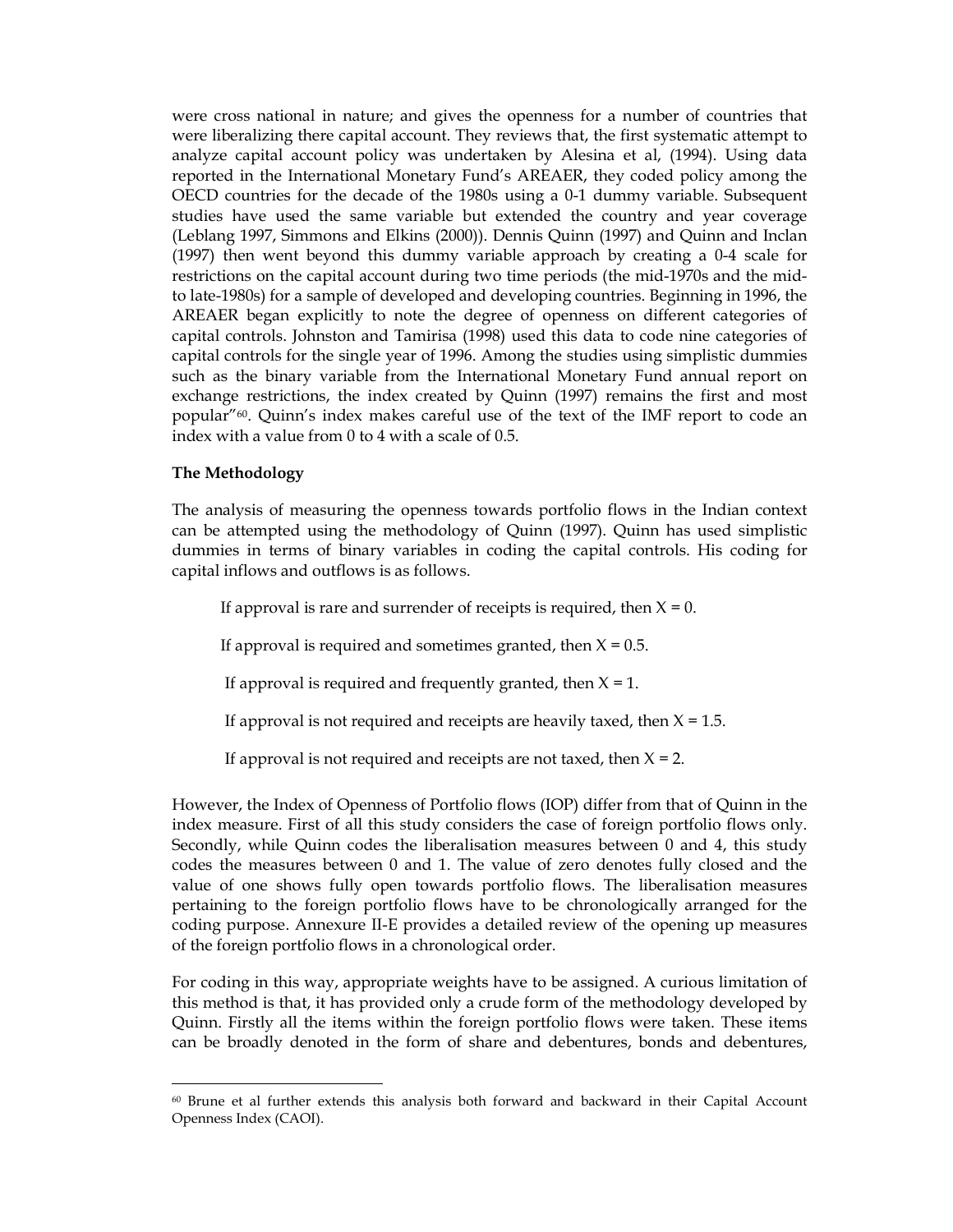securities of those including that of government, public sector undertakings and of private firms, issuance of ADRs/GDRs, mutual funds and other financial intermediaries, preferential allotment and returns on investment and income. Fully open to these portfolio flows will be given the value of one. To assign values for each of these subsections of flows that constitute portfolio flows, this 'one' has to be divided by the number of these sub-sections. In essence the fully open situation assigned by one is the sum of openness of each of these sub-section's values. This exercise was to prevent arbitrariness in assigning values to the liberalizing measures to a great extend.

For this, the method adopted was,

Value for each of the items of portfolio flow,  $x' = 1/$  no of subsections; N

i.e, x = 1/ N……………….. (1)

where  $x =$  openness for each of the components constituting portfolio flows.

where  $N =$  no of sub sections.

The liberalisation pertaining to any one of the items  $(x)$  was not carried out in a single year, but was progressively relaxed in the years since reforms were initiated. So, for considering the portfolio flows as fully open, all the restrictions on each of the items of portfolio flows have to be removed. But since the exercise of liberalisation was progressively and gradually done through years, the assigning value for each of the liberalisation measure carried out in years, has to be done. So, the index was weighted depending upon the proportion of liberalisation of the items in the portfolio flows in each year.

i.e, openness of an item of portfolio flow = x y ……………. (2)

Therefore index of openness can be computed as  $= \sum (x y)$ 

where  $y =$  proportion of liberalisation carried out in each year.

The liberalisation measures are chronologically listed by Kohli (2005) for the years 1992- 93 to 2000-01 based on the Annual reports of RBI. The remaining information is available form the Annual reports of Reserve Bank of India. Now, based on this information, each of the liberalizing measures for the separate flows were assigned with values created and in accordance with Quinn. In fact, this exercise has helped to prevent the assigning of values arbitrarily, to the liberalizing measures to a great extend. The index for openness increases, as each of the values assigned for each of the liberalisation measures is included in the calculation. This will be carried out for all of the years under study and thus, the openness to portfolio flows from the liberalisation measures is indexed in the Indian context.

## Openness of Foreign Portfolio Flows in the Indian Context

The index when plotted shows the trajectory of openness of India towards foreign portfolio flows. Graph 6 represents the index of the potential openness of the economy towards the foreign portfolio flows. However it may not correspond well with the actual openness of the foreign portfolio flows. In the context of the debate on fuller capital convertibility, it is the potential degree of openness that is of prime importance since,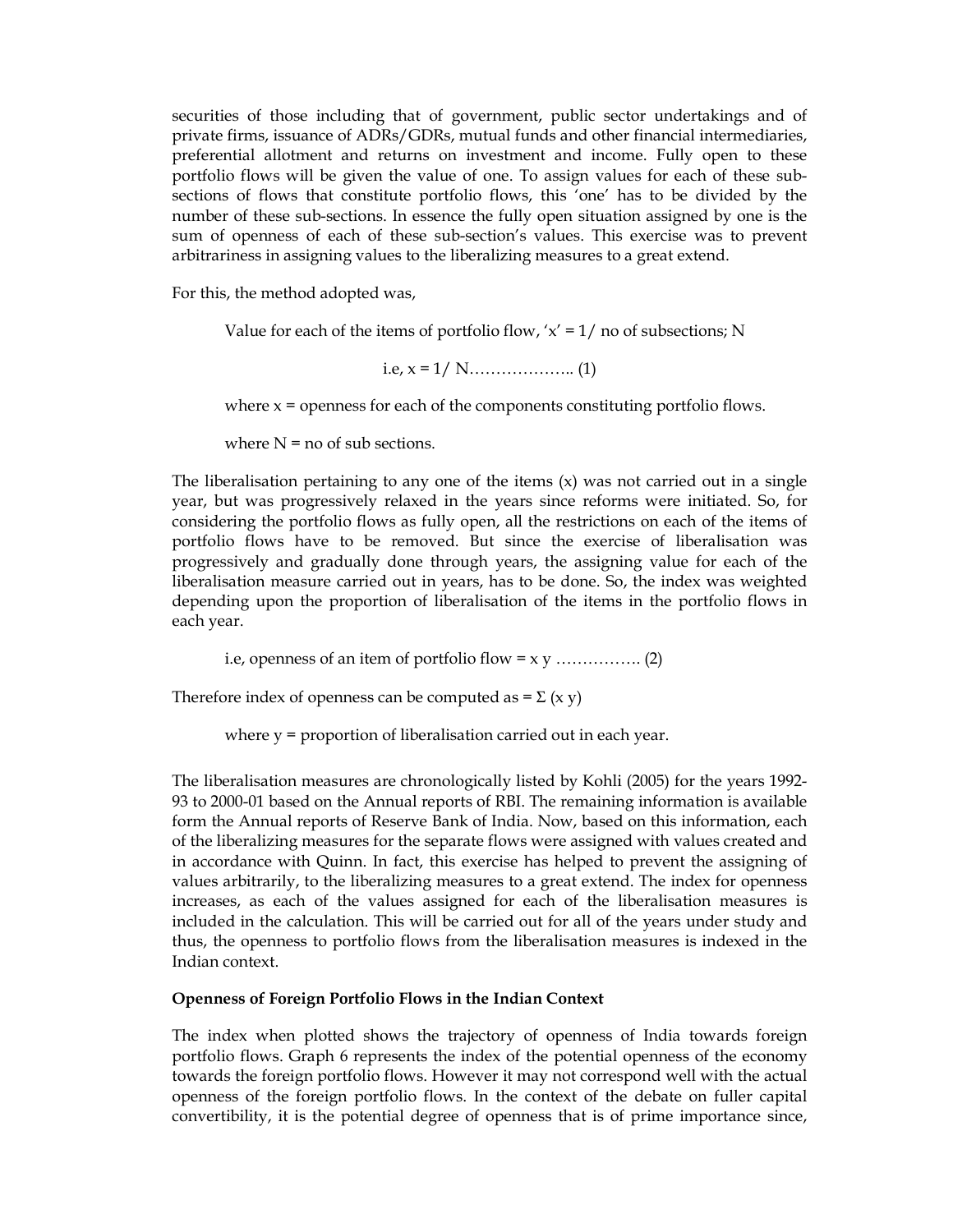once the capital flows are fully liberalised then the resulting actual openness will be destabilizing for the economy<sup>61</sup>.



Graph 6: Measuring Openness towards Portfolio flows from the liberalisation measures.

Sources: Author's own creation from the information adapted from Kohli (2005) and from various Annual Reports of RBI

As graph 6 clearly shows, in the initial years the openness has been increasing fast only to stabilize in the later years. This shows that most of the controls on foreign portfolio flows were relaxed in the initial years itself subject to quantitative restrictions. Now this has to be seen in the context that, no policy strategy was present then towards capital account convertibility. A broad policy outlining the path towards capital account convertibility came only with the report of the Tarapore committee in 1997.

As a result the outflows<sup>62</sup> were liberalised during the 1997-98. But, this was subject to caps. However, actual flows happened only during the period 2000-01 to 2002-03. Now it can be seen that the index of openness of foreign portfolio flows is at 0.8700, which in a way can represent that about eighty seven percent of the foreign portfolio account has liberalised in the Indian scenario. It can also be understood form the measures, that most of the restriction have been relaxed. Table 5 gives the existing status of the capital account convertibility with regard to the recommendations of 1997 committee on capital account convertibility.

 $61$  This will be problematic since with fuller convertibility, there is always a potential threat that this liquid and volatile capital flowing out in the light of an imminent crisis. Assessing the true motives will be helpful in understanding the nature of these flows in this context.

 $62$  This consists of outward portfolio investment in outward market by Indian Mutual Funds.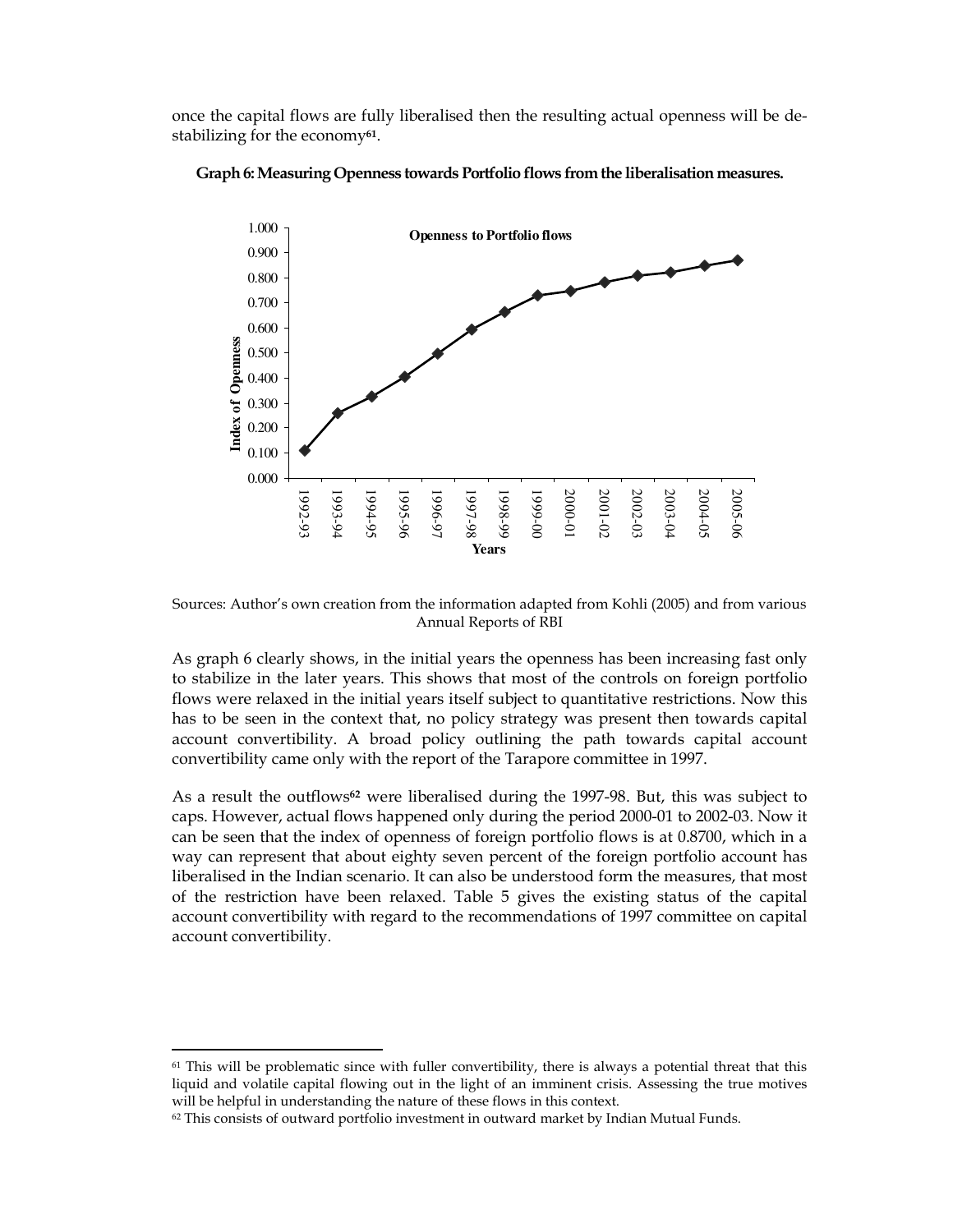| SI. | Category            | No. of items      | No. of items             |                | Items not         | Addition          |                |
|-----|---------------------|-------------------|--------------------------|----------------|-------------------|-------------------|----------------|
| No. |                     | listed in         | implemented              |                | implement         | al                |                |
|     |                     | recommendati      |                          |                |                   | ed                | Measures       |
|     |                     | ons               | Partly                   | <b>Fully</b>   | <b>Total</b>      |                   | by RBI         |
|     |                     |                   |                          |                |                   |                   |                |
| 1.  | Corporates/Busin    | 10                | 4                        | $\overline{4}$ | 8                 | $\overline{2}$    | 9              |
|     | ess-Residents       | (4)               | (1)                      | (2)            | (3)               | (1)               | (0)            |
| 2.  | Corporates          | 3                 | $\overline{2}$           | $\mathbf{1}$   | 3                 | $\theta$          | 3              |
|     | - Non-Residents     | (2)               | (2)                      |                | (2)               |                   | (1)            |
| 3.  | <b>Banks</b>        | 6                 | 4                        | $\mathbf{1}$   | 5                 | $\mathbf{1}$      | 3              |
|     | - Residents         | (1)               | (1)                      |                | (1)               |                   |                |
| 4.  | <b>Banks</b>        | $\mathbf{1}$      | $\mathbf{1}$             |                | $\mathbf{1}$      |                   |                |
|     | - Non-Residents     |                   |                          |                |                   |                   |                |
| 5.  | Non-Banks-Financial | $\overline{2}$    | $\overline{\phantom{0}}$ | $\mathbf{1}$   | $\mathbf{1}$      | $\mathbf{1}$      | 1              |
|     | Residents           | (1)               |                          | (1)            | (1)               |                   |                |
| 6.  | Non-Banks           | $\overline{4}$    | $\mathbf{1}$             | 3              | 4                 | $\overline{0}$    | $\mathbf{1}$   |
|     | Non-Residents-FIIs  | $\left( 4\right)$ | (1)                      | (3)            | $\left( 4\right)$ |                   |                |
| 7.  | Individuals         | 3                 | $\overline{2}$           |                | $\overline{2}$    | $\mathbf{1}$      | 3              |
|     | - Residents         | (1)               | (1)                      |                | (1)               |                   |                |
| 8.  | Individuals - Non-  | $\overline{4}$    | $\mathbf{1}$             | 3              | $\overline{4}$    | $\overline{0}$    | 3              |
|     | Residents           | (2)               |                          | (2)            | (2)               |                   | (1)            |
| 9.  | Financial           | $\overline{7}$    | $\overline{4}$           | $\overline{2}$ | 6                 | $\mathbf{1}$      |                |
|     | Markets             | (6)               | (3)                      | (2)            | (5)               | $\left( 1\right)$ |                |
|     | Total               | 40                | 19                       | 15             | $\frac{34}{5}$    | $6\overline{6}$   | $\frac{23}{2}$ |
|     |                     | (21)              | (9)                      | (10)           | (19)              | (2)               | (2)            |

## Table 5 Summary Status of Implementation by April 2006 of the 1997 CAC Recommendations

Source: Own Calculations from the Report of the Committee in Fuller Capital account Convertibility, 2006.

Note: Figures in parentheses shows no of measure pertaining to Portfolio flows, while others pertain to all the capital account transactions.

It can be seen that, majority of the recommendations of the Tarapore committee (1997), were implemented fully or partly, except some restrictions pertaining to those with respect to issuing of foreign currency denominated bonds to residents and relaxations in the foreign exchange market 63. However the restrictions with regard to the limits and ceiling on portfolio flows are still remaining. Once these ceilings and limits are relaxed, the portfolio flows can be considered fully open. This exercise of measuring the openness brings to focus the necessity of understanding how much de-regulation have been undertaken so far before taking any other action towards fully opening up the portfolio flows. This potential and actual openness necessitates the need for understanding the basic motives that guides the foreign portfolio flows to India. This is attempted in the next section.

<sup>&</sup>lt;sup>63</sup> A detailed report regarding the recommendations of the capital account convertibility (1997) with regard to the portfolio flows is given in the Annexure II-E. It presents the exact nature and stages of the implementations of the report. Source: Report of the Committee on Fuller Capital Account Convertibility, July 2006, RBI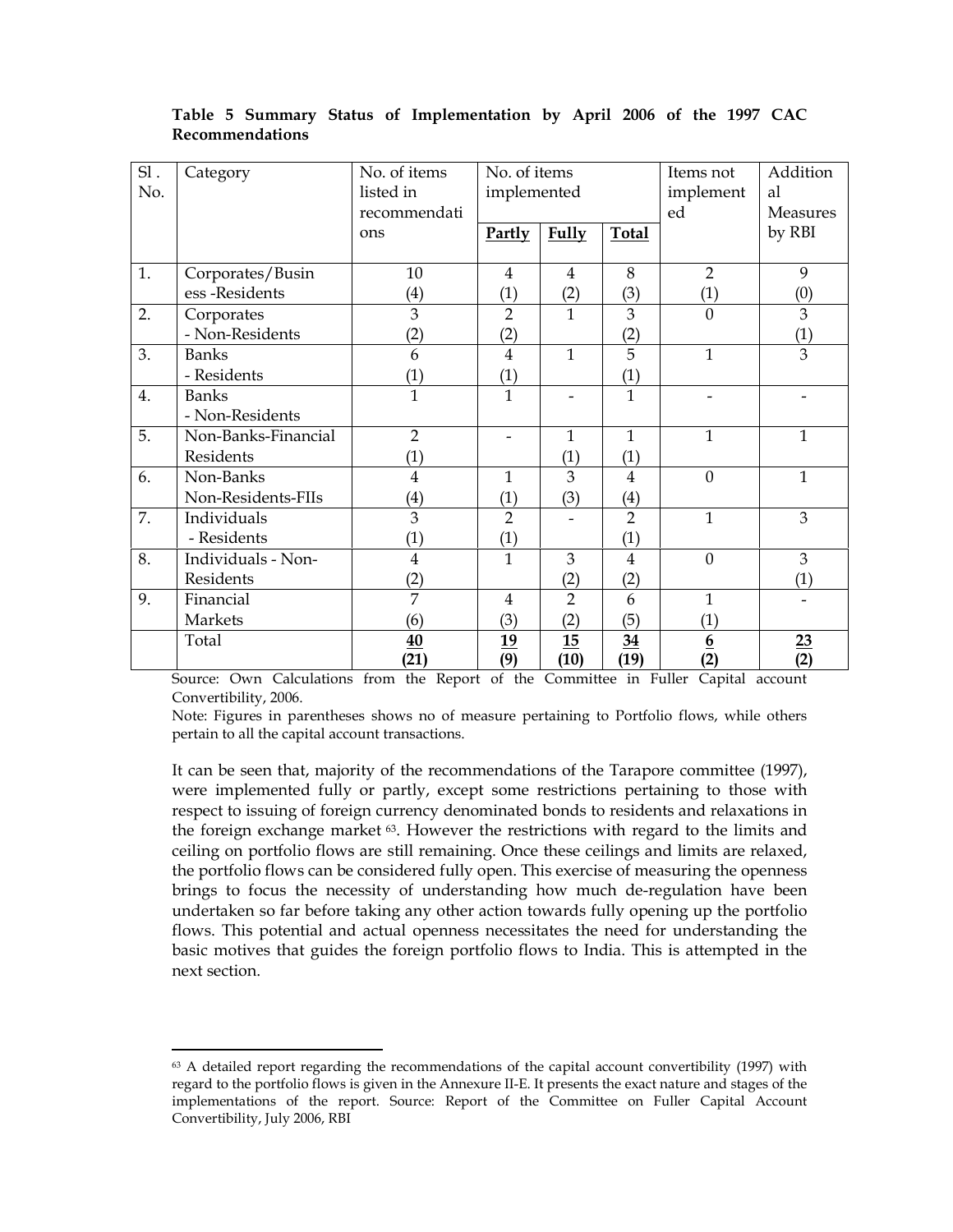#### 3. THEORETICAL UNDERPINNINGS

The theoretical support for international portfolio flows can be seen in the literature of global capital markets. Obstfeld and Taylor (2004) provide an excellent review of theoretical aspects favoring global trading of financial assets. They argue that at the global level, the international capital market channels world savings to their most productive uses, irrespective of location. Thus, international diversification of risk is also made possible through the globalization of capital markets<sup>64</sup>. Further, the capital markets also reallocate resources over time in ways that raise efficiency, i.e., an international capital market allows countries to smooth out over time the dynamic consumption effects of predictable income fluctuations<sup>65</sup>. The other main potential role of international capital market is to introduce discipline against the exploitation of captive domestic capital market. Unsound policies-for example, excessive government borrowing, or inadequate bank regulation would spark speculative capital outflows and higher domestic interest rates under conditions of financial openness. In theory, at least a government's fear of these effects makes its behavior less attractive towards taking any such policy measure<sup>66</sup>. However, these theoretical propositions seem to hold good in a world with perfect capital mobility and a fully flexible exchange rate regime. It has to be understood that, practically these conditions are difficult to fulfill for developing economies that are in the process of opening up their economies.

At the beginning of the twenty-first century the merits of the capital mobility were under forceful attack. Such a revival of concerns about free flow of capital came to the forefront of policy discussion due to multiple crises faced in Western Europe, Latin America, East Asia, Russia and elsewhere. These recent international financial crises have submerged the entire economies and threatened their trading partners, inflicting losses all around. The case for various risks of global capital movements has been made by a number of economists belonging to different schools of thought. Within the neoclassical tradition, Obstfeld and Taylor (2005) argue that the international financial transactions rely inherently on the expectation that counterparties will fulfill future contractual commitments; they therefore place confidence and possibly volatile expectations at the centre stage. Furthermore, problems of oversight, adjudication, and enforcement all are orders of magnitude more difficult among sovereign nations with distinct national currencies than within a single national jurisdiction. The literature also explains the theoretical proposition of 'Trilemma' or the 'impossible trinity'67, which is hindering the independence of policy choices. In an economy having free capital mobility, it will be difficult to follow the other two objectives of fixed exchange rates and an independent monetary policy for achieving domestic policy goals.

<sup>64</sup> This pooling of risks can be accomplished through a diversity of financial instruments: stock shares, foreign direct investments, insurance contracts.

 $65$  They argue that a country that has rich investment opportunities but that generates little saving of its own, can tap the international capital market to exploit its investment potential without massive shortrun consumption cutbacks. Conversely, countries with abundant saving but more limited investment prospects at home can earn higher returns to wealth than they would domestically.

<sup>66</sup> The prospect of rising interest rats and capital flight may discourage large public sector deficits; the sharp reaction of exchange rates to investor expectations and interest rates may restrain inflationary monetary moves.

<sup>67</sup> This term was invoked firstly by Obstfeld and Rogoff (1998). The chosen macroeconomic policy regime can include at the most two elements of the 'inconsistent trinity' of three policy goals: Free capital mobility, fixed exchange rate and an independent monetary policy.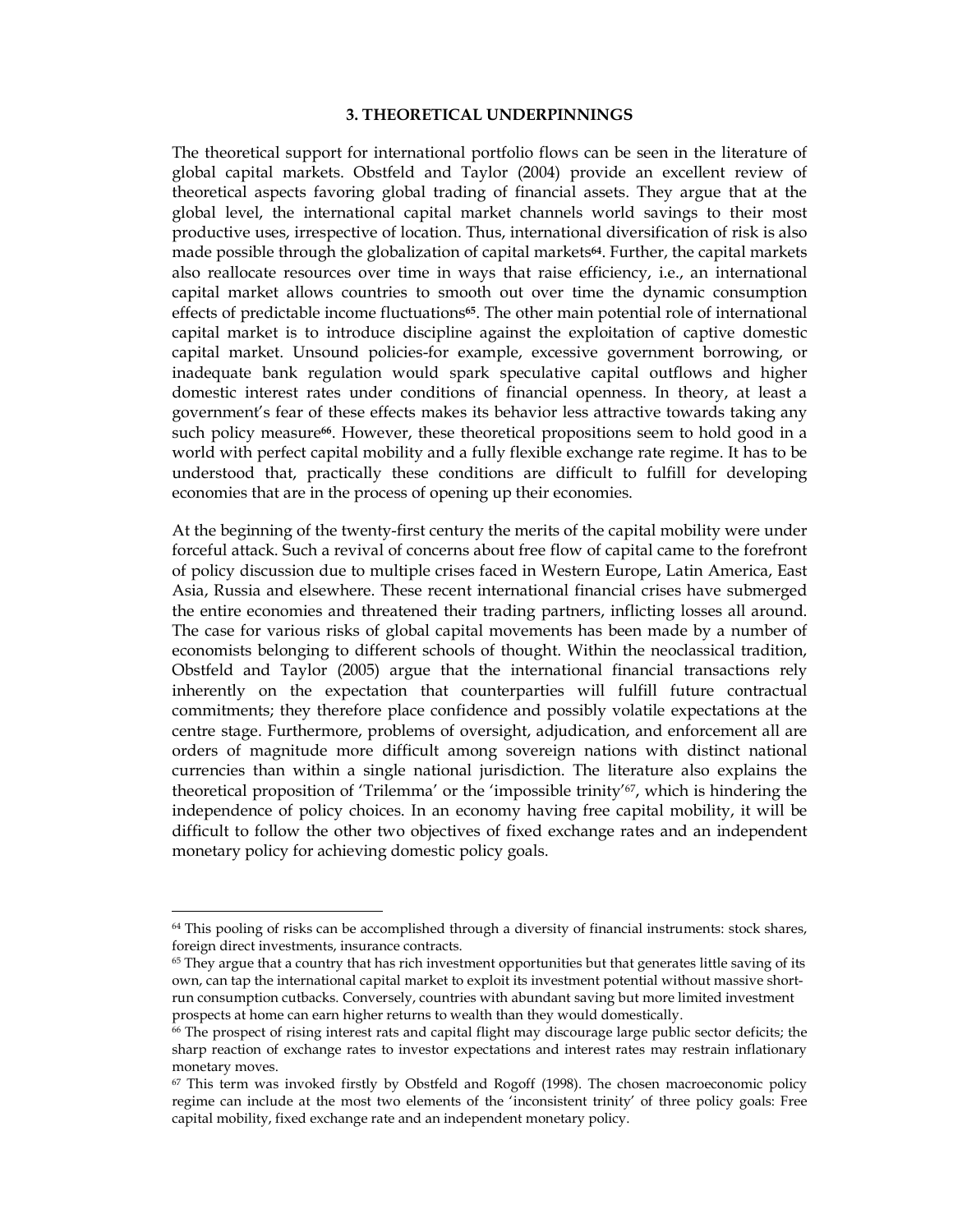Even staunch supporters of free trade within the neoclassical school like Bhagavati (1998) argue that the concept of free movements of capital is fundamentally different from that of free trade in goods. Stiglitz (2004) also refutes the claims of enormous benefits from free capital mobility as not persuasive. Stiglitz (2000) had argued that capital flows are subject to asymmetric information, agency problems, adverse selection and moral hazard. Although such problems may also occur in trade in goods and services, they are intrinsic to financial flows and are far more significant. He further considers capital flows as pro-cyclical and exacerbating economic fluctuations and argued that it leads to greater instability, and this instability (especially financial market crises) would have adverse effects on economic growth. Indeed, it is not only the downturn itself which has lasting effects, but the very presence of the risk of instability that is likely to discourage investment.

Singh (2002) quoting the Keynesian school argues that financial markets are particularly prone to coordination failures and often generate multiple equilibria, some good, and some bad. In the absence of appropriate coordination by the government or international authorities, an economy may languish in a low level equilibrium, producing sub-optimal output and employment levels. Therefore, it is necessary to understand the basic theoretical premise by which the foreign capital flows especially foreign portfolio flows to the developing economies are analysed and explained.

Economic theory tells that the capital flows to an economy due to interest rate differentials between the nations<sup>68</sup>. In other words, the capital flows from areas with low returns to areas where returns to capital are high<sup>69</sup>. Therefore, it can be considered that the capital flows occur as a result of the difference in income gaining opportunities70. But capital does purely seek the capital gains accruing due to intertemporal trade. In a world of flexible exchange rates and near flexible exchange rates, the yield on assets also include the changes in exchange rate (between the time investment is made and the time it is repatriated) of the currencies involved. Similarly, the expectations about prices of financial assets can also be considered as constituting a capital gain (change in asset prices between the time of purchase and the time at which it is sold). In essence, the investments in financial assets can provide capital gains (loss) in two ways, firstly; with the future increase (decrease) in equity prices, and secondly with respect to expectations of the exchange rate (depreciation/appreciation).

While identifying the underlying factors that are responsible for the inflow of foreign capital (mainly portfolio capital into the emerging economies), it raises two important basic questions. Is it purely due to the expectations of an income gain (rate of return) or is it due to the capital gains motive resulting from the intertemporal transaction that attracts these flows? The answer assumes significance in the context of full capital account convertibility<sup>71</sup>. This has got enough ramifications in the monetary policy, the

<sup>68</sup> Robert Mundel and Marcus Fleming developed this initial analysis in the 1960's in the world of fixed exchange rates and capital mobility.

<sup>69</sup> According to Mundel Fleming, portfolio holders' worldwide will shift their wealth to take advantage of the new rate.

 $70$  A crucial assumption is made here with respect to interest rate and rate of return being similar.

<sup>71</sup> Theoretically speaking, in a world of perfect capital mobility, domestic and foreign interest rates will be equal. With a fixed exchange rate it is the interest rate that does the equalizing and there is no independent monetary policy. However, with flexible exchange rates, it is the exchange rates that do the equalizing. Here monetary policy is active (Dornbush and Fischer).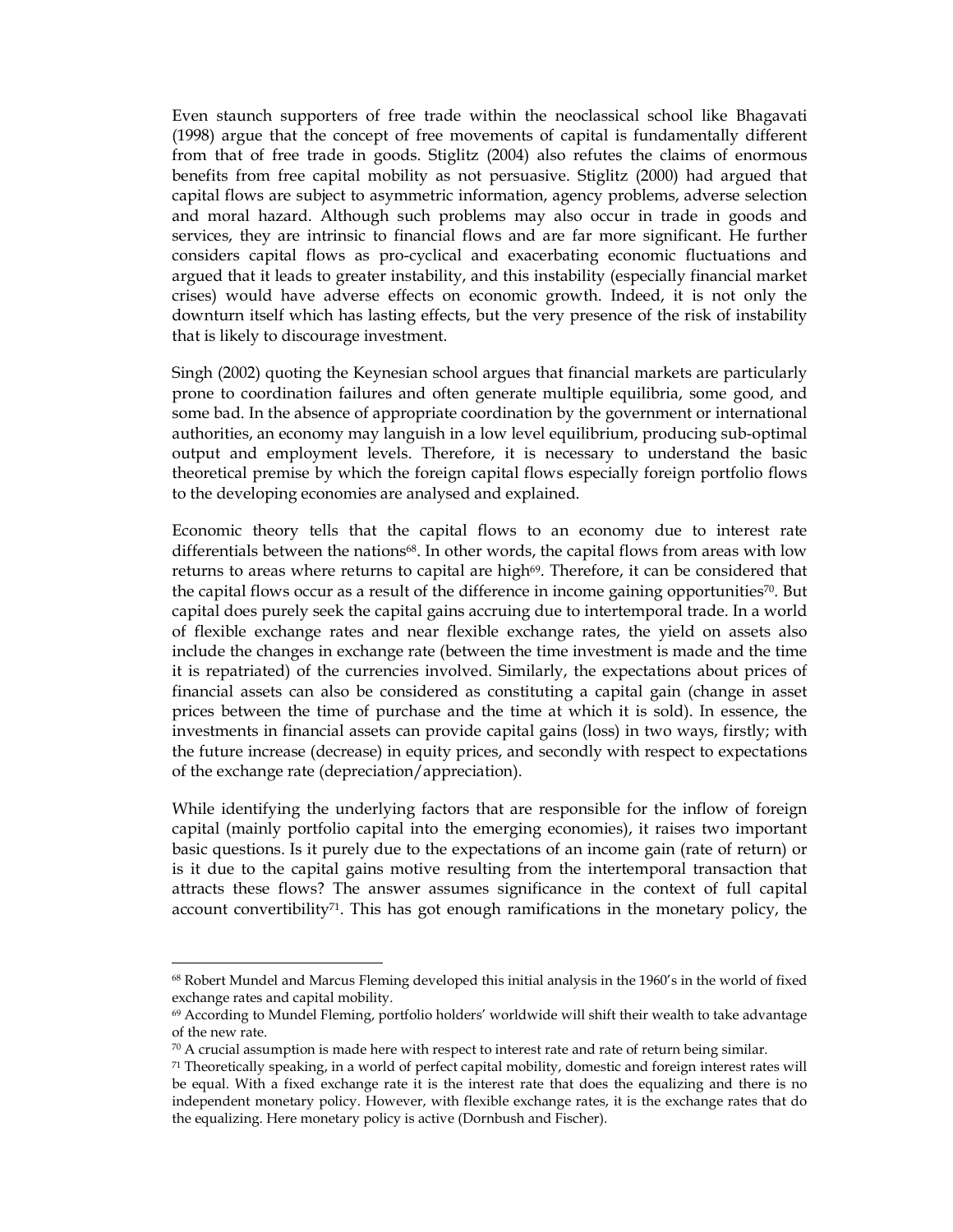exchange rate regimes to be followed, the foreign exchange reserves and sterilization policies associated with these flows in an economy.

However, the capital flows eying the gains from the intertemporal trade have got problems. They rely on 'expectations', which can change at any point of time since it is affected by many exogenous factors. Moreover majority of these flows are dominated by investments by institutional investors, which aim at short-term, speculative profits<sup>72</sup>. All these make the case for capital investments of short-term nature. However the capital flows attributed by the prospects of the income gains accrues mainly due to the interest rate differential that exists between the domestic economy and the outside world. The interest rates to a great extend depicts the true nature of macro-fundamentals of the domestic economy. The returns on these assets can also be considered as income gains. Making capital fully convertible in a situation where the majority of the capital flows are dominated by the expectations of capital gain has got serious ramifications. These flows, which are volatile in nature, may give rise to a series of macroeconomic problems to the developing economies.

## **Modeling Foreign Portfolio flows into India**

-

A great deal of empirical literature exists that delineates the determinants of portfolio flows. The literature on foreign portfolio flows adopts a common approach in separating the determinants of foreign portfolio flows into domestic influences from external influences73. Gordon and Gupta (IMF, 2003) present a systematic review of studies on the determinants of portfolio flows. Studies by Bohn & Taser (1996) showed a positive relationship between portfolio inflows and domestic stock market returns. Brennan and Cao (1997) finds that this positive relationship might reflect exogenous changes in investor preferences that causes funds to flow into the host market and bid up prices. Griffin et al. (2002) also establishes a similar relationship for several Asian countries using daily data. Studies by Richards (2002) and Griffin et al. (2002) find a positive relationship between daily foreign portfolio flows to Asia and lagged U.S stock market returns.

Thus, the external factors also play crucial role in determining the portfolio inflows. Calvo et al. (1993) finds that global interest rates and business cycle conditions determine the portfolio inflows to Latin America. But studies by Chuhan et al. (1993) find that domestic factors are at least as important as external factors in explaining portfolio flows to Asian countries. Garibaldi et al. (2002) find that both domestic and external factors are significantly associated with portfolio inflows. Gordon and Gupta also highlight the regional factors determining foreign portfolio flows.

There is rich literature in the Indian context which examine the portfolio flows in the Indian context. The literature adopts a common approach in separating the determinants of foreign portfolio flows into domestic influences such as domestic stock market returns, the volatility and liquidity of the domestic stock markets, exchange rates, and the external influences such as global stock market returns, interest rates and business cycle conditions. Usually, the focus of most researchers is on both domestic and external factors. Gordon and Gupta (2003), presents a systematic review of literature on this subject.

 $72$  The hedge funds, which also come under this category, need special mention here. Most of these investors are known for hedging capabilities.

 $73$ These studies distinguish the domestic and external factors as pull and push factors respectively.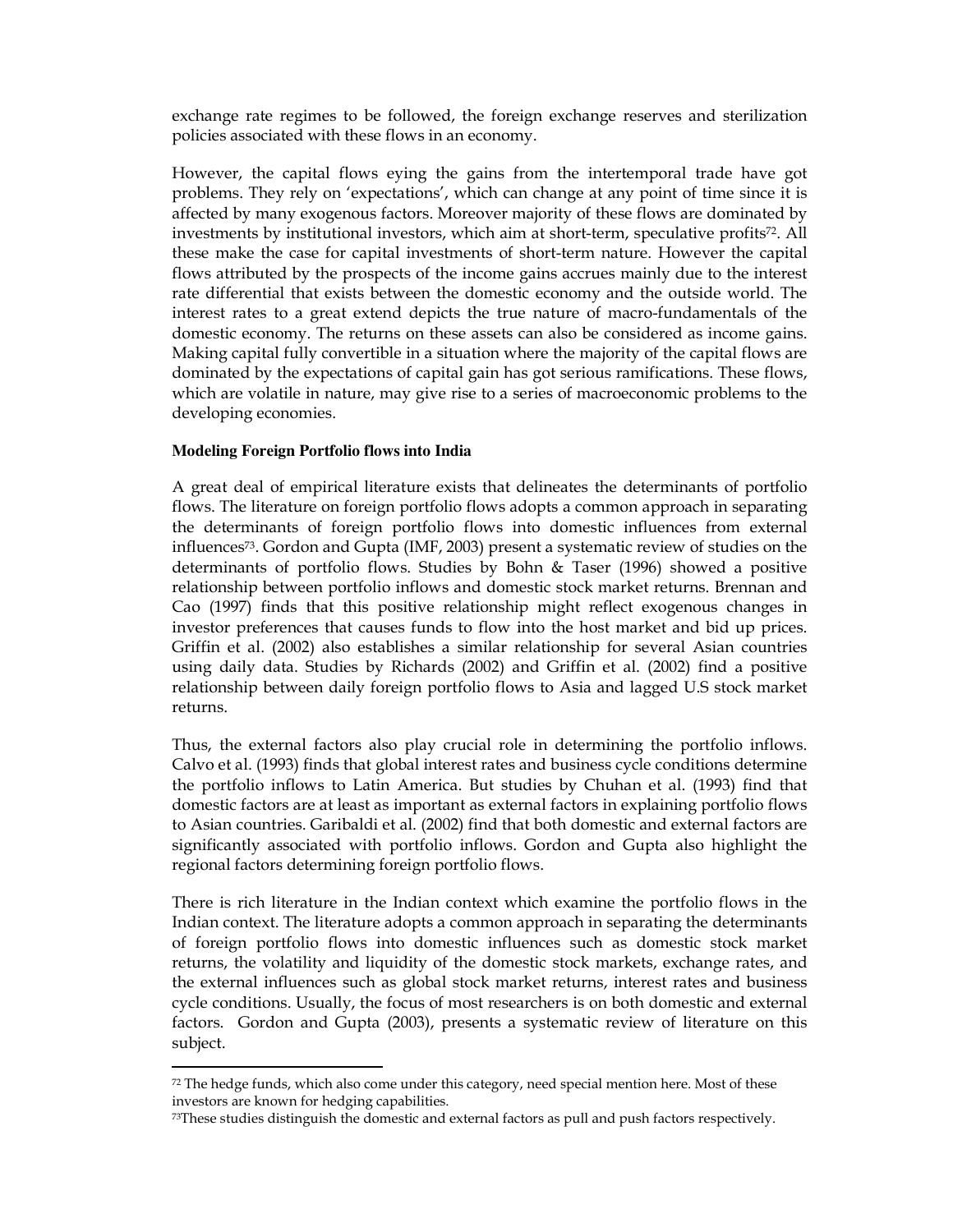The main issues addressed in the Indian literature includes,

- The relationship between foreign portfolio inflows and pull and push factors relating to it74.
- The relative importance of pull versus push factors in determining the foreign portfolio inflows; and
- The influence of FIIs on the Indian stock market scenario.

Earlier studies in the Indian context such as Samal (1997) and Pal (1998) have focused on one of the items of portfolio investments, the foreign institutional investment into India's equity market. They argue that, the investments by FIIs and the movements of the Sensex are quite closely related in India and that FIIs wield a significant influence on the movement of the Sensex. A study by National Stock Exchange (NSE, 2001) also observes that, in the Indian stock markets FIIs have a disproportionately high level of influence on market sentiments and price trends. According to Pal (2005) FIIs not only are the major players in the domestic stock market in India, but their influence is also growing. To him, FIIs have emerged as the most dominant investor group in the Indian stock market scenario. Chakrabarti (2005) conducted a systematic study on the FII inflow and found domestic stock market returns having contemporaneously positive and significant influence on FII inflows. But Gordon and Gupta (2003) find a negative relationship between lagged Indian stock market returns and the FII inflows. Rai and Bhanumurthy (2004) noting the increasing importance of foreign institutional investments in India's capital account and the issue of capital account convertibility investigated the basic determinants of the foreign institutional investments. Using monthly data they found that FII inflow depends on stock market returns, inflation rates (both domestic and foreign), and ex-ante risk<sup>75</sup>.

From the above literature, it could be observed that majority of these empirical studies concentrated on the foreign institutional investments (FIIs) into the Indian stock markets. Even though FIIs are an important constituent of the foreign portfolio flows, they may not be representing the true nature of portfolio flows. Moreover, most of the studies have not recognized the expectations of capital gaining opportunities as constituting an important determinant of these inflows. This needs some empirical investigation as to understand which factor purely guides these portfolio flows into India. If these flows are attracted purely by the income gains from interest rate differentials then these flows are said to be non-problematic and long-term in nature. On the other hand, if these portfolio flows are attracted by the short-term speculative gains from the differences in the stock prices and exchange rates between the times the investors invest and by the time they disinvest, then capital account liberalisation with regard to this speculative capital flows will be erroneous and will be destabilizing for the economy. In this context, the objective here is to analyse the basic reasons that can be attributed to the flow of foreign portfolio capital into India.

<sup>74</sup>While pull factors refer to the domestic attributes of a nation that attract foreign portfolio inflows (this includes domestic market returns, exchange rate, stability of the market etc.), push factors are those external factors that attract financial investments (such as global stock market returns, interest rates and business cycle conditions etc).

<sup>75</sup> For theorizing the model, they have incorporated the concepts of uncovered interest parity and purchasing power parity.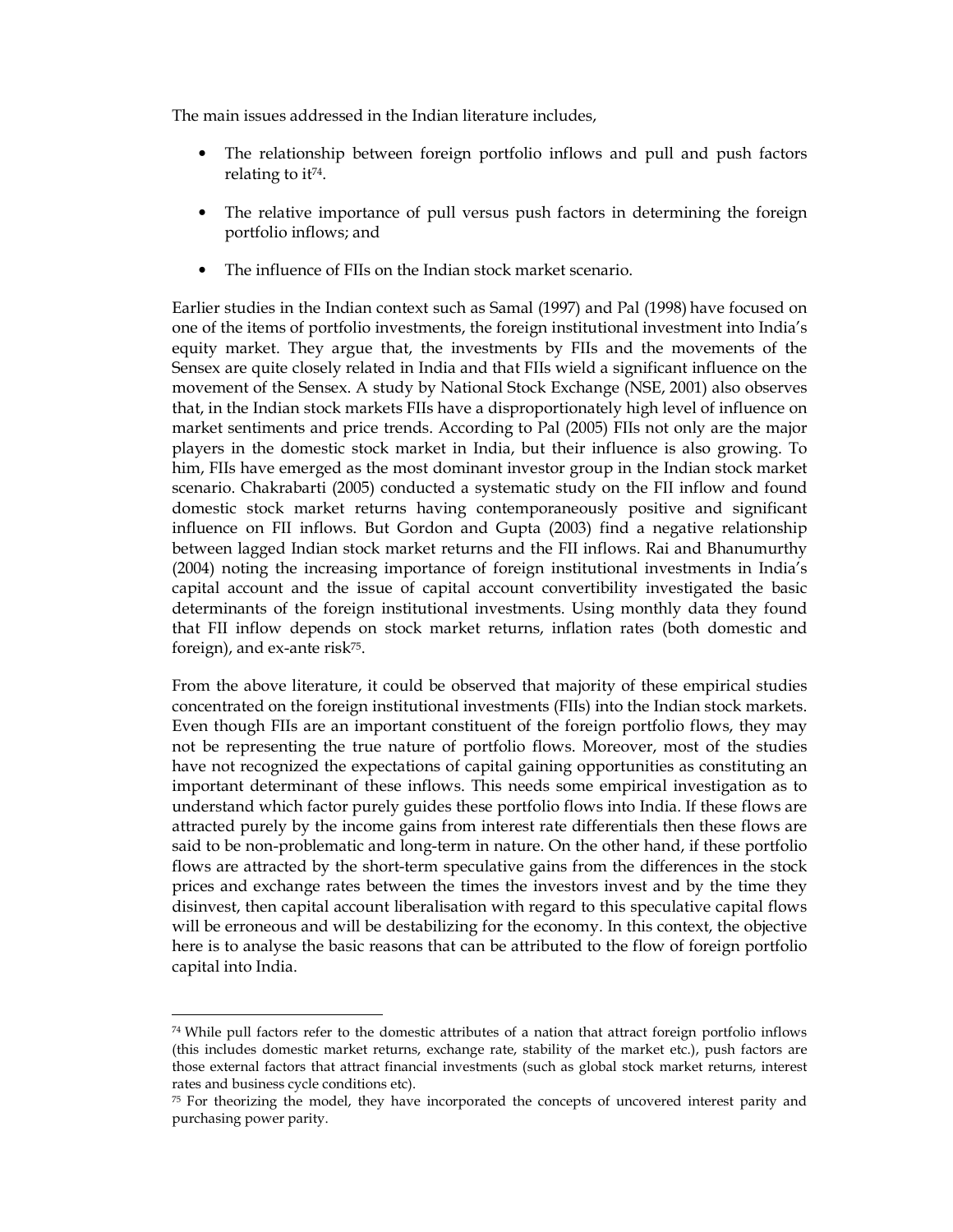In this framework, the two major factors motivating foreign portfolio flow have been broadly divided into capital gains motive and income gains motive<sup>76</sup>. Following the literature, the income gaining opportunities was identified as the differentials in the rate in return (real interest differential is used here) and the capital gaining opportunities as the stock price changes and exchange rate changes. Since the analysis is considering the foreign portfolio flows, the time period for the study is during the post liberalisation scenario where such flows have taken place<sup>77</sup>.

### **Model specification**

On the basis of theories discussed and earlier empirical literature, we assume that net foreign portfolio flows mainly depends upon real interest rate differential, changes in the exchange rate and changes in the stock prices; the model can be represented as follows:

$$
n f p i = \alpha + \beta 1 \, r i d + \beta 2 \, \Delta s p + \beta 3 \, \Delta e + u_1 \cdots \cdots \cdots \cdots \cdots \cdots \quad (1)
$$

where 'nfpi' represents net foreign portfolio flows;

'rid' represents real interest differential;

'∆e' represents change in exchange rate of the domestic currency;

'∆sp' represents changes in stock prices (quarterly closing values of BSE sensex)

## Data Sources and Variable Description

Before estimating the model and interpreting the results it is necessary to explain the variables used, the data and its sources and about the frequency of data and period of analysis. The four variables identified for the model has been explained below. The data on foreign portfolio flows is available in the capital account of the balance of payments78. It is available on quarterly frequencies from 1990-91:1 to 2005-06:4. The data regarding exchange rates are also available on monthly basis from 1992:4 to 2006:779. Quarterly data for the calculation of real interest rate differential was available from the International Financial Statistics (IFS) and Reserve Bank of India. The information about the stock prices was available from the BSE about the opening and closing values on a daily basis80. Further specific description of variables is provided below.

## **The Foreign Portfolio Flows**

-

The net foreign portfolio flows is taken as the dependent variable in our model specification. The reason of considering net inflows is that it gives a better idea regarding the explaining capacity of the basic motives represented in the explanatory variables in

 $76$  Variables like the national income; inflation (foreign and domestic), foreign exchange reserves etc can be identified as influencing foreign portfolio flows into India. But since the focus of this study is limited in specifically analysing which motive predominantly determines the foreign portfolio flows into India, the analysis is limited in exploring these variables only.

 $77$  This will provide the view in the liberalised regime, when the controls were dismantled.

<sup>78</sup> 'The Handbook of Statistics on the Indian Economy' and 'Database of the Indian Economy' Reserve Bank of India website.

 $79$  The monthly average figures and end month rates were available. Quarterly end month figures were taken for the analysis.

<sup>80</sup> The historical Sensex values are available in the website of Bombay Stock Exchange.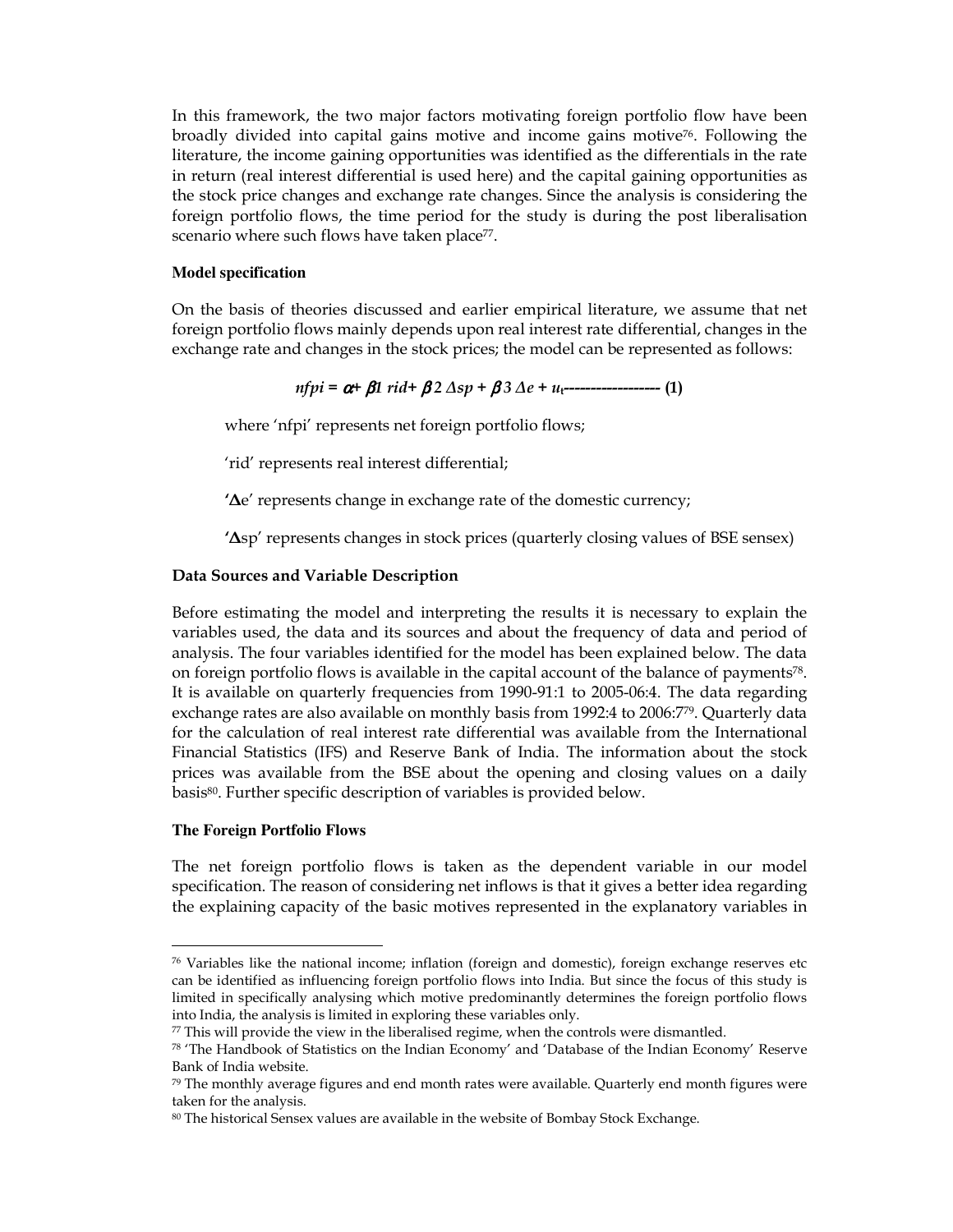keeping these flows in the domestic capital market. It can be seen that the variations of net foreign portfolio flows is quite high<sup>81</sup>. The flows had experienced episodes of net outflows during the period 1997-98 and at the beginning of this decade<sup>82</sup>. This implies that these types of flows are prone to large reversals in the event of internal and external shocks.

## **Interest Rate Differential**

Interest rate differential is used to represent the income gains motive in our model. Here the real interest rates are used as a explanatory variable for the analysis and are taken as the difference between the real Indian interest rates and real world interest rates. The real interest rates are taken as the nominal interest rates less inflation. The 364-day Treasury bill of the government of India is taken as the nominal interest rate while the wholesale price index (WPI) based price index is used to calculate the inflation rate. For the world real interest rate, the London Inter-Bank Exchange Rate (LIBOR) is taken as to represent the world interest rate while price index83 of US was used to proxy the world inflation. The US inflation is considered since the World inflation is showing extremely high rates and as a result the real interest rates would always be negative. A closer look at the real interest rate differential shows that both the world rate and Indian real interest rates are moving closer to each other but the differential between the two is found to be widening for the last four years<sup>84</sup>. This was because of the low and negative real Libor interest rates.

## **Stock Prices**

In order to understand whether the foreign portfolio flows are attracted by the capital gains motive, we use the stock prices as one of the explanatory variables<sup>85</sup>. Here the stock prices are not taken directly, but the change in stock price is taken for the analysis. The change in stock prices is taken by  $I/\text{sp*}\text{dsp}/\text{d}t$ . This is with the assumption that the investor changes the expectation according to the observed changes in stock prices rather than the level of stock prices. The quarterly closing values of BSE sensitivity index are taken as to represent stock prices and the respective changes are taken from it for the model. It can be seen that the movement of the sensex showed acceleration since 2002. But before that, the stock prices showed fluctuations and did not exhibit any trend. Interestingly the foreign portfolio flows also showed increase during the subsequent periods<sup>86</sup>.

## **Exchange rate**

-

Transactions involving currencies at various time periods raise expectations about capital gains. The expected change of the domestic currency provides some information about capital gain when the transaction is carried out at a latter point of time and vice

<sup>81</sup> Already shown in section two.

<sup>&</sup>lt;sup>82</sup> The first episodes of outflow (1997-98) were due to the impact of East Asian crisis and the ensuing stock market crash, while the second episodes of outflows (during 2000 and 2002) can be attributed to the crashes in the stock market. This throws some light on the impact of explanatory variables like the stock market prices on foreign portfolio flows. See Appendix- Figure .1.

<sup>83</sup> Consumer price index based inflation is used.

<sup>&</sup>lt;sup>84</sup> See. Appendix- Figure 2.

<sup>85</sup> This is also due to the fact that the majority of foreign portfolio flows are in the form of foreign institutional investments into the Indian stock markets.

<sup>86</sup> See Appendix- Figure.3.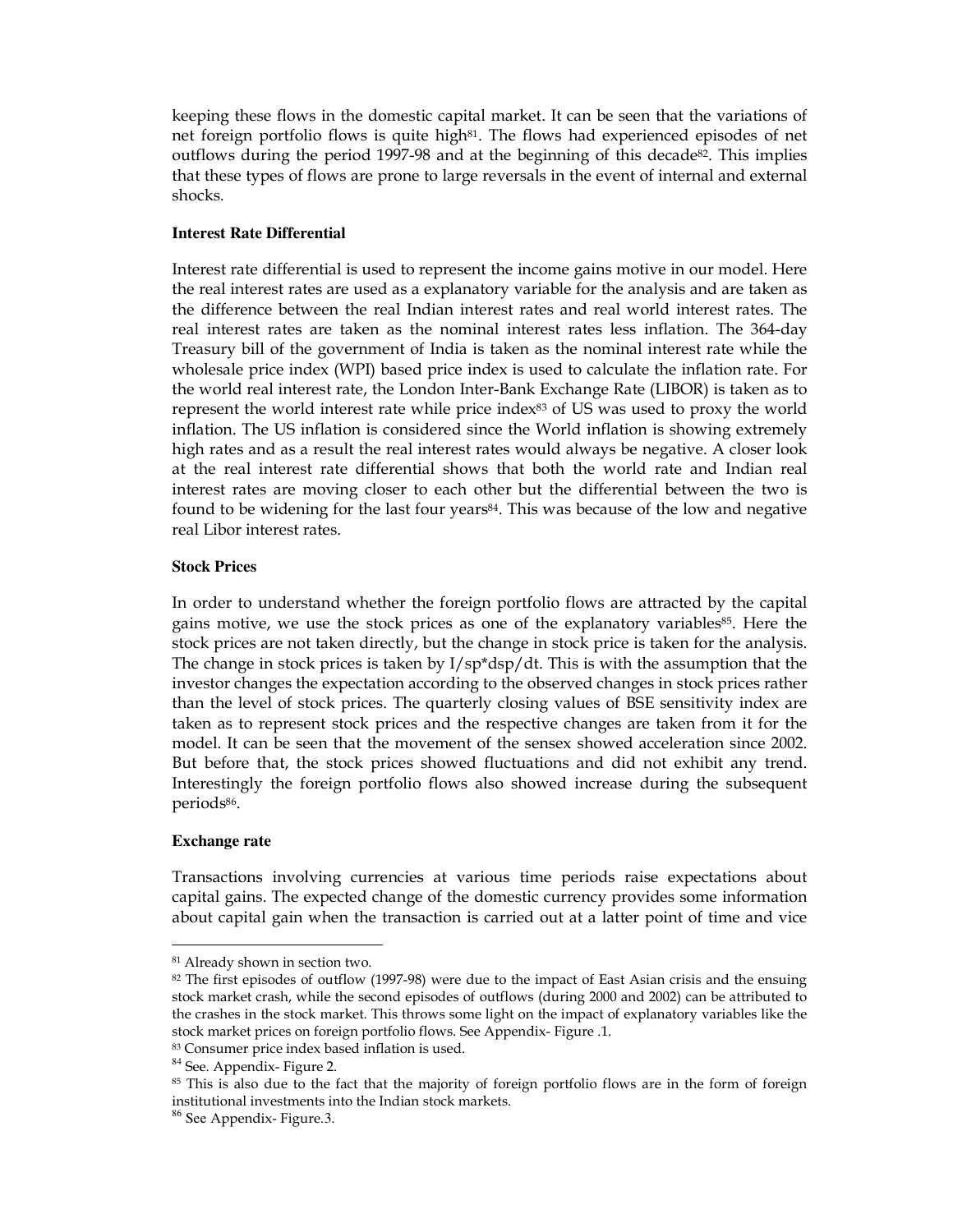versa. So changes in the exchange rate can be used as affecting the capital gain motive leading to foreign portfolio inflows. The graphical representation of the exchange rate shows that our exchange rate in terms of per unit US dollar has been subjected to continuous depreciation<sup>87</sup>. While episodes of devaluation by the central bank were a reason for the depreciation of rupee; the other is purely the market driven reason affecting demand and supply of domestic currency<sup>88</sup>. But it can be seen that the exchange rate becoming stronger in terms of the Indian rupee in the later periods<sup>89</sup>. The changes in the exchange rate is a motive for capital gains and this can be considered as a crucial variable affecting the short-term capital inflows into the country. The variable used here was changes in exchange rate assuming the investor had perfect foresight. The change in exchange rates is taken by I/e\*de/dt, i.e.  $E(e) = \Delta e$ .

## **METHODOLOGY**

For identifying the factors causing the inflows of foreign portfolio investment into the Indian economy, we estimate above specified model through the application of time series methodology. But different methodologies have different context of appropriateness in their applications. Their suitable use mainly depends on the nature of the data or time series properties of the variables i.e. how do they behave over a period. Therefore, before implementing any time series estimation methodology, we investigate the time series properties of the variables used in the model.

## **Unit root tests**

The starting point of analysing the time series properties is to identify the presence of unit-root in the series<sup>90</sup>. In order to uncover a true relationship among time series variables, it is essential to check for non- stationarity or the presence of unit roots in the time series variables<sup>91</sup>. Firstly, the variable has to be tested through ADF<sup>92</sup> unit root tests for finding out the presence of unit-roots. The results are reported in the table below .

<sup>&</sup>lt;sup>87</sup> See Appendix- Figure.4.

<sup>88</sup> This can be due to reasons such as a positive current account balance and currency interventions in the foreign exchange market.

<sup>89</sup> While this strengthening of the domestic currency was also attributed to the positive current account receipts.

<sup>90</sup> The conventional method of regression of time series variables that are non-stationary often leads to the problem of spurious regression. The regression co-efficient of variables that are non-stationary shows statistically significant results, which actually does not exhibit any relationship. So, it is essential to identify the presence of unit root in the time series or non-stationarity in the variables under study.

<sup>&</sup>lt;sup>91</sup> Granger and Newbold (1974), has reported that the time series that is non-stationary provides statistically significant results with high R^2 (goodness of fit) and very low DW (Durbin-Watson is the standard test for detecting serial correlation) statistic; indicating high auto –correlation among residuals. But he results gets reversed when stationary variables were used showing that in actual terms, there existed no relationship between the variables and the results obtained earlier are spurious. 92 Dicky-Fuller (DF) and Augmented Dicky Fuller (ADF) are standard tests for unit-root.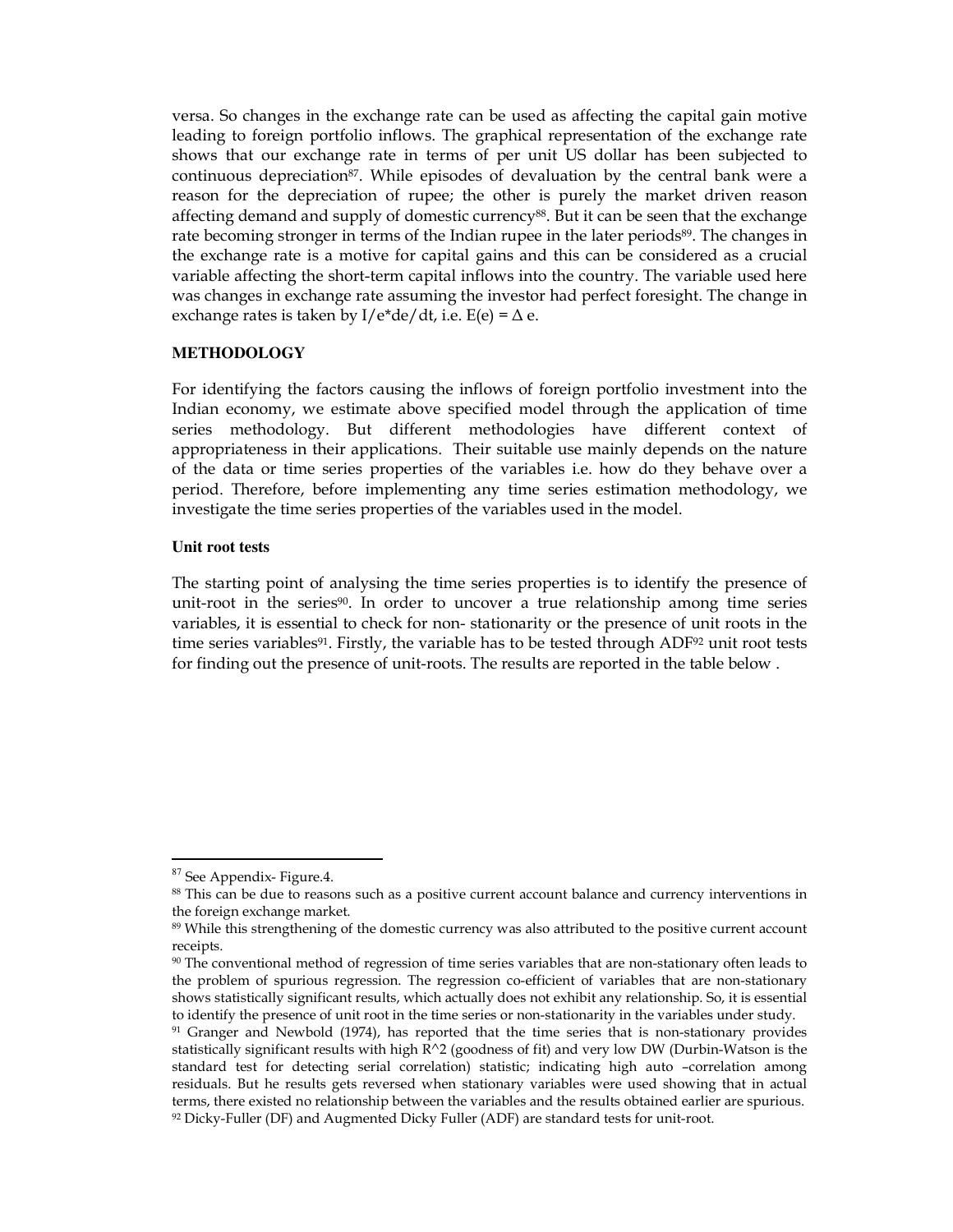| Variables   | t-ADF value       | t-ADF value | t-ADF value     | Inference  |
|-------------|-------------------|-------------|-----------------|------------|
|             | (without constant | (constant   | (constant and   |            |
|             | and trend)        | included)   | trend included) |            |
| nfpi        | $-2.241*$         | $-3.339*$   | $-4.515**$      | Stationary |
| rid         | $-0.8941$         | $-3.707**$  | $-4.765**$      | Stationary |
| $\Delta sp$ | $-6.444**$        | $-6.664**$  | $-6.678**$      | Stationary |
| $\Delta e$  | $-6.560**$        | $-7.040**$  | $-7.165**$      | Stationary |

Table 6: Unit root tests

Note:  $1.* & * =$  Significant at 5 and 1 per cent levels respectively.

The unit root check reveals that all variables are stationary at levels, i.e I(0). Gupta and Gordon (2003) had noted that the foreign portfolio flows followed a seasonal pattern. However seasonality adjusted series was found to be an I(1) process. They argue that a differenced series is not meaningful and regressions using it had very little explanatory power. So in our study, the tools for accounting or adjusting the variation of data due to seasonal factors is not considered.

Econometricians suggest for the application of different ECM and cointegration tests for establishing the short and long run relationship among the variables. However, in our case, since all the variables are of  $I(0)$  or integrated of zero order, the standard cointegration techniques such as Engle-Granger (AEG) test of cointegration for two variable case and the Johansen and Juselius test (JJ) for multiple variables are not applicable. These standard tests could be applicable when variables are non-stationary and integrated of the same order. In order to find out the causal relationship between these variables, a pair wise Granger causality test seems to be suitable to the present context.

## **Causality Tests**

A pair wise Granger causality test of each variable such as stock price change, exchange rate change, and interest rate differential with net foreign portfolio flows have been conducted and the results are reported in Table 7. The choice of optimal lag length for the causality test has been selected as per the appropriate criteria prescribed<sup>93</sup>. The causality is detected through the Wald statistic, which is asymptotically distributed as  $\chi^2$  $\frac{\cosh(1)}{2}$  94.

| Null Hypothesis              | $chi^2$ | df            | $Pros > chi^2$ | Inference                  |
|------------------------------|---------|---------------|----------------|----------------------------|
|                              |         |               |                |                            |
| $\Delta$ sp not causing nfpi | 12.6069 | 2             | $0.0027**$     | Reject null hypothesis     |
| nfpi not causing $\Delta sp$ | 2.1522  | $\mathcal{D}$ | 0.4754         | Not Reject null hypothesis |
| $\Delta$ e not causing nfpi  | 14.2238 | $\mathcal{D}$ | $0.0006**$     | Reject null hypothesis     |
| nfpi not causing $\Delta e$  | 6.5211  | $\mathcal{D}$ | $0.0394*$      | Reject null hypothesis     |
| rid not causing nfpi         | 0.1561  | $\mathcal{D}$ | 0.3810         | Not Reject null hypothesis |
| nfpi not causing rid         | 1.096   |               | 0.5741         | Not Reject null hypothesis |

**Table 7: Pair wise Granger Causality Wald Tests** 

Note: \* and \*\* indicates significance at 5% and 1% levels respectively.

<sup>-</sup><sup>93</sup> AIC (Akaike information criterion), SBIC (Schwartz Bayesian information criterion) and HQIC (Hannan-Quinn information criterion)

<sup>94</sup> The statistical software STATA was used for the computation of Granger Causality Wald tests.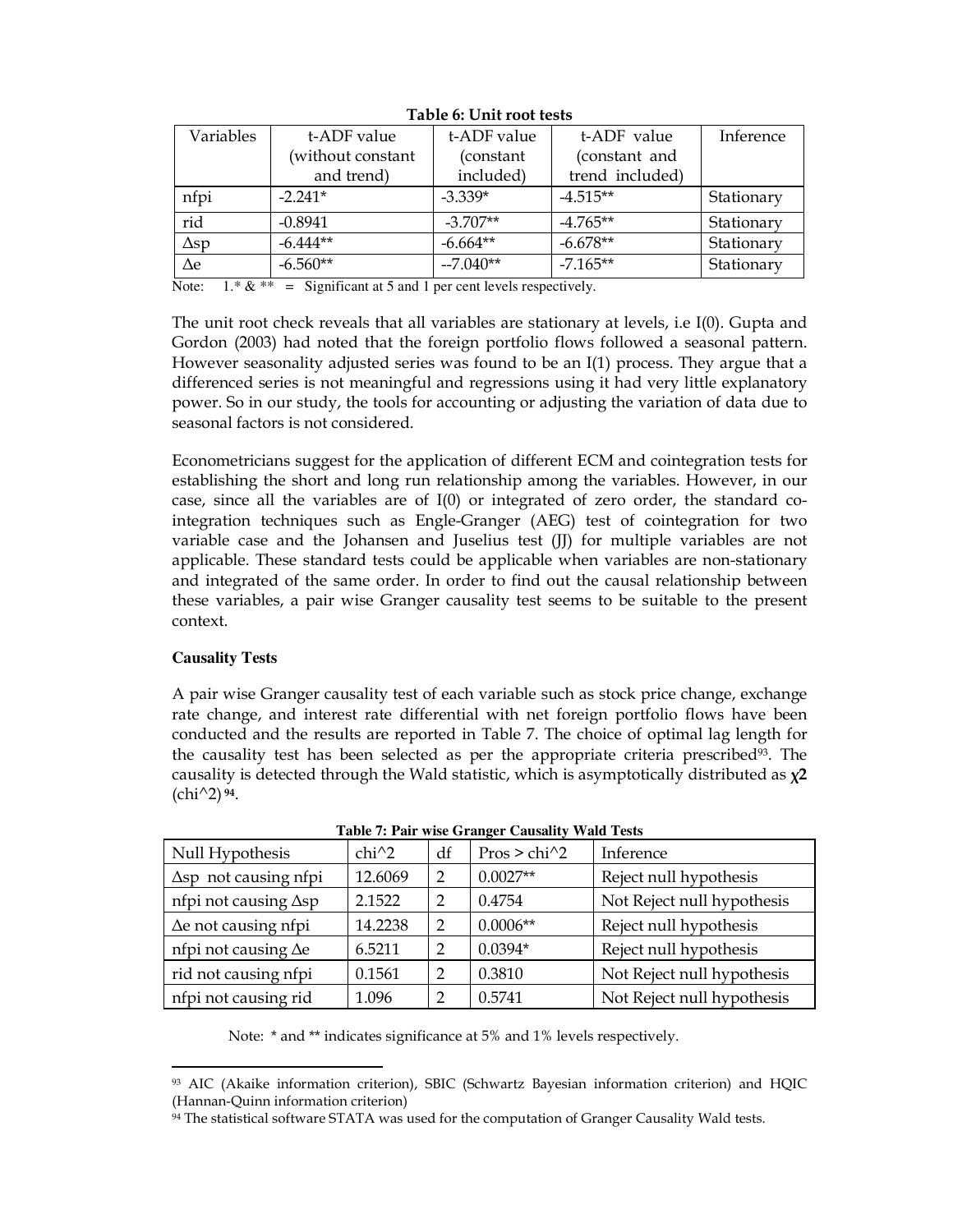It can be seen that there is causality running from stock price changes  $(\Delta sp)$  to net foreign portfolio flows (nfpi)<sup>95</sup>. This reveals the fact that foreign portfolio flows into India are caused by the stock price changes. It can be argued that, it is the expectations from the changes in the stock prices (between the time investments are made and the time it is disinvested) that are motivating foreign portfolio flows into India. However, the reverse causality from net foreign portfolio flows to stock price change is not observed. This result shows that, the stock price changes are not influenced by the foreign portfolio investments, which contradicts the belief that, Indian stock market boom is fuelled by foreign portfolio flows.

 A two-way causality is reported in the case of causality between exchange rate changes and net foreign portfolio flows<sup>96</sup>. Exchange rate Granger causing foreign portfolio implies that the foreign portfolio flows are driven by expectations from the changes in the exchange rate97. This shows that foreign portfolio flows to India are also caused by the capital gains motive from exchange rate differential (between time investments are made and it is repatriated). At the same time, there is also a presence of reverse causality from foreign portfolio flows to exchange rate change. This shows that domestic exchange rate change is also caused by the foreign portfolio flows. This confirms the view that, in a market driven floating exchange rate regime, the inflow of foreign capital influences domestic exchange rates.

However, the pair wise non-causality between real interest rate differential and net foreign portfolio flows cannot be rejected. This indicates that, the interest rate differential is not causing foreign portfolio flows, which in term shows that the portfolio flows to India are not guided by favorable interest rate differentials. Similarly, the reverse causality of foreign portfolio flows granger causing real interest rate differential cannot also be rejected, indicating foreign portfolio flows not causing any real interest rate differential.

However, the approach of detecting causality between variables by using Granger causality test can only serve as a preliminary test for establishing the causality relationship. Moreover, the direction of causality is not yet known. So a model capturing the effects of both the capital gains motive and income gains motive as specified in earlier equation 1 can be estimated through a multivariate procedure. This will help us to identify the major motives affecting the foreign portfolio flows. Since all the variables are stationary, application of OLS would likely to yield robust estimates. Therefore, we estimate the results in OLS.

## **Model Estimation through OLS**

-

The model as explained earlier in equation 1 can take the form of an autoregressive model in which the lagged dependant variable is also included as an explanatory

<sup>95</sup> The null hypothesis of stock price change not causing net foreign portfolio flows is rejected. This means that the stock price change is causing net foreign portfolio flows.

<sup>96</sup> Causation both ways is seen here. While the exchange rate change granger causing net foreign portfolio flow is significant at1% level, the reverse causality of net foreign portfolio flow granger causing exchange rate is significant at 5% level

<sup>97</sup> The exchange rate used here is Indian rupee in terms of US dollar. A future depreciation in the domestic currency provides scope for foreigners who are investing here, to get more foreign currency later. Similarly expectations of appreciation of domestic currency can also be transformed into profits in a well functioning futures market with financial instruments like futures and options.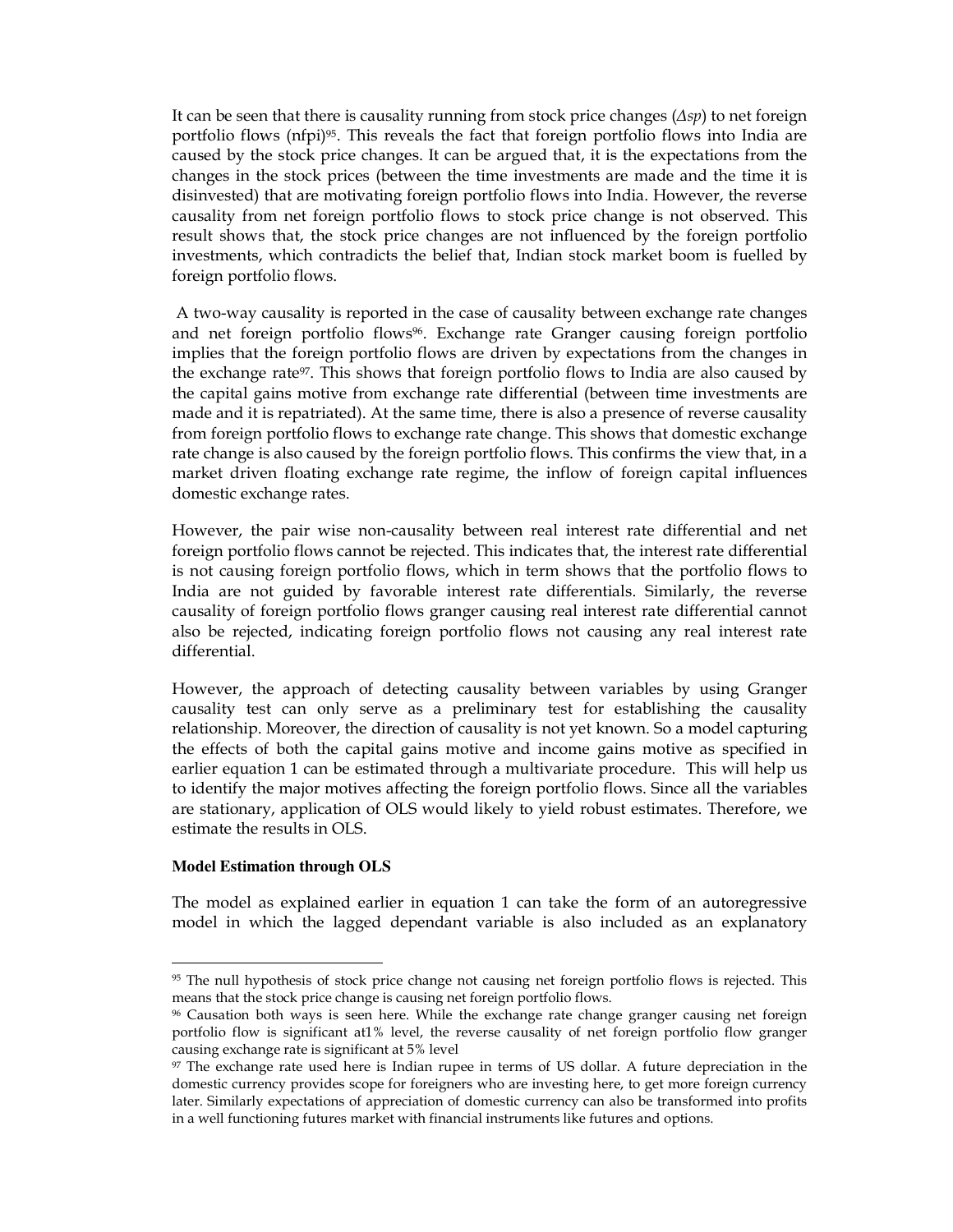variable. This is likely to correct the serial correlation in the model. The model can be specified in the form

$$
n fpi = \alpha + \beta 1 \, r i d + \beta 2 \, \Delta s p + \beta 3 \, \Delta e + \beta 4 \, n fpi_{-1} + u_{t}
$$

The results of the regression analysis are reported in the table 8.

| Variables   | B          | t-prob   |
|-------------|------------|----------|
| Constant    | 2926.22    | 0.341    |
| Rid         | $-134.425$ | 0.744    |
| $\Delta sp$ | 14411.7    | $0.019*$ |
| Δe          | 1158.50    | 0.968    |
| $nfpi-1$    | 0.43593    | $0.023*$ |

Table 8: Modeling net foreign portfolio flows through OLS

Results

Note: \* indicates significant at 1%level

The result shows the change in stock prices is significant in influencing the net foreign portfolio flows into India. The corresponding 'β', which represents the coefficient of the change in stock prices, is positively significant (14411.7). This is quite consistent with the earlier result that the changes in stock prices influence the foreign portfolio flows hence providing a robust estimate. In other words a small change in sensex will result in huge flows of foreign portfolio capital. However, in contrast to the earlier causality results, this finding that exchange rate is not a significant factor in explaining portfolio flows is providing a mixed result; the other variables real interest rate differential is shown as not influencing the foreign portfolio flows into India. But the past foreign portfolio investments India (Yt-1) is shown as a determinant of the present foreign portfolio flows (Yt). All the model adequacy tests carried out satisfy the properties of good fit. The model reports fairly moderate goodness of fit of  $R^2$  of 0.40. The Lagrange Multiplier auto regression test is also showing overall significance  $(AR 1-4 \text{ test})\%$ . The F-test<sup>99</sup> also rejects the null of no overall significance confirming the significance of the model $100$ .

## Conclusion

This study has attempted to provide an empirical basis for understanding the factors that motivates foreign capital flows into India. The aim was to look on to the issue of capital account convertibility from the angle of foreign portfolio flows and by doing so; this study has tried to fill the existing gaps in the literature of portfolio flows. While most of the studies concerning capital account liberalisation uses openness to capital flows or capital market openness as an aggregate measure of capital flows, this study attempts to provide a disaggregated measure considering one of the components of capital flows; the portfolio flows. This will provide scope for extending the measurement of openness for foreign direct investment flows, loans and banking capital etc. At the same time, the

<sup>98</sup> DW (Durbin Watson 'd' statistic which is the standard technique of testing serial auto correlation, is not considered appropriate in the case of auto regressive models. The alternative Durbin's 'h' statistic cannot be used due to problems in the calculation. So Lagrange Multiplier test of overall significance is reported. In the Annexure III- Table 3.1)

<sup>&</sup>lt;sup>99</sup> Shows the overall significance of an observed multiple regression.

<sup>100</sup> See Appendix- Table 1for details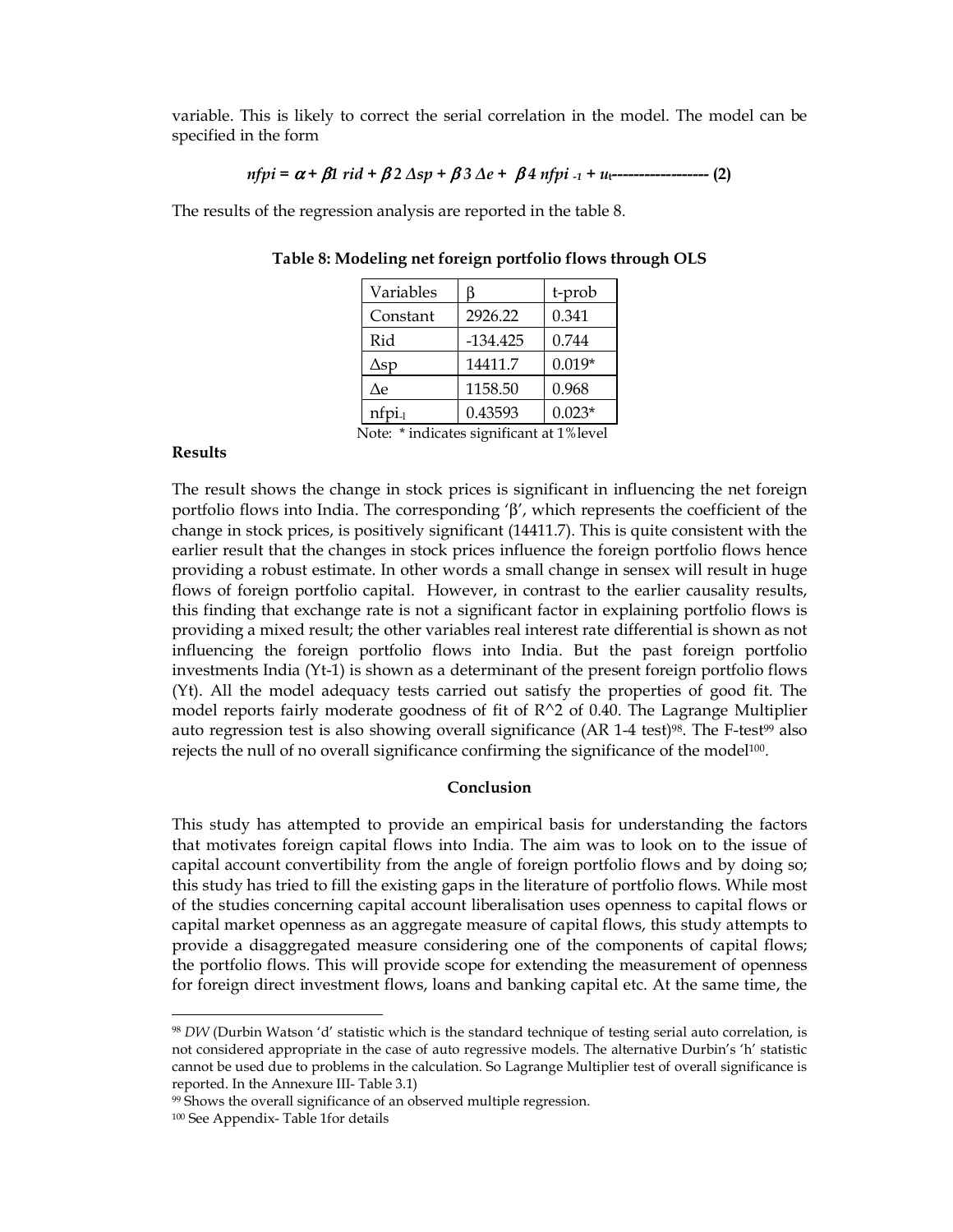study was able to show that this capital flows is speculative or seeking capital gains which are mostly short-term in nature. So the question of fully liberalizing these types of flows assumes greater relevance in the interest of liberalizing the capital account. This leaves enormous scope for debate on the capital account convertibility.

## Appendix





*Source: Reserve Bank of India, Database2005-06.* 

#### Graph 2: Foreign Portfolio Flows



*Source: Reserve Bank of India, Database2005-06.*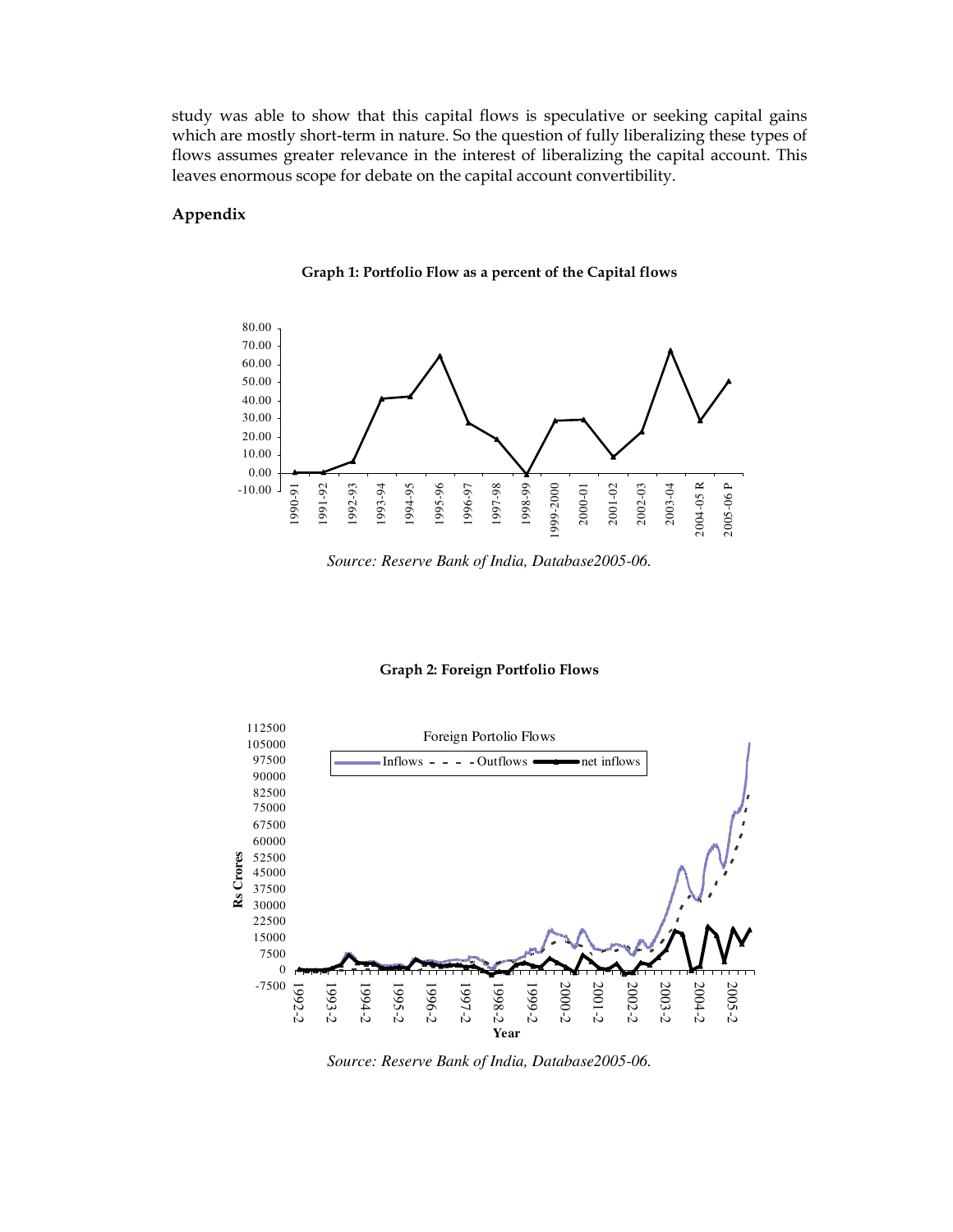#### **Graph 2: Interest Rate Differential**



*Source: Reserve Bank of India, Database2005-06.* 

**Graph 3: Stock Price** 



*Source: Bombay Stock Exchange, Historical Data..* 



*Source: Reserve Bank of India, Database2005-06.*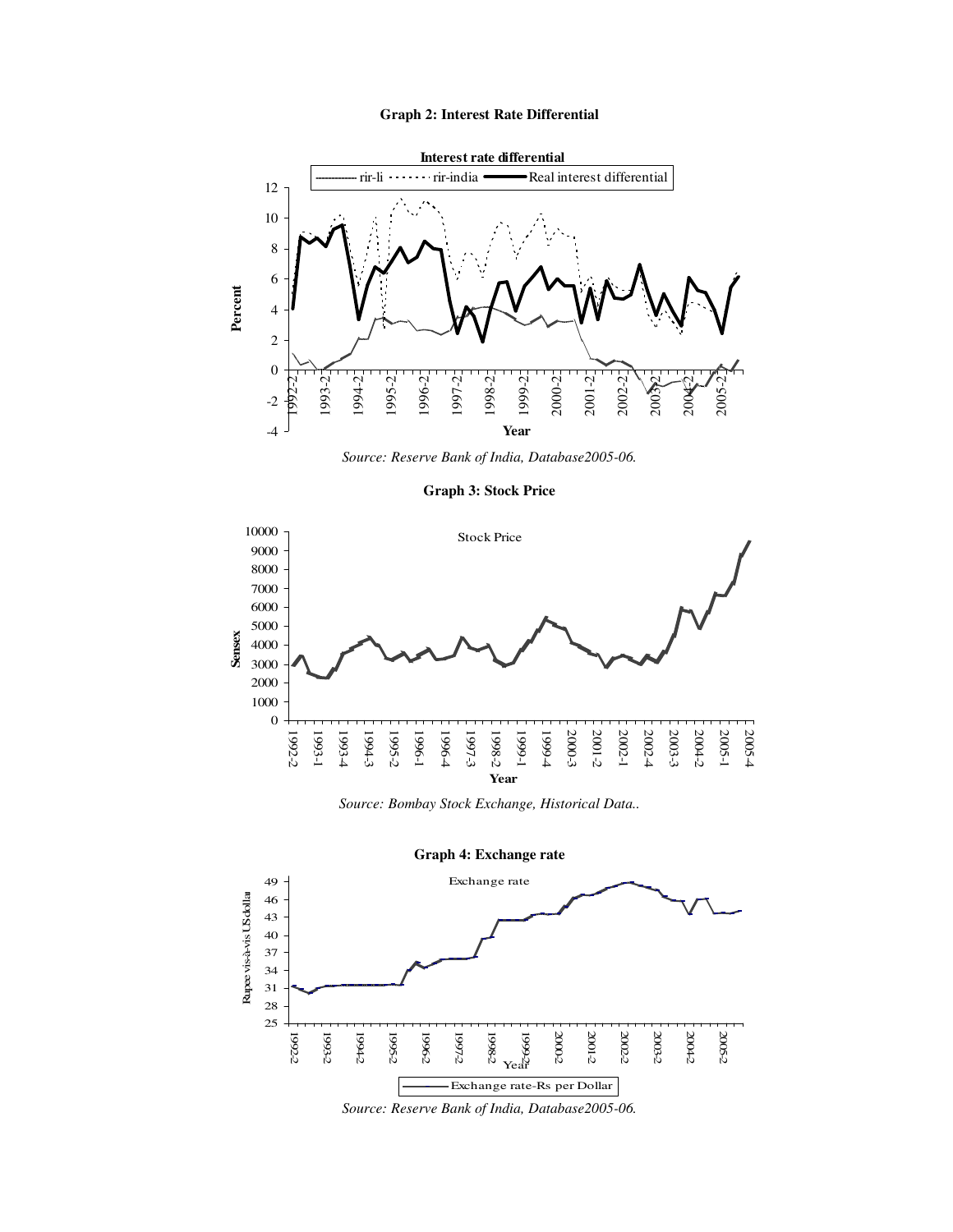Table 1 Model Adequacy tests

| Sigma<br>4603.68                                           | 1.03850016e+009<br>RSS.                        |
|------------------------------------------------------------|------------------------------------------------|
| $R^{\wedge}2$<br>0.401677                                  | $F(4,49) = 8.224 [0.000]^{**}$                 |
| Log-likelihood -529.468                                    | DW<br>1.93                                     |
| AR 1-4 test: $F(4,45) = 1.7499 [0.1558]$                   | ARCH 1-4 test: $F(4,41) = 8.7453[0.0000]^{**}$ |
| Normality test: Chi $\text{^22}(2) = 16.630 [0.0002]^{**}$ | Hetero test: $F(8,40) = 0.91359 [0.5153]$      |
| Hetero-X test: $F(14,34) = 0.56098 [0.8759]$               | RESET test: $F(1,48) = 1.5138 [0.2246]$        |

## References

- Agenor, Pierre-Richard. (2006), "The Economics of Adjustment and Growth", Second Edition, Viva, New Delhi.
- Alesina, et al. (1994), "The Political Economy of Capital Controls", CEPR Discussion Paper No. 793.
- Baily, R.E. (2005), "The Economics of Financial Markets", Cambridge University Press, Cambridge.
- Bhagavati, J. (1998), "The Capital Myth: The Difference between Trade in Widgets and Dollars", Foreign Affairs, New York, Jun, Vol.77, Issue. 3; pp. 7-6.
- Bohn, H., and L. Taser. (1996), "Equity Investment in Foreign Markets: Portfolio Rebalancing or Return Chasing?" American Economic Review, Vol.86, No.2, pp. 77-81.
- Brennan, M.J., and H.H. Cao. (1997), "International Portfolio Investment Flows," Journal of Finance, Vol 52, No. 5, pp. 1851-80.
- Brune, Nancy., et al. (2001), 'The Political economy of Capital Account Liberalisation', Paper presented at the 2001 Annual Meeting of the American Political Science Association, San Francisco.
- Buchberg, E. (1996), "Institutional Investors and Asset Pricing in Emerging Markets", IMF Working Paper, 96/29, Washington.
- Calvo, et al. (1993), "When Capital Flows Come to a Sudden Stop: Consequences and Policy options," College Park: University of Maryland.
- Chakrabarti, Rajesh. (2005), "The Financial Sector in India: Emerging Issues", Oxford University Press, New Delhi.
- Chandrasekhar, C.P and Parthapratim Pal. (2006), "Financial Liberalization in India: An Assessment of its Nature and outcomes," Economic and Political Weekly, March 18.
- Cho, Y. J. (1986), 'Inefficiencies from financial liberalisation in the absence of wellfunctioning equity markets', Journal of Money, Credit and Banking, vol. 18, no. 2, May, pp. 191-200.
- Chuhan, P., et al. (1998), "Equity and Bond Flows to Latin America and Asia: The Role of Global and Country Factors," Journal of Development Economics, Vol .55, pp 439-63.
- Demetriades, P., and S. Andrianova. (2003), "Finance and Growth: What we know and what we need to know", University of Leicester.
- Dooley, Michael P. (2000),. "Capital Flows and Crisis in Emerging Markets", NBER Reporter Fall 2000, www.nber.org/reporter/fall00/dooley.html.
- Dornbusch, R., et al. (2004), "Macroeconomics", Tata McGraw-Hill, New York.
- Edison, Hali J., et al. (2002), "Capital Account Liberalization and Economic Performance: Survey and Synthesis", Working Paper 9100, NBER, August.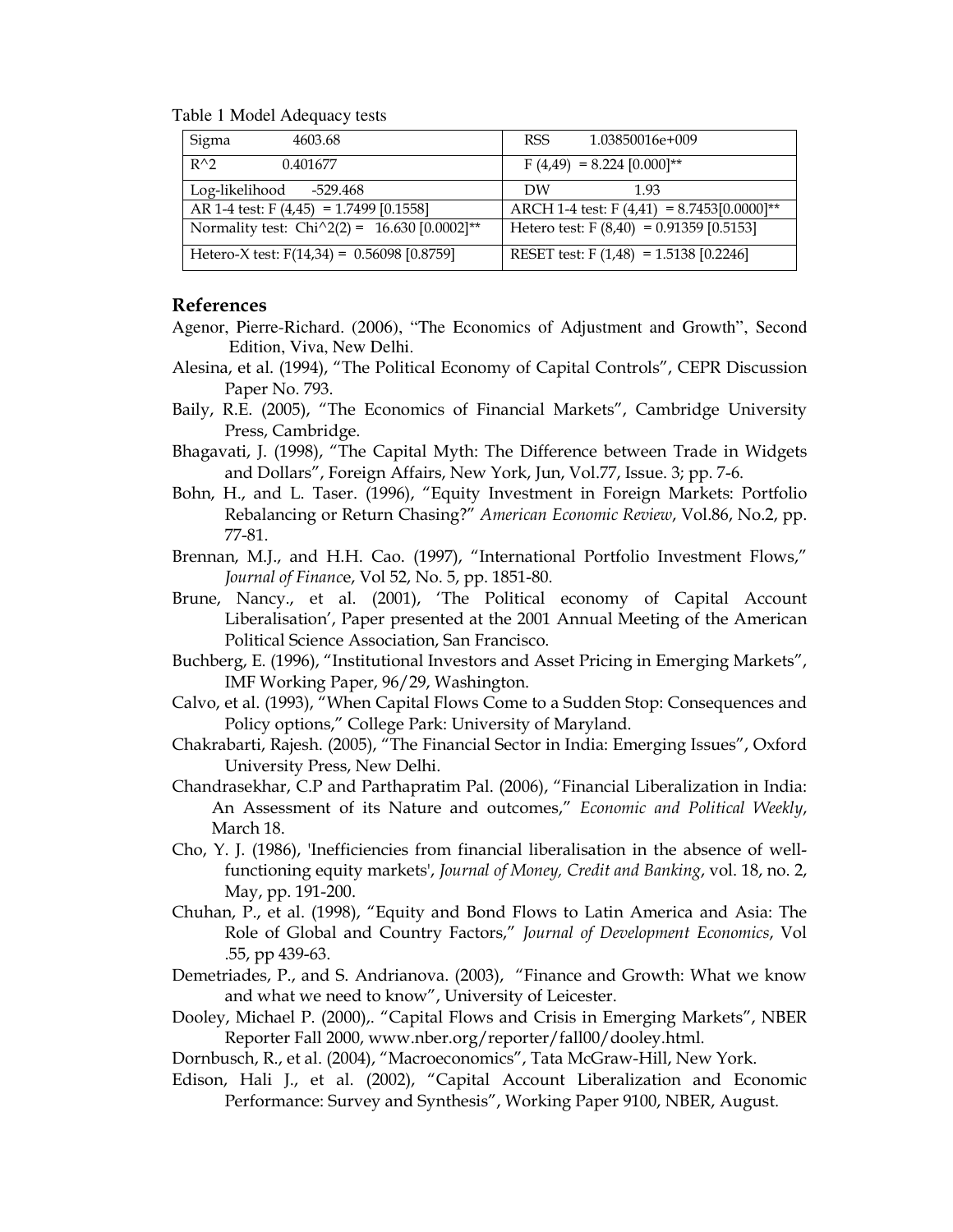- Edwards, S and M.S Khan. (1985), "Interest Rate Determination in Developing Countries: A conceptual Framework", Working Paper No.1531, National Bureau of Economic Research.
- Edwards, S. (2007), "Capital Controls, Capital Flow Contractions and Macroeconomic Vulnerability", NBER Working Paper No. 12852, January 2007.
- Fischer, S. (1997), "'Capital Account Liberalization and the Role of the IMF," Paper presented at the seminar Asia and the IMF, held in Hong Kong, China, on September 19, 1997, International Monetary Front.
- Garibaldi. P, et al. (2002), "What Moves Capital to Transition Economies?" I.M.F Working Paper, 20/64, Washington.
- Global Development Finance. (2006), "The Development Potential of Surging Capital Flows", The World Bank.
- Gordon, J., and Poonam Gupta. (2003), "Portfolio Flows into India: Do Domestic Fundamentals Matter?", I.M.F Working Paper 03/20, Washington.
- Granger, C.W.J. and Newbold, P. (1974), 'Spurious Regressions in Econometrics', Journal of Econometrics 2, 1974, pp. 111-120.
- Griffin, J.M. et al. (2002), "Daily Cross-Border Equity Flows: Pushed or Pulled?", Tempe, Arizona State University.
- Henry, Peter Blair. (2006), "Capital Account Liberalization: Theory, Evidence, and Speculation", Stanford University, Brookings Institution, and NBER.
- Hernandez, L., et al. (2001), "Determinants of Private capital Flows in the 1970's and 1990's: Is There Evidence of Contagion?" IMF Working Paper, 01/64, 2001 Washington.
- IMF. (2005), "IMF's Approach to Capital Account Liberalisation", Evaluation Report, International Monetary Front.
- Jadhav, Narendra. (2006), "Monetary Policy Financial Stability and Central Banking in India", Mcmillan, New Delhi,.
- Jayadev, Arjun. (2007), 'Capital Account Openness and Labour Share of Income', Cambridge Journal of Economics, January 20.
- Kletzer, K. (2004), "Liberalizing Capital Flows in India, Financial Repression, Macroeconomic Policy and Gradual Reforms", Paper, Brookings/NCAER Conference on the Indian Economy, New Delhi, March.
- Kohli, Renu. (2005), "Liberalizing Capital Flows, India's Experiences and Policy issues", Oxford University Press, 2005.
- Liberati, Paolo. (2006), 'Trade Openness, Financial Openness and Government Size'. Università di Urbino "Carlo Bo", Revised Edition ISE, 2006.
- Mallick. Hrushi and Udaya Shankar Misra. "Paradox of Full Capital Account Convertibility in India", Forthcoming Article.
- Mazumdar, Tanusree. (2005), "Capital Flows into India: Implications for economic growth," Economic and Political Weekly, May 21 2005.
- Nayyar, Deepak. (2003), "Capital controls and World Financial Authority: What Can we Learn from the Indian Experience?" in International Capital Markets Systems in Transition edited by John Eatwel and Lance Taylor, Oxford University Press.
- Obstfeld. M, A. Taylor. (2004),"Global Capital Markets", Cambridge University Press, New York.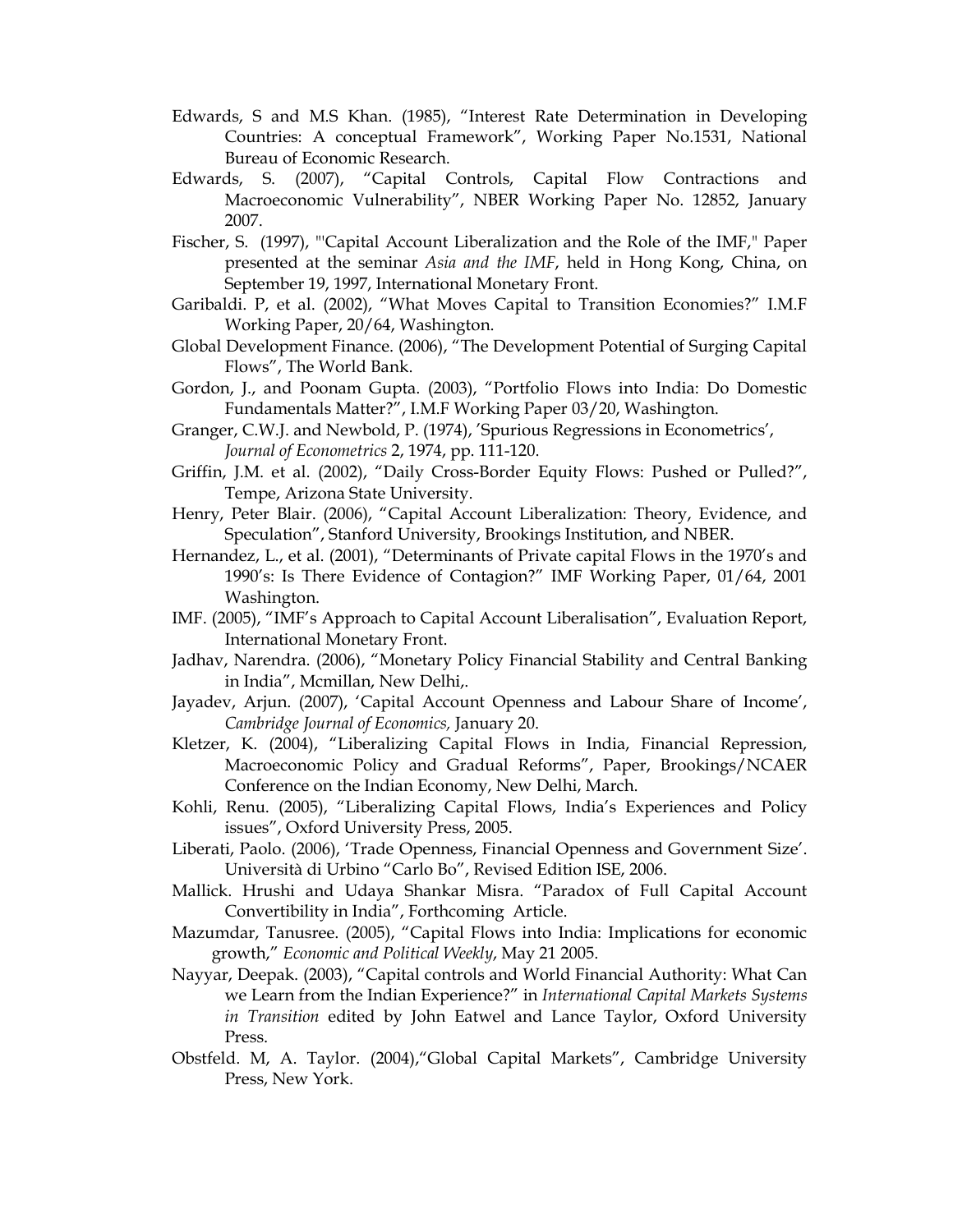- Obstfeld. M. (1998), "The Global Capital Market: Benefactor or Menace?", prepared Journal of Economic Perspectives, April 27.
- Pal, P. (1998), "Foreign Portfolio in Indian Stock Markets, Has the Economy Benefited?" Economic and Political Weekly, March14, pp.589-98.
- Pal, P. (2005), "Volatility in the Stock Market in India and Foreign Institutional Investors" Economic and Political Weekly, February 19, pp.765-772.
- Patnaik, Prabhat and Vikas Rawal. (2005), "Level of Activity in an Economy with Free Capital Mobility", Economic and Political Weekly, April 2.
- Patnaik, Prabhat. (2006), "Financial Flows and Open Economy Macroeconomics" IDEAS and UNDP conference on Post Liberalization Constraints on Macroeconomic Policies, Chennai, January.
- Pillai, Vijayamohan. (2001), "Electricity Demand and Forecasting- The Tradition is Questioned", Centre for Development Studies Working Paper no. 321, Trivandrum.
- Prasad. et al. (2003), "Effects of Financial Globalization on Developing Countries: Some Empirical Evidence", Occasional Papers, No 220, IMF.
- Quinn and Carla Inclan. (1997), "The Origins of Financial Openness: A Study of Current and Capital Account Liberalization," American Journal of Political Science Vol 41, pp 771-813.
- Rai, Kulwant and N.R Banumoorthy. (2004), "Determinants of Foreign Institutional Investment in India: The Role of Return, Risk, and Inflation", The Developing Economies, Volume XLII-4, December, pp 479–93
- Rakshit, Mihir. (2006), "On liberalizing Foreign Institutional Investments", Economic and Political Weekly, March 18, pp 991-998.
- Rangarajan, C. (20000, "Capital Flows: Another Look," Economic and Political Weekly, December 9, 2000, pp 4421-4427.
- Rao, Chalapati K.S., et al. (1999), "Foreign Institutional Investments and the Indian Stock Market", Journal of Indian School of Political Economy, Oct-Dec 1999, pp.623-647.
- RBI, Data Base on the Indian Economy, https://reservebank.org.in/cdbmsi/servlet/login/
- RBI, Handbook of Statistics on Indian Economy,http://www.rbi.org.in/scripts/AnnualPublications.
- RBI, Report on Currency and Finance, http://www.rbi.org.in/scripts/PublicationReportDetails.
- RBI. (1997). Report of the Committee on Capital Account Convertibility, May.
- RBI. (2006). Report of the Committee on Fuller Capital Account Convertibility, July.
- RBI. Annual Reports, http://www.rbi.org.in/scripts/Annualreportarchives.aspx
- Richards, A. (2002), "Big Fish in Small Ponds: The Momentum Investing and Price Impact of Foreign Investors in Asian Emerging Markets", Reserve Bank of Australia, Sydney.
- Rodrik, D., Andres Velasco. (1999), "Short-Term Capital Flows", Annual World Bank Conference on Development Economics.
- Rodrik. D. (1994), "Who Needs Capital-Account Convertibility?", in Should the IMF Pursue Capital Account Convertibility, Essays in International Finance, No 207, Princeton University, New Jersey.
- Samal, K.C. (1997), "Emerging Equity Market in India, Role of Foreign Institutional Investors", Economic and Political Weekly, October18, pp. 2729-2732.
- Securities and Exchange Board of India, Annual Report, http://www.sebi.gov.in
- Sen, Partha. (2006), "Case against Rushing into Full Capital Account Convertibility", Economic and Political Weekly, May 13, pp. 1853-1857.